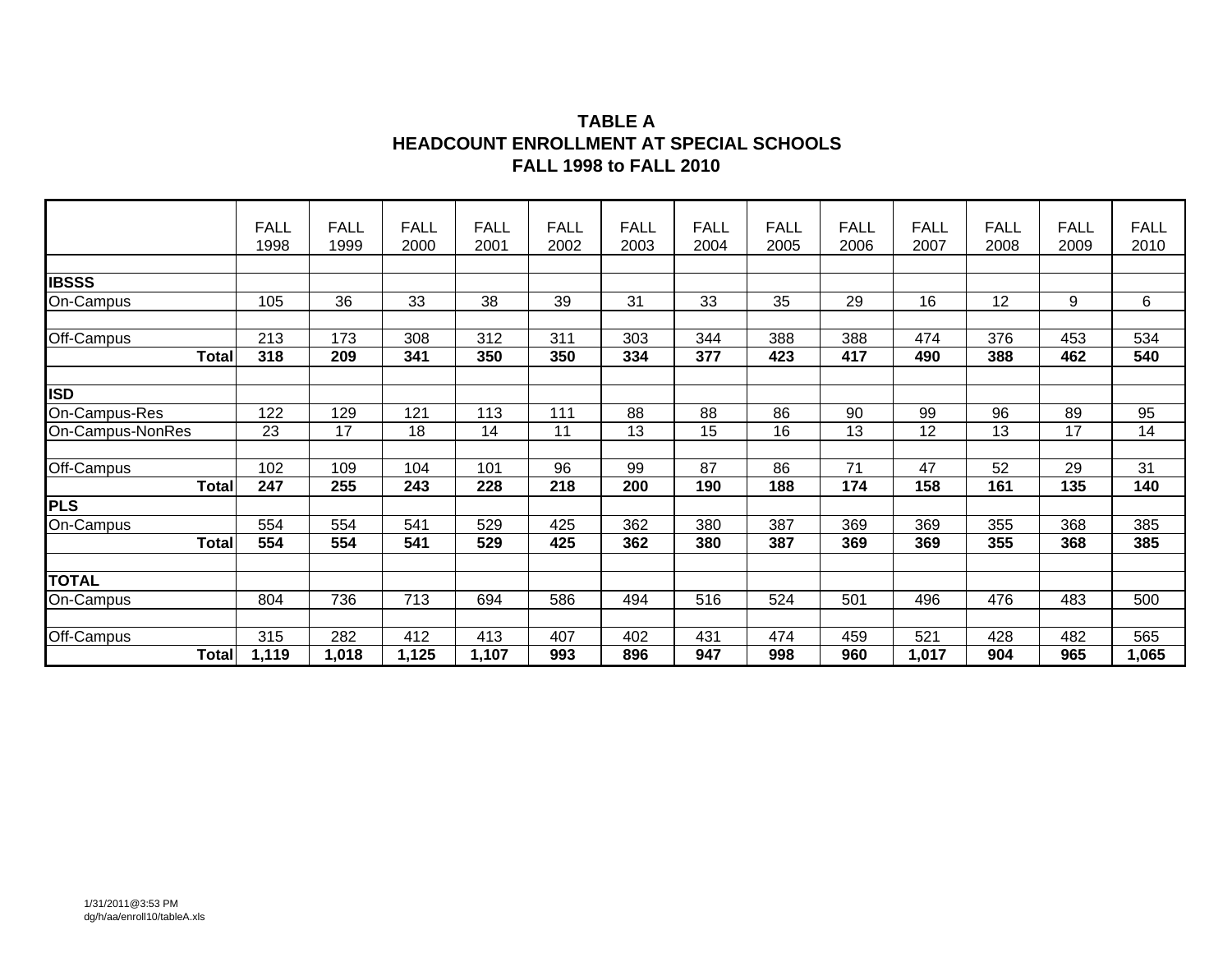#### **TABLE SS1 - RESIDENTS ENROLLMENTS BY GRADE (or AGE AT IBSSS), GENDER, AND ETHNICITY REGENT SPECIAL SCHOOLS AND PRICE LAB SCHOOLFALL 2010**

| Grade (Age)                                   |                | Hispanic            |                |   | American Indian or<br>Alaska Native |             |              | Asian                   |                      |          | <b>Black or African</b><br>American |          |              | Native Hawaiian or<br><b>Other Pacific Islander</b> |          |              | Two or More Races |                |                | White               |                |             | R/E Unknown         |          |          | Total          | <b>Grand Total</b> |
|-----------------------------------------------|----------------|---------------------|----------------|---|-------------------------------------|-------------|--------------|-------------------------|----------------------|----------|-------------------------------------|----------|--------------|-----------------------------------------------------|----------|--------------|-------------------|----------------|----------------|---------------------|----------------|-------------|---------------------|----------|----------|----------------|--------------------|
|                                               | Male           | <b>Female</b> Total |                |   | Male Female Total                   |             | Male         | Female Total            |                      | Male     | Female Total                        |          | Male         | Female Total                                        |          | Male         | Female Total      |                | Male           | <b>Female</b> Total |                | Male        | <b>Female</b> Total |          | Male     | Female         |                    |
| Toddler Program (ISD)                         | $\Omega$       | $\Omega$            | $\Omega$       |   | $\Omega$                            | $\Omega$    | $\Omega$     | $\Omega$                |                      | $\Omega$ | $\Omega$                            | $\Omega$ | $\Omega$     |                                                     | $\Omega$ | $\Omega$     | $\Omega$          | $\Omega$       |                | $\Omega$            |                | $\Omega$    | $\Omega$            | $\Omega$ |          | $\Omega$       |                    |
|                                               |                |                     |                |   |                                     |             |              |                         |                      |          |                                     |          |              |                                                     |          |              |                   |                |                |                     |                |             |                     |          |          |                |                    |
| Pre-School (Age 3)                            | $\overline{0}$ | $\mathbf{0}$        | $\Omega$       |   | $\Omega$                            | $\mathbf 0$ | $\Omega$     | $\mathbf{0}$            |                      | $\Omega$ | $\mathbf 0$                         | $\Omega$ | $\mathbf{0}$ | $\Omega$                                            | $\Omega$ | $\Omega$     | $\Omega$          | $\mathbf 0$    | $\Omega$       | $\Omega$            | $\mathbf 0$    | $\Omega$    | $\mathbf 0$         | $\Omega$ | $\Omega$ | $\mathbf 0$    | $\Omega$           |
| Pre-School (Age 4)                            |                |                     | 2              |   | $\Omega$                            | $\Omega$    |              | $\mathbf 0$             |                      | $\Omega$ | $\Omega$                            | $\Omega$ | $\mathbf 0$  | ∩                                                   | $\Omega$ | $\Omega$     | $\Omega$          | $\Omega$       | 9              | 11                  | 20             | $\Omega$    | $\mathbf 0$         | $\Omega$ | 11       | 12             | 23                 |
| Kindergarten (Age 5)                          | $\overline{0}$ |                     |                |   | $\Omega$                            | 0           | $\Omega$     | $\mathbf 0$             |                      |          | $\overline{2}$                      | 3        | $\mathbf 0$  | $\Omega$                                            | $\Omega$ |              | $\Omega$          |                | 10             | 8                   | 18             | $\Omega$    | $\mathbf 0$         | $\Omega$ | 12       | 11             | 23                 |
|                                               |                |                     |                |   |                                     |             |              |                         |                      |          |                                     |          |              |                                                     |          |              |                   |                |                |                     |                |             |                     |          |          |                |                    |
| First Grade (Age 6)                           | $\Omega$       | 2                   | $\overline{2}$ |   | $\Omega$                            | $\Omega$    | $\cap$       | $\mathbf 0$             |                      | 2        |                                     | 3        | $\mathbf 0$  |                                                     | $\Omega$ | $\Omega$     | $\Omega$          | $\mathbf 0$    | 8              | 10                  | 18             | $\Omega$    | $\mathbf 0$         |          | 10       | 13             | 23                 |
| Second Grade (Age 7)                          | $\overline{2}$ |                     | 3              |   | $\Omega$                            | $\Omega$    | $\Omega$     | $\Omega$                | $\Omega$             | $\Omega$ | 2                                   | 2        | $\Omega$     | $\Omega$                                            | $\Omega$ | $\mathbf 0$  | $\Omega$          | $\Omega$       | $\overline{ }$ | 12                  | 19             | $\Omega$    | $\Omega$            | $\Omega$ | 9        | 15             | 24                 |
| Third Grade (Age 8)                           |                | $\Omega$            |                |   | $\Omega$                            | 0           | $\Omega$     | $\mathbf 0$             |                      | 2        | 3                                   | 5        | $\Omega$     | $\Omega$                                            | $\Omega$ | $\Omega$     | $\Omega$          | $\Omega$       | 8              | 14                  | 22             | $\Omega$    | $\Omega$            | $\Omega$ | 11       | 17             | 28                 |
| Fourth Grade (Age 9)                          | $\Omega$       |                     |                |   | $\Omega$                            | $\Omega$    | $\Omega$     | $\overline{\mathbf{A}}$ |                      | $\Omega$ | 3                                   | 3        | $\Omega$     |                                                     | $\Omega$ | $\Omega$     | $\Omega$          | $\Omega$       | 5              | 8                   | 13             | $\Omega$    | $\Omega$            | $\Omega$ | -5       | 13             | 18                 |
| Fifth Grade (Age 10)                          |                | $\Omega$            |                |   | $\Omega$                            | $\Omega$    |              | $\Omega$                |                      |          |                                     | 2        | $\Omega$     |                                                     | $\Omega$ | $\Omega$     | $\Omega$          | $\Omega$       | 11             | 18                  | 29             | $\Omega$    | $\Omega$            |          | 14       | 19             | 33                 |
|                                               |                |                     |                |   |                                     |             |              |                         |                      |          |                                     |          |              |                                                     |          |              |                   |                |                |                     |                |             |                     |          |          |                |                    |
| Sixth Grade (Age 11)                          | $\overline{0}$ | $\mathbf 0$         | $\mathbf 0$    |   | $\Omega$                            | 0           | $\Omega$     | $\mathbf 0$             |                      | $\Omega$ | 3                                   | 3        | $\mathbf 0$  | $\Omega$                                            | $\Omega$ | $\mathbf{0}$ | $\Omega$          | $\mathbf 0$    | 10             | $\overline{4}$      | 14             | $\Omega$    | $\mathbf 0$         | $\Omega$ | 10       | $\overline{7}$ | 17                 |
| Seventh Grade (Age 12)                        | $\Omega$       | 2                   | 2              |   | $\Omega$                            | $\Omega$    | 3            | $\Omega$                | 3                    | 3        |                                     |          | $\Omega$     | $\Omega$                                            | $\Omega$ |              | $\Omega$          |                | 19             | 17                  | 36             | $\Omega$    | $\Omega$            | $\Omega$ | 26       | 20             | 46                 |
| Eighth Grade (Age 13)<br>Ninth Grade (Age 14) | $\overline{2}$ | $\Omega$            | 2              |   | $\Omega$                            | $\Omega$    | $\Omega$     | $\Omega$                |                      | 3        | $\Omega$                            | 3        | $\Omega$     | $\Omega$                                            | $\Omega$ | $\Omega$     | $\Omega$          | $\Omega$       | 18             | 16                  | 34             | $\Omega$    | $\Omega$            |          | 23       | 16             | 39                 |
|                                               |                |                     | $\overline{2}$ |   | $\Omega$                            | $\Omega$    | ຳ            | $\Omega$                | 2                    | 2        |                                     | 3        | $\Omega$     |                                                     | $\Omega$ | $\Omega$     | $\Omega$          | $\Omega$       | 15             | 24                  | 39             | $\Omega$    | $\Omega$            |          | 20       | 26             | 46                 |
|                                               |                |                     |                |   |                                     |             |              |                         |                      |          |                                     |          |              |                                                     |          |              |                   |                |                |                     |                |             |                     |          |          |                |                    |
| Tenth Grade (Age 15)                          | 2              |                     | 3              | U | $\Omega$                            | $\mathbf 0$ | 5            | -1                      | 6                    | 5        | 3                                   | 8        | $\mathbf 0$  | $\Omega$                                            | $\Omega$ | $\mathbf 0$  | $\mathbf 0$       | $\mathbf 0$    | 20             | 22                  | 42             | $\mathbf 0$ | $\mathbf 0$         | $\Omega$ | 32       | 27             | 59                 |
| Eleventh Grade (Age 16)                       | $\overline{0}$ | $\Omega$            | $\Omega$       |   | $\Omega$                            | $\Omega$    | $\mathbf{3}$ |                         | $\overline{\Lambda}$ | 3        |                                     |          | $\Omega$     | ∩                                                   | $\Omega$ | $\Omega$     | $\Omega$          | $\Omega$       | 11             | 19                  | 30             | $\Omega$    | $\Omega$            | $\Omega$ | 17       | 21             | 38                 |
| Twelfth Grade (Age 17)                        |                |                     | 2              |   | $\Omega$                            | $\Omega$    |              |                         |                      | 3        |                                     |          | $\Omega$     | ∩                                                   | $\Omega$ | $\Omega$     | $\Omega$          | $\Omega$       | 18             | 25                  | 43             | $\Omega$    | $\Omega$            |          | 26       | 31             | 57                 |
|                                               |                |                     |                |   |                                     |             |              |                         |                      |          |                                     |          |              |                                                     |          |              |                   |                |                |                     |                |             |                     |          |          |                |                    |
| (Age 18)<br>(Age 19)                          | $\Omega$       | $\Omega$            | $\Omega$       |   | $\Omega$                            | 0           | $\Omega$     | $\mathbf 0$             | $\Omega$             | $\Omega$ | $\mathbf{0}$                        | $\Omega$ | $\Omega$     | $\Omega$                                            | $\Omega$ | $\mathbf{0}$ | $\Omega$          | $\Omega$       | 2              |                     | 3              | $\Omega$    | $\Omega$            | $\Omega$ | 2        |                | 3                  |
|                                               | $\Omega$       |                     |                |   | $\Omega$                            | $\Omega$    | $\Omega$     | $\mathbf 0$             |                      |          | $\Omega$                            |          | $\Omega$     | $\Omega$                                            | $\Omega$ | $\Omega$     | $\Omega$          | $\Omega$       | $\Lambda$      | $\Omega$            | $\overline{4}$ | $\Omega$    | $\mathbf 0$         | $\Omega$ | -5       |                | 6                  |
|                                               | $\overline{0}$ | $\mathbf{0}$        | $\mathbf 0$    |   | $\Omega$                            | 0           | $\Omega$     | $\mathbf 0$             |                      | $\Omega$ |                                     |          | $\mathbf 0$  | $\Omega$                                            | $\Omega$ | $\mathbf 0$  | $\Omega$          | $\mathbf 0$    | $\Omega$       |                     |                | $\Omega$    | $\mathbf 0$         | $\Omega$ | $\Omega$ | 2              | 2                  |
| (Age 20)<br>(Age 21)                          | $\mathbf 0$    | $\Omega$            | $\Omega$       |   | $\Omega$                            | 0           | $\Omega$     | $\Omega$                |                      | $\Omega$ | $\mathbf{0}$                        | $\Omega$ | $\Omega$     | 0                                                   | $\Omega$ | $\mathbf{0}$ | $\Omega$          | $\Omega$       | 0              | $\Omega$            | 0              | $\Omega$    | $\Omega$            | 0        | $\Omega$ | $\Omega$       | $\Omega$           |
| Total                                         | 11             | 12                  | 23             |   |                                     |             | 19           |                         | 23                   | 26       | 26                                  | 52       | $\Omega$     |                                                     |          | 2            |                   | $\overline{2}$ | 176            | 210                 | 386            |             | $\Omega$            | 0        | 234      | 252            | 486                |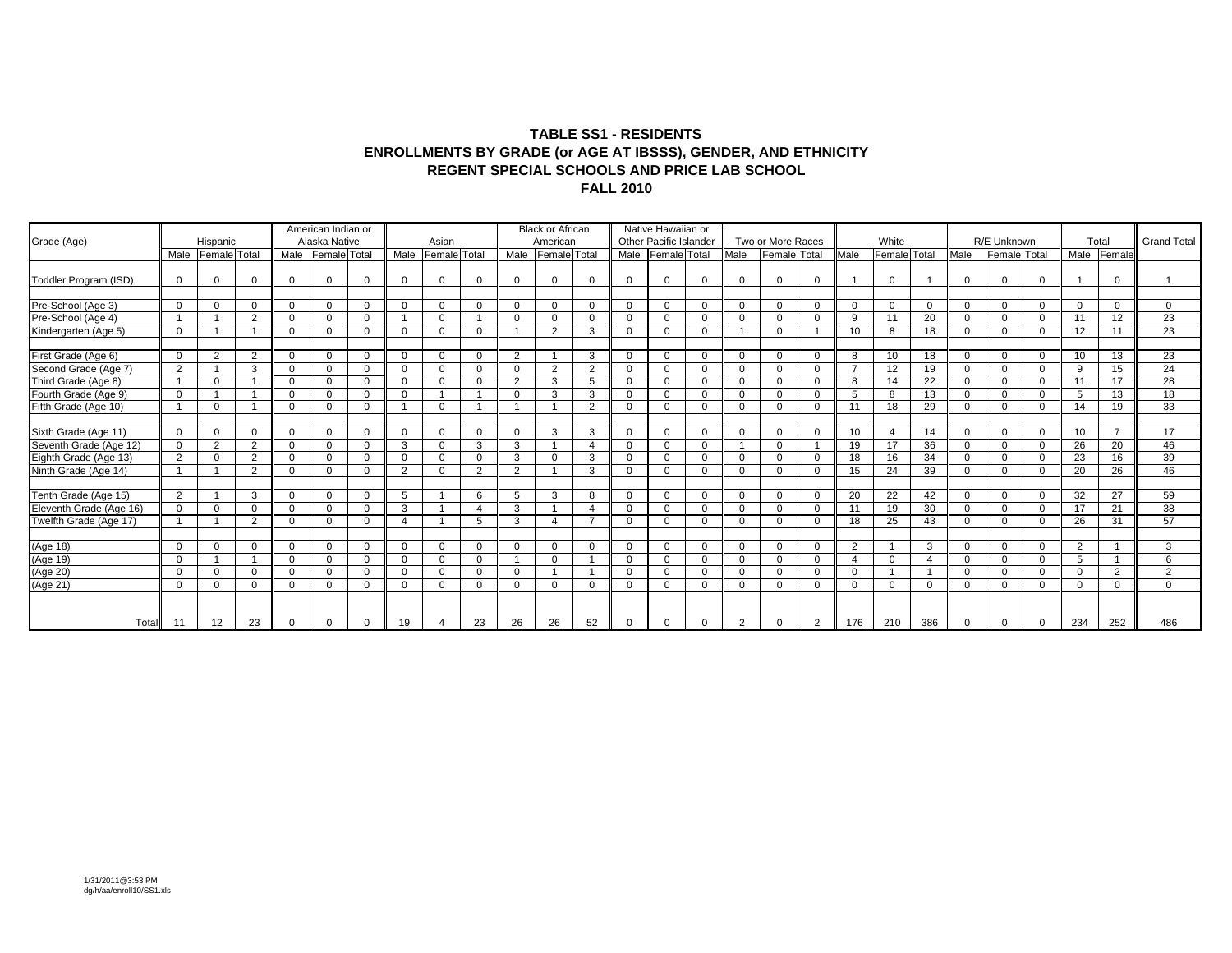#### **TABLE SS1 - RESIDENTS ENROLLMENTS BY GRADE (or AGE AT IBSSS), GENDER, AND ETHNICITY IOWA BRAILLE AND SIGHT SAVING SCHOOLFALL 2010**

| Grade (Age)                                   |   | Hispanic          |             | American Indian or<br>Alaska Native |          |          | Asian        |          | <b>Black or African</b><br>American |             |          | Native Hawaiian or<br>Other Pacific Islander |          |              | Two or More Races |             |      | White        |                |          | R/E Unknown  |                |          | Total          | <b>Grand Total</b> |
|-----------------------------------------------|---|-------------------|-------------|-------------------------------------|----------|----------|--------------|----------|-------------------------------------|-------------|----------|----------------------------------------------|----------|--------------|-------------------|-------------|------|--------------|----------------|----------|--------------|----------------|----------|----------------|--------------------|
|                                               |   | Male Female Total |             | Male Female Total                   |          | Male     | Female Total |          | Male Female Total                   |             |          | Male Female Total                            |          | Male         | Female Total      |             | Male | Female Total |                | Male     | Female Total |                |          | Male Female    |                    |
| Toddler Program (ISD)                         |   |                   | $\Omega$    |                                     | $\Omega$ |          |              |          |                                     | $\Omega$    |          |                                              | $\Omega$ |              |                   | $\mathbf 0$ |      |              | $\Omega$       |          |              | $\Omega$       | ∩        | $\Omega$       | $\Omega$           |
| Pre-School (Age 3)                            |   |                   | $\mathbf 0$ |                                     | $\Omega$ |          |              | $\Omega$ |                                     | $\mathbf 0$ |          |                                              | $\Omega$ |              |                   | $\mathbf 0$ |      |              | $\Omega$       |          |              | $\Omega$       | $\Omega$ | $\mathbf{0}$   | $\Omega$           |
| Pre-School (Age 4)                            |   |                   | $\mathbf 0$ |                                     | $\Omega$ |          |              |          |                                     | $\Omega$    |          |                                              | $\Omega$ |              |                   | $\mathbf 0$ |      |              | $\Omega$       |          |              | $\Omega$       | $\Omega$ | $\Omega$       | $\Omega$           |
| Kindergarten (Age 5)                          |   |                   | $\mathbf 0$ |                                     | 0        |          |              | $\Omega$ |                                     | $\mathbf 0$ |          |                                              | $\Omega$ |              |                   | $\mathbf 0$ |      |              | $\Omega$       |          |              | $\Omega$       | $\Omega$ | $\Omega$       | $\mathbf 0$        |
| First Grade (Age 6)                           |   |                   | $\mathbf 0$ |                                     | $\Omega$ |          |              | $\Omega$ |                                     | $\Omega$    |          |                                              | $\Omega$ |              |                   | $\mathbf 0$ |      |              | $\Omega$       |          |              | $\Omega$       | $\Omega$ | 0              | $\Omega$           |
| Second Grade (Age 7)                          |   |                   | $\Omega$    |                                     | $\Omega$ |          |              | $\Omega$ |                                     | $\Omega$    |          |                                              | $\Omega$ |              |                   | $\mathbf 0$ |      |              | $\Omega$       |          |              | $\Omega$       | $\Omega$ | $\Omega$       | $\Omega$           |
| Third Grade (Age 8)                           |   |                   | $\Omega$    |                                     | $\Omega$ |          |              |          |                                     | $\Omega$    |          |                                              | $\Omega$ |              |                   | $\Omega$    |      |              | $\Omega$       |          |              | $\Omega$       | $\Omega$ | $\Omega$       | $\Omega$           |
| Fourth Grade (Age 9)                          |   |                   | $\mathbf 0$ |                                     | $\Omega$ |          |              |          |                                     | $\Omega$    |          |                                              | $\Omega$ |              |                   | $\mathbf 0$ |      |              | $\Omega$       |          |              | $\Omega$       | $\Omega$ | $\Omega$       | $\Omega$           |
| Fifth Grade (Age 10)                          |   |                   | $\mathbf 0$ |                                     | 0        |          |              | $\Omega$ |                                     | $\Omega$    |          |                                              | $\Omega$ |              |                   | $\mathbf 0$ |      |              |                |          |              |                |          | 0              |                    |
|                                               |   |                   |             |                                     |          |          |              |          |                                     |             |          |                                              |          |              |                   |             |      |              |                |          |              | $\Omega$       |          |                |                    |
| Sixth Grade (Age 11)                          |   |                   | $\mathbf 0$ |                                     | $\Omega$ |          |              | $\Omega$ |                                     | $\Omega$    |          |                                              | $\Omega$ |              |                   | $\mathbf 0$ |      |              |                |          |              | $\Omega$       | $\Omega$ |                |                    |
| Seventh Grade (Age 12)                        |   |                   | $\Omega$    |                                     | $\Omega$ |          |              | $\Omega$ |                                     | $\Omega$    |          |                                              | $\Omega$ |              |                   | $\Omega$    |      |              | $\Omega$       |          |              | $\Omega$       | $\Omega$ | $\Omega$       | $\Omega$           |
| Eighth Grade (Age 13)<br>Ninth Grade (Age 14) |   |                   | $\mathbf 0$ |                                     | $\Omega$ |          |              |          |                                     | $\Omega$    |          |                                              | $\Omega$ |              |                   | $\mathbf 0$ |      |              | $\Omega$       |          |              | $\Omega$       | $\Omega$ | $\Omega$       | $\Omega$           |
|                                               |   |                   | $\mathbf 0$ |                                     | 0        |          |              | $\Omega$ |                                     | $\mathbf 0$ |          |                                              | $\Omega$ |              |                   | $\mathbf 0$ |      |              | 0              |          |              | $\overline{0}$ | $\Omega$ | $\mathbf 0$    | $\Omega$           |
|                                               |   |                   |             |                                     |          |          |              |          |                                     |             |          |                                              |          |              |                   |             |      |              |                |          |              |                |          |                |                    |
| Tenth Grade (Age 15)                          |   |                   | $\Omega$    |                                     | $\Omega$ |          |              | $\Omega$ |                                     | $\Omega$    |          |                                              | $\Omega$ |              |                   | $\Omega$    |      |              | $\overline{2}$ |          |              | $\Omega$       |          |                | 2                  |
| Eleventh Grade (Age 16)                       |   |                   | $\Omega$    |                                     | $\Omega$ |          |              |          |                                     | $\Omega$    |          |                                              | $\Omega$ |              |                   | $\mathbf 0$ |      |              | $\Omega$       |          |              | $\Omega$       | $\Omega$ | $\Omega$       | $\Omega$           |
| Twelfth Grade (Age 17)                        |   |                   | $\mathbf 0$ |                                     | $\Omega$ |          |              |          |                                     | $\Omega$    |          |                                              | $\Omega$ |              |                   | $\mathbf 0$ |      |              | $\Omega$       |          |              | $\Omega$       | $\Omega$ | $\Omega$       | $\mathbf 0$        |
|                                               |   |                   |             |                                     |          |          |              |          |                                     |             |          |                                              |          |              |                   |             |      |              |                |          |              |                |          |                |                    |
| (Age 18)<br>(Age 19)<br>(Age 20)<br>(Age 21)  |   |                   | $\mathbf 0$ |                                     | $\Omega$ |          |              | $\Omega$ |                                     | $\mathbf 0$ |          |                                              | $\Omega$ |              |                   | $\mathbf 0$ |      |              |                |          |              | $\Omega$       |          | $\mathbf 0$    |                    |
|                                               |   |                   | $\mathbf 0$ |                                     | $\Omega$ |          |              | $\Omega$ |                                     | $\Omega$    |          |                                              | $\Omega$ |              |                   | $\Omega$    |      |              |                |          |              | $\Omega$       |          | $\Omega$       |                    |
|                                               |   |                   | $\Omega$    |                                     | $\Omega$ |          |              |          |                                     | $\Omega$    |          |                                              | $\Omega$ |              |                   | $\Omega$    |      |              | $\Omega$       |          |              | $\Omega$       | $\Omega$ | $\Omega$       | $\Omega$           |
|                                               |   |                   | $\mathbf 0$ |                                     | $\Omega$ |          |              | C        |                                     | $\mathbf 0$ |          |                                              | $\Omega$ |              |                   | $\mathbf 0$ |      |              | $\Omega$       |          |              | $\Omega$       | $\Omega$ | $\Omega$       | $\Omega$           |
| Total                                         | 0 | $\mathbf 0$       | $\mathbf 0$ | 0                                   | 0        | $\Omega$ | $\Omega$     |          | $\mathbf{0}$                        | $\Omega$    | $\Omega$ |                                              |          | $\mathbf{0}$ | $\Omega$          | $\Omega$    |      | 2            | 6              | $\Omega$ | $\Omega$     |                |          | $\overline{2}$ |                    |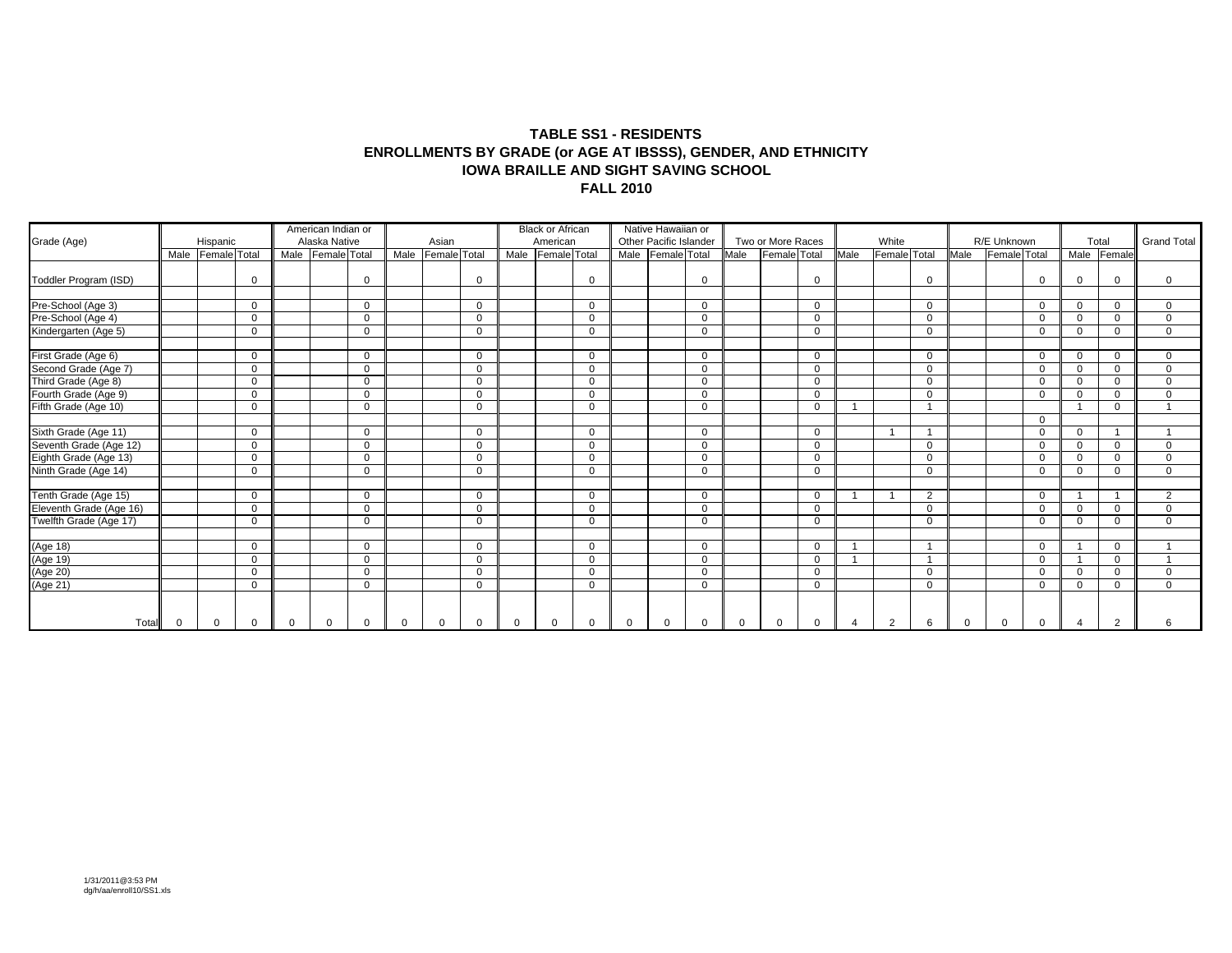#### **TABLE SS1 - RESIDENTS ENROLLMENTS BY GRADE (or AGE AT IBSSS), GENDER, AND ETHNICITY IOWA SCHOOL FOR THE DEAFFALL 2010**

| Grade (Age)                                       |      | Hispanic       |                | American Indian or<br>Alaska Native |          |      | Asian        |            |   | <b>Black or African</b><br>American |             |          | Native Hawaiian or<br>Other Pacific Islander |          |          | Two or More Races |             |                | White        |                          |             | R/E Unknown  |          |          | Total          | <b>Grand Total</b> |
|---------------------------------------------------|------|----------------|----------------|-------------------------------------|----------|------|--------------|------------|---|-------------------------------------|-------------|----------|----------------------------------------------|----------|----------|-------------------|-------------|----------------|--------------|--------------------------|-------------|--------------|----------|----------|----------------|--------------------|
|                                                   | Male | Female Total   |                | Male Female Total                   |          | Male | Female Total |            |   | Male Female Total                   |             |          | Male Female Total                            |          | Male     | Female Total      |             | Male           | Female Total |                          | Male        | Female Total |          | Male     | Female         |                    |
| Toddler Program (ISD)                             |      |                | $\Omega$       |                                     | $\Omega$ |      |              |            |   |                                     | $\Omega$    |          |                                              | $\Omega$ |          |                   | $\Omega$    |                |              |                          |             |              | $\Omega$ |          | 0              |                    |
| Pre-School (Age 3)                                |      |                | $\mathbf 0$    |                                     | $\Omega$ |      |              | $\Omega$   |   |                                     | $\Omega$    |          |                                              | $\Omega$ |          |                   | $\mathbf 0$ |                |              | 0                        |             |              | $\Omega$ | $\Omega$ | 0              | $\Omega$           |
| Pre-School (Age 4)                                |      |                | $\mathbf 0$    |                                     | $\Omega$ |      |              |            |   |                                     | $\mathbf 0$ |          |                                              | $\Omega$ |          |                   | $\mathbf 0$ | ◠              | 2            | $\Delta$                 |             |              | $\Omega$ | 2        | $\overline{2}$ |                    |
| Kindergarten (Age 5)                              |      |                |                |                                     | $\Omega$ |      |              |            |   |                                     | $\Omega$    |          |                                              | $\Omega$ |          |                   | $\mathbf 0$ |                | 2            | 3                        |             |              |          |          | 3              |                    |
| First Grade (Age 6)                               |      |                | $\mathbf 0$    |                                     | 0        |      |              | $\Omega$   |   |                                     | $\mathbf 0$ |          |                                              | $\Omega$ |          |                   | $\mathbf 0$ |                |              |                          |             |              | 0        |          | $\mathbf 0$    |                    |
| Second Grade (Age 7)                              |      |                |                |                                     | $\Omega$ |      |              | $\Omega$   |   |                                     | $\Omega$    |          |                                              | $\Omega$ |          |                   | $\mathbf 0$ |                |              |                          |             |              | $\Omega$ |          |                | 2                  |
| Third Grade (Age 8)                               |      |                |                |                                     | $\Omega$ |      |              | $\Omega$   |   |                                     | $\Omega$    |          |                                              | $\Omega$ |          |                   | $\Omega$    | $\overline{2}$ |              | 3                        |             |              | $\Omega$ | 3        |                |                    |
|                                                   |      |                | $\Omega$       |                                     | $\Omega$ |      |              | $\sqrt{2}$ |   |                                     | $\mathbf 0$ |          |                                              | $\Omega$ |          |                   | $\mathbf 0$ |                | $\Omega$     | $\Omega$                 |             |              | $\Omega$ | $\Omega$ | $\overline{2}$ | $\mathcal{L}$      |
| Fourth Grade (Age 9)<br>Fifth Grade (Age 10)      |      |                | $\mathbf 0$    |                                     | $\Omega$ |      |              | ∩          |   |                                     | $\Omega$    |          |                                              | $\Omega$ |          |                   | $\mathbf 0$ | $\overline{2}$ |              | $\overline{2}$           |             |              |          | 2        | $\Omega$       | 2                  |
|                                                   |      |                |                |                                     |          |      |              |            |   |                                     |             |          |                                              |          |          |                   |             |                |              |                          |             |              | $\Omega$ |          |                |                    |
| Sixth Grade (Age 11)                              |      |                | $\Omega$       |                                     | $\Omega$ |      |              | ∩          |   |                                     |             |          |                                              | $\Omega$ |          |                   | $\Omega$    |                |              | 2                        |             |              |          |          | $\overline{2}$ | 3                  |
| Seventh Grade (Age 12)                            |      | $\overline{2}$ | $\overline{2}$ |                                     | $\Omega$ |      |              |            |   |                                     | $\Omega$    |          |                                              | $\Omega$ |          |                   | $\mathbf 0$ | 3              |              | 3                        |             |              | $\Omega$ | 3        | $\overline{2}$ | 5                  |
| Eighth Grade (Age 13)<br>Ninth Grade (Age 14)     |      |                |                |                                     | $\Omega$ |      |              | $\Omega$   |   |                                     | $\Omega$    |          |                                              | $\Omega$ |          |                   | $\Omega$    |                | $\Lambda$    | 8                        |             |              | $\Omega$ | 5        | Δ              | 9                  |
|                                                   |      |                | 2              |                                     | $\Omega$ |      |              |            |   |                                     |             |          |                                              | $\Omega$ |          |                   | $\Omega$    |                | 3            | $\overline{\phantom{a}}$ |             |              | $\Omega$ | 6        | 4              | 10                 |
| Tenth Grade (Age 15)                              |      |                |                |                                     | $\Omega$ |      |              |            | 3 |                                     |             |          |                                              | $\Omega$ |          |                   | $\Omega$    | 10             | 8            | 18                       |             |              | $\Omega$ | 13       | 11             | 24                 |
|                                                   |      |                | $\Omega$       |                                     | $\Omega$ |      |              |            |   |                                     | $\Omega$    |          |                                              | $\Omega$ |          |                   | $\Omega$    | $\Omega$       | 5            | $\overline{\phantom{a}}$ |             |              |          | 3        | 5              | 8                  |
| Eleventh Grade (Age 16)<br>Twelfth Grade (Age 17) |      |                |                |                                     | $\Omega$ |      |              | $\Omega$   |   |                                     | $\Omega$    |          |                                              | $\Omega$ |          |                   | $\Omega$    | 3              | 3            | 6                        |             |              | $\Omega$ |          | 3              |                    |
|                                                   |      |                |                |                                     |          |      |              |            |   |                                     |             |          |                                              |          |          |                   |             |                |              |                          |             |              |          |          |                |                    |
|                                                   |      |                | $\Omega$       |                                     | $\Omega$ |      |              | $\Omega$   |   |                                     | $\Omega$    |          |                                              | $\Omega$ |          |                   | $\Omega$    |                |              | $\overline{2}$           |             |              | $\Omega$ |          |                | $\mathcal{L}$      |
|                                                   |      |                |                |                                     | $\Omega$ |      |              |            |   |                                     |             |          |                                              | $\Omega$ |          |                   | $\mathbf 0$ | 3              |              | 3                        |             |              | $\Omega$ |          |                |                    |
|                                                   |      |                | $\mathbf 0$    |                                     | $\Omega$ |      |              | $\Omega$   |   |                                     |             |          |                                              | $\Omega$ |          |                   | $\mathbf 0$ |                |              |                          |             |              | $\Omega$ | $\Omega$ | $\overline{2}$ | $\overline{2}$     |
| (Age 18)<br>(Age 19)<br>(Age 20)<br>(Age 21)      |      |                | $\Omega$       |                                     | $\Omega$ |      |              | 0          |   |                                     | $\Omega$    |          |                                              | $\Omega$ |          |                   | $\mathbf 0$ |                |              | 0                        |             |              | $\Omega$ | $\Omega$ | 0              | $\Omega$           |
| Total                                             | 5    | 6              | 11             | $\Omega$                            | 0        |      |              | 2          | 5 | 3                                   | 8           | $\Omega$ |                                              | 0        | $\Omega$ | $\Omega$          | 0           | 40             | 34           | 74                       | $\mathbf 0$ | $\Omega$     | 0        | 51       | 44             | 95                 |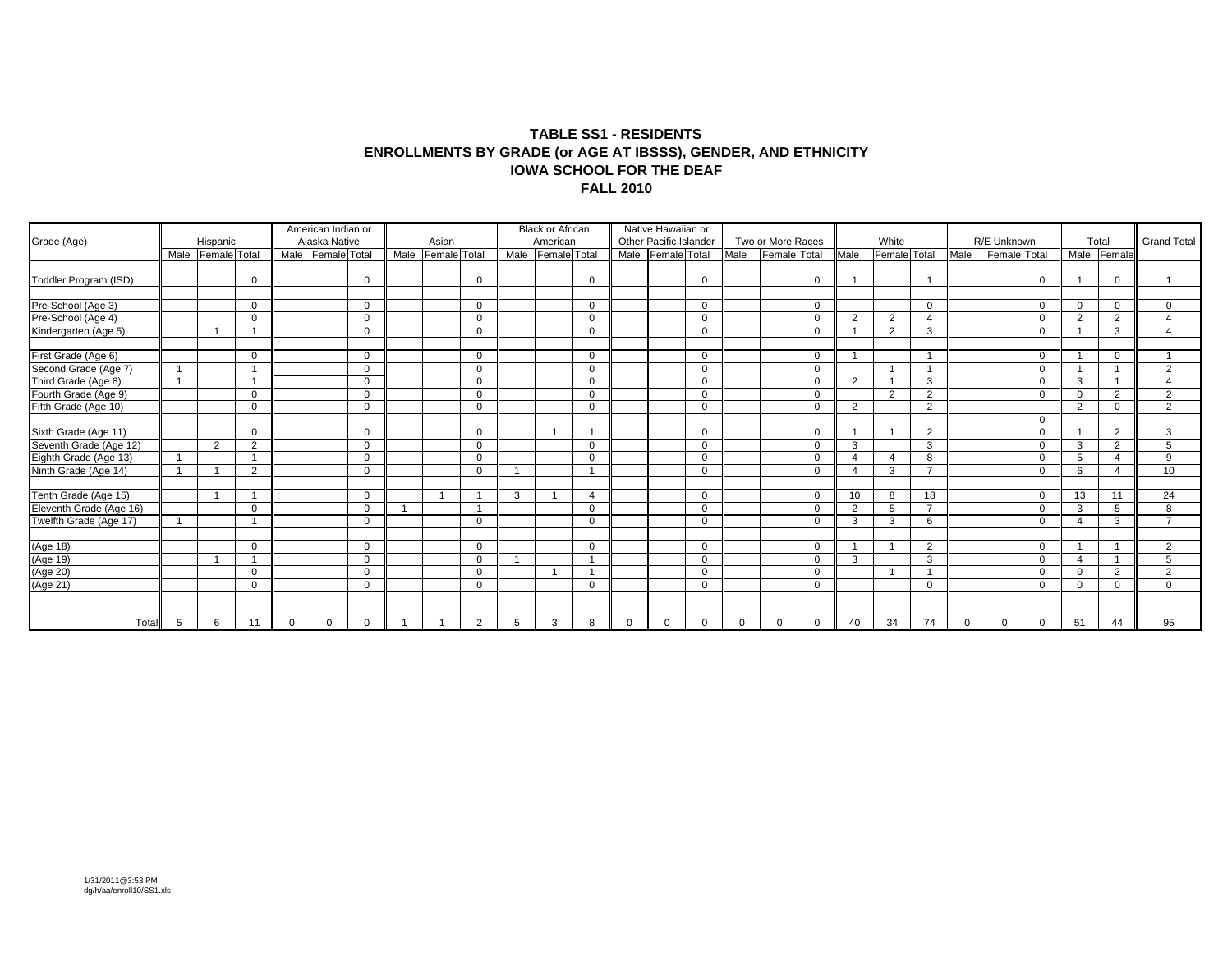#### **TABLE SS1 - RESIDENTS ENROLLMENTS BY GRADE (or AGE AT IBSSS), GENDER, AND ETHNICITY PRICE LAB SCHOOL FALL 2010**

| Grade (Age)                                   |                | Hispanic       |             | American Indian or<br>Alaska Native |          |      | Asian        |                |                | <b>Black or African</b><br>American |                |          | Native Hawaiian or<br>Other Pacific Islander |          |                | Two or More Races |             |          | White               |             |          | R/E Unknown  |          |          | Total          | <b>Grand Total</b> |
|-----------------------------------------------|----------------|----------------|-------------|-------------------------------------|----------|------|--------------|----------------|----------------|-------------------------------------|----------------|----------|----------------------------------------------|----------|----------------|-------------------|-------------|----------|---------------------|-------------|----------|--------------|----------|----------|----------------|--------------------|
|                                               | Male           | Female Total   |             | Male Female Total                   |          | Male | Female Total |                |                | Male Female Total                   |                |          | Male Female Total                            |          | Male           | Female Total      |             | Male     | <b>Female</b> Total |             | Male     | Female Total |          | Male     | Female         |                    |
| Toddler Program (ISD)                         |                |                | $\Omega$    |                                     | $\Omega$ |      |              |                |                |                                     | $\overline{0}$ |          |                                              |          |                |                   | $\Omega$    |          |                     | $\Omega$    |          |              |          |          | $\Omega$       | $\Omega$           |
| Pre-School (Age 3)                            |                |                | $\mathbf 0$ |                                     | 0        |      |              | $\Omega$       |                |                                     | $\Omega$       |          |                                              | $\Omega$ |                |                   | $\mathbf 0$ |          |                     | 0           |          |              | 0        | $\Omega$ | 0              | $\Omega$           |
| Pre-School (Age 4)                            |                |                | 2           |                                     | $\Omega$ |      |              |                |                |                                     | $\mathbf 0$    |          |                                              | $\Omega$ |                |                   | $\mathbf 0$ |          | 9                   | 16          |          |              | $\Omega$ | 9        | 10             | 19                 |
| Kindergarten (Age 5)                          |                |                | $\Omega$    |                                     | $\Omega$ |      |              |                |                | 2                                   | 3              |          |                                              | $\Omega$ |                |                   |             | <b>q</b> | 6                   | 15          |          |              | $\Omega$ | 11       | 8              | 19                 |
| First Grade (Age 6)                           |                | $\overline{2}$ | 2           |                                     | 0        |      |              |                | $\overline{2}$ |                                     | 3              |          |                                              | $\Omega$ |                |                   | $\mathbf 0$ |          | 10                  | 17          |          |              | $\Omega$ | 9        | 13             | 22                 |
| Second Grade (Age 7)                          |                |                | 2           |                                     | $\Omega$ |      |              | $\Omega$       |                | 2                                   | 2              |          |                                              | $\Omega$ |                |                   | $\Omega$    |          | 11                  | 18          |          |              | $\Omega$ | 8        | 14             | $\overline{22}$    |
| Third Grade (Age 8)                           |                |                | $\Omega$    |                                     | $\Omega$ |      |              |                | 2              | 3                                   | 5              |          |                                              | $\Omega$ |                |                   | $\Omega$    | 6        | 13                  | 19          |          |              | $\Omega$ | 8        | 16             | 24                 |
| Fourth Grade (Age 9)                          |                |                |             |                                     | $\Omega$ |      |              |                |                | 3                                   | 3              |          |                                              | $\Omega$ |                |                   | $\mathbf 0$ |          | 6                   | 11          |          |              | $\Omega$ | 5        | 11             | 16                 |
| Fifth Grade (Age 10)                          |                |                |             |                                     | $\Omega$ |      |              |                |                |                                     | $\mathcal{P}$  |          |                                              | $\Omega$ |                |                   | $\Omega$    |          | 18                  | 26          |          |              |          | 11       | 19             | 30                 |
|                                               |                |                |             |                                     |          |      |              |                |                |                                     |                |          |                                              |          |                |                   |             |          |                     |             |          |              | $\Omega$ |          |                |                    |
| Sixth Grade (Age 11)                          |                |                | $\Omega$    |                                     | $\Omega$ |      |              | $\Omega$       |                | 2                                   | 2              |          |                                              | $\Omega$ |                |                   | $\Omega$    | 9        | 2                   | 11          |          |              | $\Omega$ | 9        | $\overline{4}$ | 13                 |
| Seventh Grade (Age 12)                        |                |                | $\Omega$    |                                     | $\Omega$ | 3    |              | 3              | 3              |                                     |                |          |                                              | $\Omega$ |                |                   |             | 16       | 17                  | 33          |          |              |          | 23       | 18             | 41                 |
| Eighth Grade (Age 13)<br>Ninth Grade (Age 14) |                |                |             |                                     | $\Omega$ |      |              |                | 3              |                                     | 3              |          |                                              | $\Omega$ |                |                   | $\Omega$    | 14       | 12                  | 26          |          |              | $\Omega$ | 18       | 12             | 30                 |
|                                               |                |                | $\mathbf 0$ |                                     | $\Omega$ | 2    |              | $\overline{2}$ |                |                                     | $\overline{2}$ |          |                                              | $\Omega$ |                |                   | $\mathbf 0$ | 11       | 21                  | 32          |          |              | $\Omega$ | 14       | 22             | 36                 |
|                                               |                |                |             |                                     |          |      |              |                |                |                                     |                |          |                                              |          |                |                   |             |          |                     |             |          |              |          |          |                |                    |
| Tenth Grade (Age 15)                          | $\overline{2}$ |                | 2           |                                     | $\Omega$ | 5    |              | 5              | $\overline{2}$ | 2                                   |                |          |                                              | $\Omega$ |                |                   | $\Omega$    | 9        | 13                  | 22          |          |              | $\Omega$ | 18       | 15             | 33                 |
| Eleventh Grade (Age 16)                       |                |                | $\Omega$    |                                     | $\Omega$ | 2    |              | 3              | 3              |                                     |                |          |                                              | $\Omega$ |                |                   | $\Omega$    | 9        | 14                  | 23          |          |              | $\Omega$ | 14       | 16             | 30                 |
| Twelfth Grade (Age 17)                        |                |                |             |                                     | $\Omega$ |      |              | 5              | 3              |                                     |                |          |                                              | $\Omega$ |                |                   | $\Omega$    | 15       | 22                  | 37          |          |              | $\Omega$ | 22       | 28             | 50                 |
|                                               |                |                |             |                                     |          |      |              |                |                |                                     |                |          |                                              |          |                |                   |             |          |                     |             |          |              |          |          |                |                    |
|                                               |                |                | $\mathbf 0$ |                                     | $\Omega$ |      |              | $\Omega$       |                |                                     | $\mathbf 0$    |          |                                              | $\Omega$ |                |                   | $\mathbf 0$ |          |                     | $\mathbf 0$ |          |              | $\Omega$ | $\Omega$ | $\mathbf 0$    | $\Omega$           |
|                                               |                |                | $\Omega$    |                                     | $\Omega$ |      |              | $\Omega$       |                |                                     | $\Omega$       |          |                                              | $\Omega$ |                |                   | $\Omega$    |          |                     | $\Omega$    |          |              | $\Omega$ | $\Omega$ | $\Omega$       | $\Omega$           |
| (Age 18)<br>(Age 19)<br>(Age 20)<br>(Age 21)  |                |                | $\mathbf 0$ |                                     | $\Omega$ |      |              |                |                |                                     | $\Omega$       |          |                                              | $\Omega$ |                |                   | $\mathbf 0$ |          |                     | $\Omega$    |          |              | $\Omega$ | $\Omega$ | $\Omega$       | $\Omega$           |
|                                               |                |                | $\mathbf 0$ |                                     | $\Omega$ |      |              |                |                |                                     | $\mathbf 0$    |          |                                              | $\Omega$ |                |                   | $\mathbf 0$ |          |                     | $\Omega$    |          |              | $\Omega$ | $\Omega$ | 0              | $\Omega$           |
| Total                                         | 6              | 6              | 12          | $\Omega$                            | 0        | 18   | 3            | 21             | 21             | 23                                  | 44             | $\Omega$ |                                              | $\Omega$ | $\overline{2}$ | $\Omega$          | 2           | 132      | 174                 | 306         | $\Omega$ | $\Omega$     | $\Omega$ | 179      | 206            | 385                |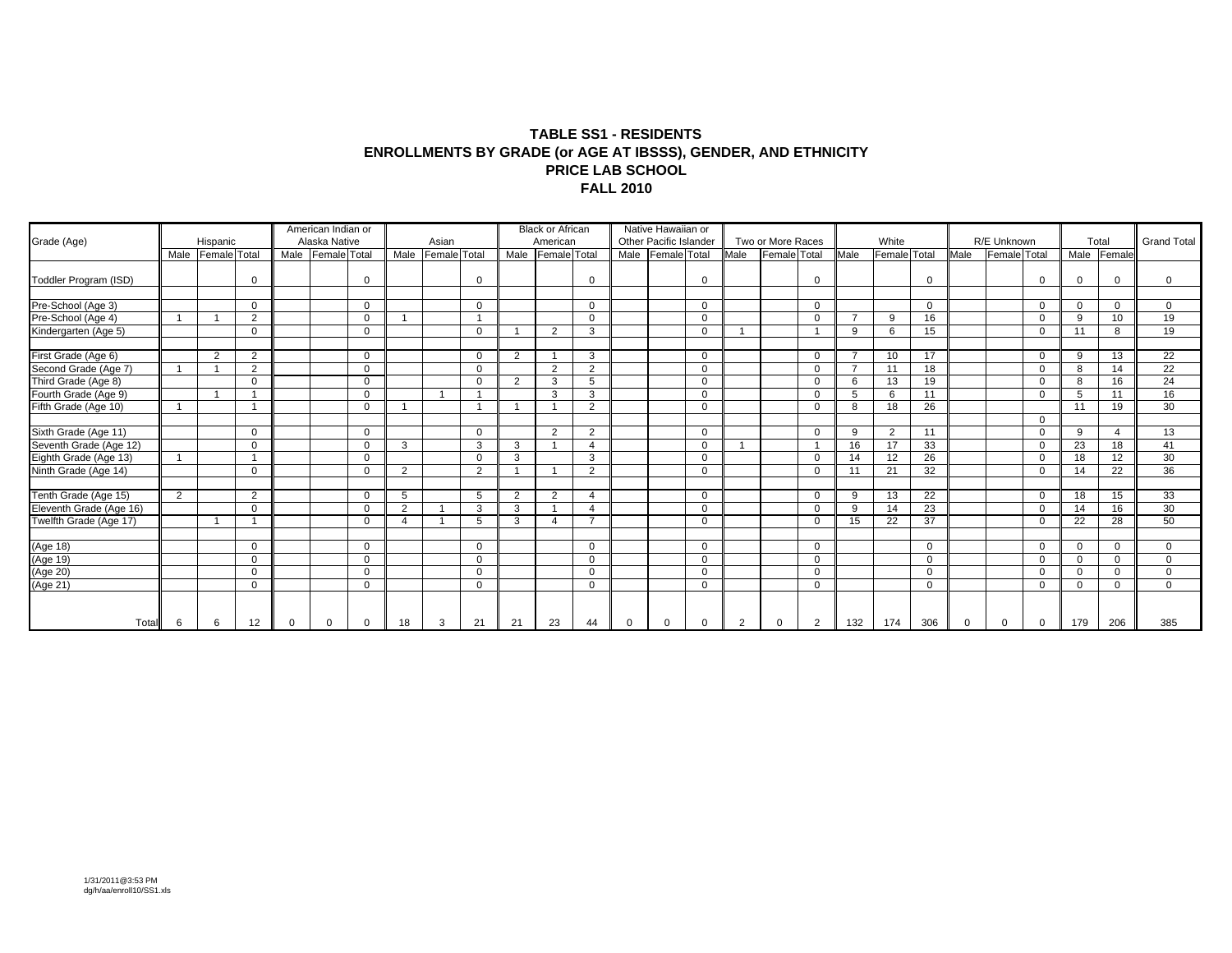#### **TABLE SS1 - NONRESIDENTS ENROLLMENTS BY GRADE (or AGE AT IBSSS), GENDER, AND ETHNICITY IOWA SCHOOL FOR THE DEAF FALL 2010**

| Grade (Age)             |      | Hispanic     |             |          | American Indian or<br>Alaska Native |          |          | Asian             |                | <b>Black or African</b><br>American |             |          | Native Hawaiian or<br>Other Pacific Islander |          |          | Two or More Races   |             |                          | White        |          |             | R/E Unknown  |              |          | Total        | <b>Grand Total</b>      |
|-------------------------|------|--------------|-------------|----------|-------------------------------------|----------|----------|-------------------|----------------|-------------------------------------|-------------|----------|----------------------------------------------|----------|----------|---------------------|-------------|--------------------------|--------------|----------|-------------|--------------|--------------|----------|--------------|-------------------------|
|                         | Male | Female Total |             |          | Male Female Total                   |          |          | Male Female Total |                | Male Female Total                   |             |          | Male Female Total                            |          | Male     | <b>Female</b> Total |             | Male                     | Female Total |          | Male        | Female Total |              | Male     | Female       |                         |
| Toddler Program (ISD)   |      |              | $\mathbf 0$ |          |                                     | $\Omega$ |          |                   | $\mathbf 0$    |                                     | $\mathbf 0$ |          |                                              | $\Omega$ |          |                     | $\mathbf 0$ |                          |              | $\Omega$ |             |              | $\mathbf 0$  | $\Omega$ | 0            | $\Omega$                |
| Pre-School (Age 3)      |      |              | $\Omega$    |          |                                     | $\Omega$ |          |                   | $\mathbf{0}$   |                                     | $\Omega$    |          |                                              | $\Omega$ |          |                     | $\Omega$    |                          |              | $\Omega$ |             |              | $\mathbf 0$  | $\Omega$ | $\mathbf{0}$ | $\Omega$                |
| Pre-School (Age 4)      |      |              | $\mathbf 0$ |          |                                     | $\Omega$ |          |                   | $\mathbf 0$    |                                     | $\mathbf 0$ |          |                                              | $\Omega$ |          |                     | $\mathbf 0$ |                          |              | $\Omega$ |             |              | $\Omega$     | $\Omega$ | $\Omega$     | $\Omega$                |
| Kindergarten (Age 5)    |      |              | $\mathbf 0$ |          |                                     | $\Omega$ |          |                   | $\mathbf 0$    |                                     | $\Omega$    |          |                                              | $\Omega$ |          |                     | $\mathbf 0$ |                          |              | $\Omega$ |             |              | $\mathbf 0$  | $\Omega$ | $\Omega$     | $\Omega$                |
| First Grade (Age 6)     |      |              | $\Omega$    |          |                                     | $\Omega$ |          |                   | $\Omega$       |                                     | $\Omega$    |          |                                              | $\Omega$ |          |                     | $\Omega$    |                          |              |          |             |              | $\Omega$     | $\Omega$ |              |                         |
| Second Grade (Age 7)    |      |              | $\Omega$    |          |                                     | $\Omega$ |          |                   | $\overline{0}$ |                                     | $\Omega$    |          |                                              | $\Omega$ |          |                     | $\Omega$    |                          |              | $\Omega$ |             |              | $\mathbf 0$  | $\Omega$ | $\Omega$     | $\Omega$                |
| Third Grade (Age 8)     |      |              | $\Omega$    |          |                                     | $\Omega$ |          |                   | $\Omega$       |                                     | $\Omega$    |          |                                              | $\Omega$ |          |                     | $\Omega$    |                          |              | $\Omega$ |             |              | $\Omega$     | $\Omega$ | $\Omega$     | $\Omega$                |
| Fourth Grade (Age 9)    |      |              | $\mathbf 0$ |          |                                     | $\Omega$ |          |                   | $\mathbf 0$    |                                     | $\mathbf 0$ |          |                                              | $\Omega$ |          |                     | $\mathbf 0$ |                          |              |          |             |              | $\mathbf 0$  | $\Omega$ |              |                         |
| Fifth Grade (Age 10)    |      |              | $\Omega$    |          |                                     | $\Omega$ |          |                   | $\mathbf 0$    |                                     | $\Omega$    |          |                                              | $\Omega$ |          |                     | $\mathbf 0$ |                          |              | $\Omega$ |             |              |              | $\Omega$ | $\Omega$     | $\Omega$                |
|                         |      |              |             |          |                                     |          |          |                   |                |                                     |             |          |                                              |          |          |                     |             |                          |              |          |             |              | $\mathbf{0}$ |          |              |                         |
| Sixth Grade (Age 11)    |      |              | -1          |          |                                     | $\Omega$ |          |                   | $\mathbf 0$    |                                     | $\Omega$    |          |                                              | $\Omega$ |          |                     | $\mathbf 0$ |                          |              | $\Omega$ |             |              | $\Omega$     |          | $\mathbf 0$  |                         |
| Seventh Grade (Age 12)  |      |              |             |          |                                     | $\Omega$ |          |                   | $\mathbf 0$    |                                     | $\Omega$    |          |                                              | $\Omega$ |          |                     | $\mathbf 0$ |                          |              | $\Omega$ |             |              | $\Omega$     |          | 0            |                         |
| Eighth Grade (Age 13)   |      |              | $\Omega$    |          |                                     | $\Omega$ |          |                   | $\mathbf{0}$   |                                     | $\Omega$    |          |                                              | $\Omega$ |          |                     | $\Omega$    |                          |              | $\Omega$ |             |              | $\Omega$     | $\Omega$ | 0            | $\Omega$                |
| Ninth Grade (Age 14)    |      |              | $\mathbf 0$ |          |                                     | $\Omega$ |          |                   | $\mathbf 0$    |                                     | $\mathbf 0$ |          |                                              | $\Omega$ |          |                     | $\Omega$    | $\boldsymbol{\varDelta}$ |              | Δ        |             |              | $\Omega$     | $\Delta$ | $\Omega$     |                         |
|                         |      |              |             |          |                                     |          |          |                   |                |                                     |             |          |                                              |          |          |                     |             |                          |              |          |             |              |              |          |              |                         |
| Tenth Grade (Age 15)    |      |              | $\Omega$    |          |                                     | $\Omega$ |          |                   | $\Omega$       |                                     | $\Omega$    |          |                                              | $\Omega$ |          |                     | $\Omega$    |                          |              |          |             |              | $\Omega$     | $\Omega$ |              | $\overline{\mathbf{A}}$ |
| Eleventh Grade (Age 16) |      |              | $\mathbf 0$ |          |                                     | $\Omega$ |          |                   | $\mathbf 0$    |                                     | $\mathbf 0$ |          |                                              | $\Omega$ |          |                     | $\mathbf 0$ |                          |              | $\Omega$ |             |              | $\Omega$     | $\Omega$ | 0            | $\Omega$                |
| Twelfth Grade (Age 17)  |      |              | $\Omega$    |          |                                     | $\Omega$ |          |                   | $\Omega$       |                                     | $\Omega$    |          |                                              | $\Omega$ |          |                     | $\Omega$    |                          | 3            |          |             |              | $\Omega$     |          | 3            |                         |
|                         |      |              |             |          |                                     |          |          |                   |                |                                     |             |          |                                              |          |          |                     |             |                          |              |          |             |              |              |          |              |                         |
| (Age 18)                |      |              | $\mathbf 0$ |          |                                     | $\Omega$ |          |                   | $\mathbf 0$    |                                     | $\mathbf 0$ |          |                                              | $\Omega$ |          |                     | $\mathbf 0$ |                          |              | $\Omega$ |             |              | $\Omega$     | $\Omega$ | $\mathbf 0$  | $\Omega$                |
| (Age 19)                |      |              | $\Omega$    |          |                                     | $\Omega$ |          |                   | $\mathbf 0$    |                                     | $\Omega$    |          |                                              | $\Omega$ |          |                     | $\mathbf 0$ |                          |              | $\Omega$ |             |              | $\mathbf 0$  | $\Omega$ | 0            | $\Omega$                |
| (Age 20)                |      |              | $\Omega$    |          |                                     | $\Omega$ |          |                   | $\Omega$       |                                     |             |          |                                              | $\Omega$ |          |                     | $\Omega$    |                          |              | $\Omega$ |             |              | $\Omega$     |          | $\mathbf 0$  |                         |
| (Age 21)                |      |              | $\mathbf 0$ |          |                                     | $\Omega$ |          |                   | $\mathbf 0$    |                                     | $\mathbf 0$ |          |                                              | $\Omega$ |          |                     | $\mathbf 0$ |                          |              | $\Omega$ |             |              | $\Omega$     | $\Omega$ | $\Omega$     | $\Omega$                |
| Total                   | 2    | $\Omega$     | 2           | $\Omega$ | $\Omega$                            | $\Omega$ | $\Omega$ | $\Omega$          | $\mathbf 0$    | 0                                   |             | $\Omega$ | $\mathbf 0$                                  | $\Omega$ | $\Omega$ | $\Omega$            | $\Omega$    | 5                        | 6            | 11       | $\mathbf 0$ | $\Omega$     | $\mathbf 0$  | 8        | 6            | 14                      |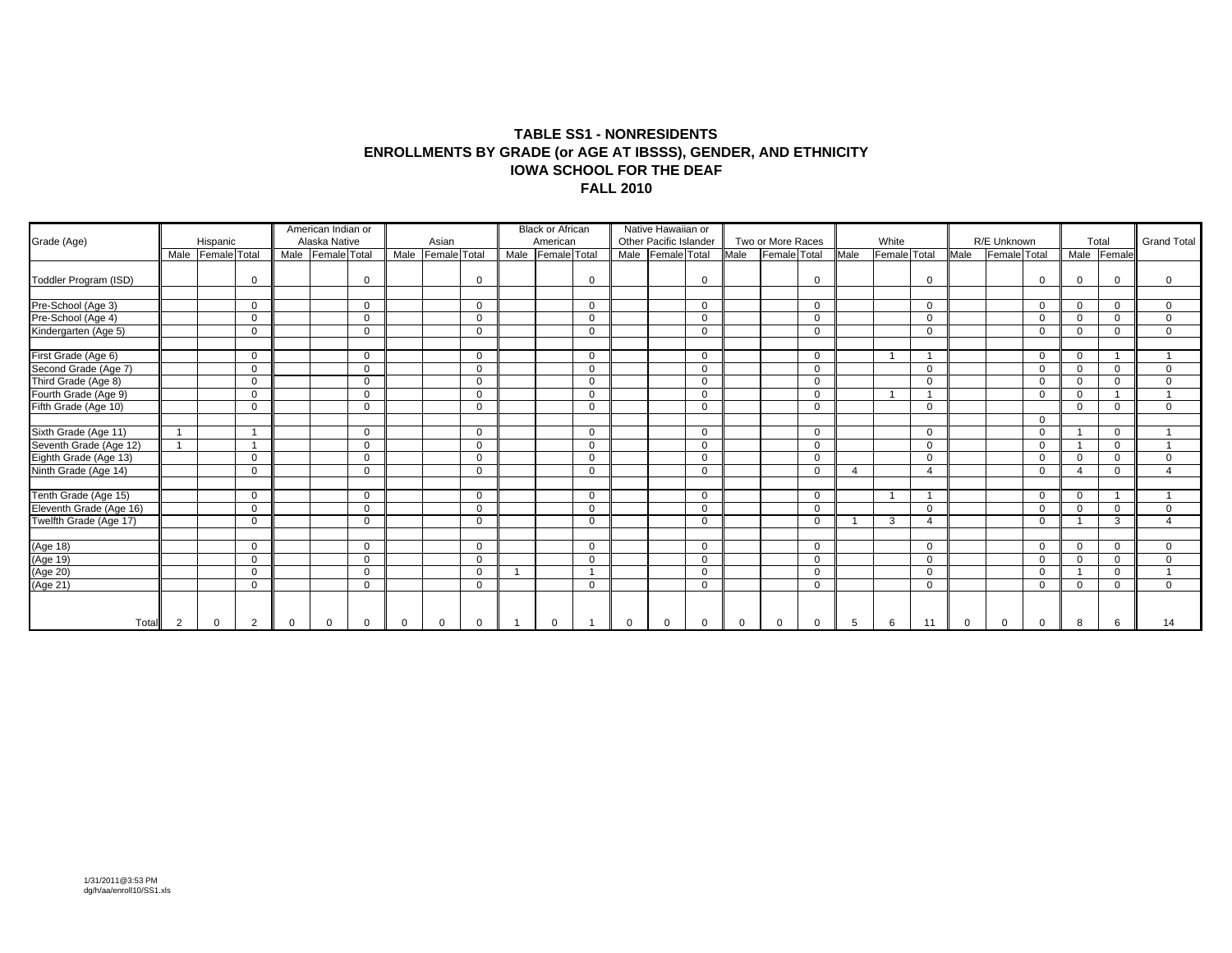# **TABLE SS2 - RESIDENTS DORMITORY AND COMMUTER COUNTSREGENT SPECIAL SCHOOLS AND PRICE LAB SCHOOLFALL 2010**

|                         |                 | <b>COMMUTER - 0 NIGHTS</b> |                 |                |                      |                |                | <b>RESIDENTIAL COUNTS</b> |                |                 |                         |
|-------------------------|-----------------|----------------------------|-----------------|----------------|----------------------|----------------|----------------|---------------------------|----------------|-----------------|-------------------------|
|                         | Own             | School                     |                 |                |                      |                |                |                           |                |                 |                         |
| Grade (Age at IBSSS)    | Transportation  | Transportation             | Total           | 1 night        | 2 nights             | 3 nights       | 4 nights       | 5 nights                  | 6 nights       | 7 nights        | Total                   |
|                         |                 |                            |                 |                |                      |                |                |                           |                |                 |                         |
| Pre-School (Age 3)      | $\mathbf 0$     | $\mathbf 0$                | $\mathbf 0$     | $\mathbf 0$    | $\mathbf 0$          | $\mathbf 0$    | $\mathbf 0$    | $\overline{0}$            | $\mathbf 0$    | 0               | $\mathbf 0$             |
| Pre-School (Age 4)      | 19              | 1                          | $\overline{20}$ | $\overline{0}$ | $\mathbf{1}$         | $\mathbf 0$    | $\mathbf 0$    | $\mathbf 0$               | $\mathbf 0$    | $\mathbf 0$     | $\mathbf{1}$            |
| Kindergarten (Age 5)    | $\overline{19}$ | $\mathbf 0$                | $\overline{19}$ | $\mathbf 0$    | $\mathbf 0$          | $\mathbf 0$    | $\mathbf 0$    | $\overline{0}$            | $\mathbf 0$    | $\mathbf 0$     | $\mathbf 0$             |
| First Grade (Age 6)     | 22              | 3                          | 25              | $\mathbf 0$    | $\overline{4}$       | 0              | $\mathbf 0$    | $\mathbf 0$               | $\mathbf 0$    | 0               | 4                       |
| Second Grade (Age 7)    | $\overline{22}$ | $\mathbf 0$                | $\overline{22}$ | $\mathbf 0$    | $\mathbf 0$          | $\mathbf 0$    | $\mathbf 0$    | $\overline{0}$            | $\mathbf 0$    | 0               | $\mathbf 0$             |
| Third Grade (Age 8)     | $\overline{24}$ | 1                          | $\overline{25}$ | $\overline{0}$ | $\mathbf{1}$         | $\mathbf 0$    | $\mathbf 0$    | $\mathbf 0$               | $\mathbf 0$    | $\mathbf 0$     | $\mathbf 1$             |
| Fourth Grade (Age 9)    | 16              | $\overline{2}$             | $\overline{18}$ | $\Omega$       | $\overline{2}$       | $\mathbf 0$    | $\overline{0}$ | $\mathbf 0$               | $\mathbf 0$    | 0               | $\overline{2}$          |
| Fifth Grade (Age 10)    | 30              | $\mathbf 0$                | 30              | $\mathbf 0$    | $\blacktriangleleft$ | $\mathbf 0$    | $\overline{2}$ | $\mathbf{1}$              | $\mathbf 0$    |                 | 5                       |
|                         |                 |                            |                 |                |                      |                |                |                           |                |                 |                         |
| Sixth Grade (Age 11)    | $\overline{13}$ | 0                          | $\overline{13}$ | $\mathbf 0$    | $\mathsf 0$          | $\mathbf 0$    |                | $\overline{2}$            | $\Omega$       | $\Omega$        | $\overline{3}$          |
| Seventh Grade (Age 12)  | 41              | $\overline{0}$             | $\overline{41}$ | $\Omega$       | $\overline{0}$       | 0              | $\Omega$       | $\overline{0}$            | $\mathbf 0$    | 0               | $\overline{0}$          |
| Eighth Grade (Age 13)   | 30              |                            | 31              | $\Omega$       |                      | 0              | $\Omega$       | $\mathbf 0$               | $\mathbf 0$    | $\overline{2}$  | 3                       |
| Ninth Grade (Age 14)    | 36              | $\mathbf 0$                | 36              | $\mathbf 0$    | $\overline{0}$       | $\overline{0}$ |                | $\mathbf{1}$              | $\overline{2}$ |                 | $\overline{5}$          |
|                         |                 |                            |                 |                |                      |                |                |                           |                |                 |                         |
| Tenth Grade (Age 15)    | 33              | $\overline{1}$             | $\overline{34}$ | $\mathbf 0$    | $\mathbf 1$          | 0              | $\mathbf 0$    | 3                         | 1              | $\overline{7}$  | 12                      |
| Eleventh Grade (Age 16) | 30              | $\mathbf 0$                | 30              | $\mathbf 0$    | $\pmb{0}$            | $\overline{0}$ | $\mathbf 0$    | $\boldsymbol{0}$          | $\mathbf 0$    | 0               | $\pmb{0}$               |
| Twelfth Grade (Age 17)  | $\overline{51}$ | 1                          | $\overline{52}$ | $\mathbf{0}$   | $\overline{4}$       | $\overline{0}$ | $\overline{0}$ | $\mathbf{1}$              | $6\phantom{1}$ | 13              | $\overline{24}$         |
| (Age 18)                | 1               | 0                          | $\overline{1}$  | 0              | $\overline{1}$       | 0              | $\mathbf 0$    | $\mathbf{1}$              | $\mathbf 0$    | 6               | 8                       |
| (Age 19)                | $\mathbf 0$     | $\overline{0}$             | $\mathbf 0$     | $\mathbf 0$    | $\pmb{0}$            | $\mathbf 0$    | $\mathbf 0$    | 1                         | $\mathbf 0$    | 0               | $\overline{\mathbf{A}}$ |
| (Age 20)                | $\mathbf 1$     | $\mathbf 0$                | $\overline{A}$  | $\mathbf 0$    | $\overline{1}$       | $\overline{0}$ | $\overline{0}$ | $\mathbf 0$               | $\mathbf 0$    |                 | $\overline{2}$          |
| (Age 21)                | $\mathbf 0$     | $\overline{1}$             | $\overline{ }$  | $\Omega$       | $\mathbf 1$          | $\mathbf 0$    | $\mathbf 0$    | $\mathbf 0$               | $\mathbf 1$    | $\overline{3}$  | $\overline{5}$          |
|                         |                 |                            |                 |                |                      |                |                |                           |                |                 |                         |
|                         |                 |                            |                 |                |                      |                |                |                           |                |                 |                         |
| Total                   | 388             | $\overline{11}$            | 399             | 0              | $\overline{18}$      | $\mathbf 0$    | 4              | 10                        | 10             | $\overline{34}$ | $\overline{76}$         |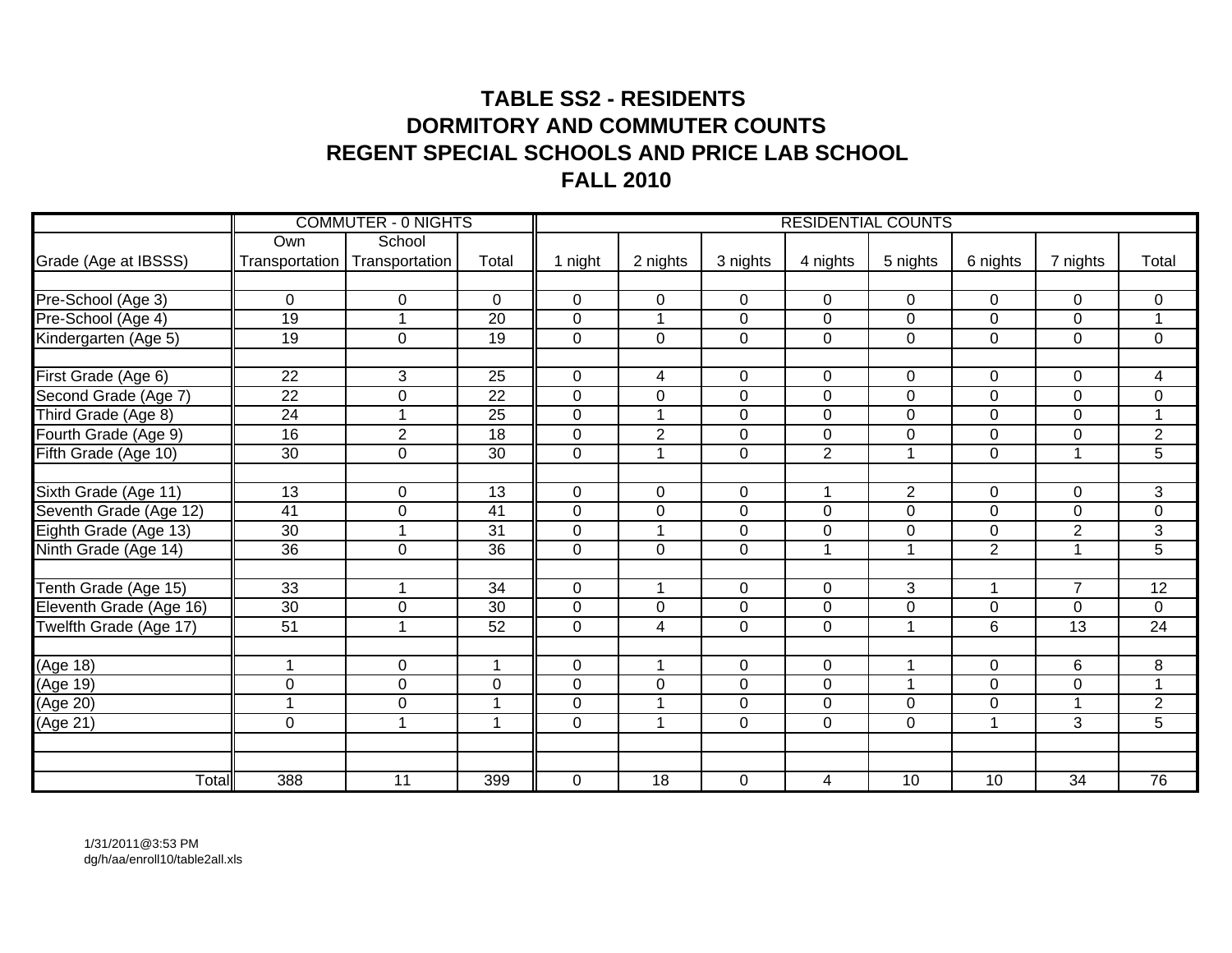## **TABLE SS2 - RESIDENTS DORMITORY AND COMMUTER COUNTSIOWA BRAILLE AND SIGHT SAVING SCHOOL FALL 2010**

|                          |                  | <b>COMMUTER - 0 NIGHTS</b>      |             |         |          |           | <b>RESIDENTIAL COUNTS</b> |                |           |          |                |
|--------------------------|------------------|---------------------------------|-------------|---------|----------|-----------|---------------------------|----------------|-----------|----------|----------------|
|                          | Own              | School                          |             |         |          |           |                           |                |           |          |                |
| Grade (Age at IBSSS)     |                  | Transportation   Transportation | Total       | 1 night | 2 nights | 3 nights  | 4 nights                  | 5 nights       | 6 nights  | 7 nights | Total          |
|                          |                  |                                 |             |         |          |           |                           |                |           |          |                |
| Pre-School (Age 3)       |                  |                                 | $\mathbf 0$ |         |          |           |                           |                |           |          | 0              |
| Pre-School (Age 4)       |                  |                                 | $\pmb{0}$   |         |          |           |                           |                |           |          | $\overline{0}$ |
| Kindergarten (Age 5)     |                  |                                 | $\mathbf 0$ |         |          |           |                           |                |           |          | $\overline{0}$ |
| First Grade (Age 6)      |                  |                                 | 0           |         |          |           |                           |                |           |          | $\mathbf 0$    |
| Second Grade (Age 7)     |                  |                                 | $\pmb{0}$   |         |          |           |                           |                |           |          | $\mathsf 0$    |
| Third Grade (Age 8)      |                  |                                 | $\pmb{0}$   |         |          |           |                           |                |           |          | $\mathsf 0$    |
| Fourth Grade (Age 9)     |                  |                                 | $\pmb{0}$   |         |          |           |                           |                |           |          | $\mathsf 0$    |
| Fifth Grade (Age 10)     |                  |                                 | $\mathbf 0$ |         |          |           |                           | 1              |           |          | 1              |
|                          |                  |                                 |             |         |          |           |                           |                |           |          |                |
| Sixth Grade (Age 11)     |                  |                                 | $\pmb{0}$   |         |          |           |                           | 1              |           |          |                |
| Seventh Grade (Age 12)   |                  |                                 | $\mathbf 0$ |         |          |           |                           |                |           |          | $\mathsf 0$    |
| Eighth Grade (Age 13)    |                  |                                 | $\mathbf 0$ |         |          |           |                           |                |           |          | $\mathbf 0$    |
| Ninth Grade (Age 14)     |                  |                                 | $\pmb{0}$   |         |          |           |                           |                |           |          | $\overline{0}$ |
| Tenth Grade (Age 15)     |                  |                                 | $\mathbf 0$ |         |          |           |                           | $\overline{2}$ |           |          | $\overline{2}$ |
| Eleventh Grade (Age 16)  |                  |                                 | $\mathbf 0$ |         |          |           |                           |                |           |          | $\mathsf 0$    |
| Twelfth Grade (Age 17)   |                  |                                 | $\pmb{0}$   |         |          |           |                           |                |           |          | $\mathsf 0$    |
| (Age 18)                 |                  |                                 | $\mathbf 0$ |         |          |           |                           | 1              |           |          |                |
| (Age 19)                 |                  |                                 | $\mathbf 0$ |         |          |           |                           | 1              |           |          |                |
| $( \overline{Age\ 20} )$ |                  |                                 | $\mathbf 0$ |         |          |           |                           |                |           |          | $\pmb{0}$      |
| (Age 21)                 |                  |                                 | $\mathbf 0$ |         |          |           |                           |                |           |          | $\mathbf 0$    |
|                          |                  |                                 |             |         |          |           |                           |                |           |          |                |
| Total                    | $\boldsymbol{0}$ | $\mathbf 0$                     | $\pmb{0}$   | 0       | 0        | $\pmb{0}$ | 0                         | 6              | $\pmb{0}$ | 0        | 6              |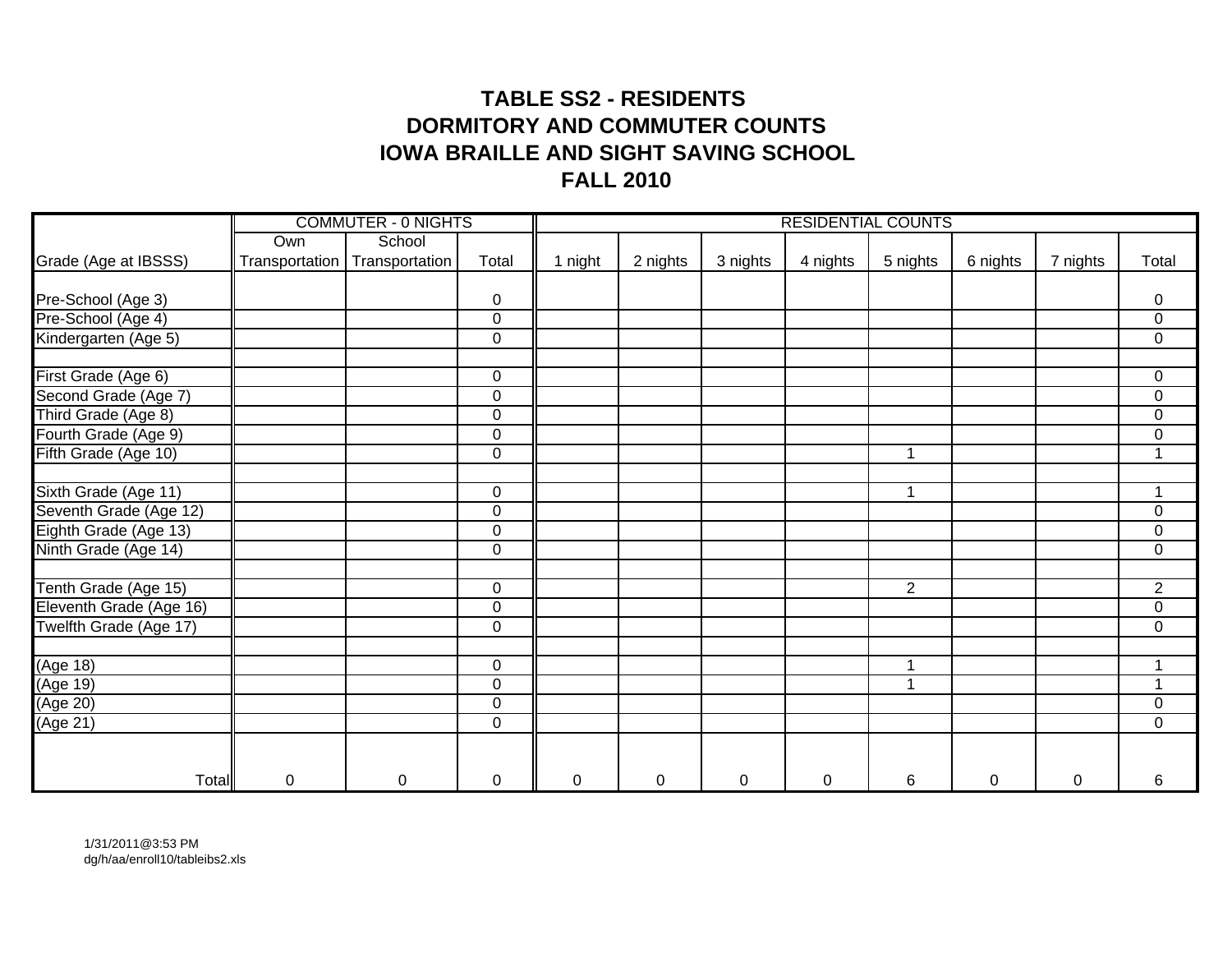## **TABLE SS2 - RESIDENTS IOWA SCHOOL FOR THE DEAFFALL 2010 DORMITORY AND COMMUTER COUNTS**

|                         |                |                          | <b>COMMUTER - 0 NIGHTS</b> |      |                         |         |                |              | <b>RESIDENTIAL COUNTS</b> |                         |             |          |                |                 |
|-------------------------|----------------|--------------------------|----------------------------|------|-------------------------|---------|----------------|--------------|---------------------------|-------------------------|-------------|----------|----------------|-----------------|
|                         |                |                          | Transportation             |      |                         |         |                |              |                           |                         |             |          |                |                 |
| Grade                   | Own            | <b>ISD</b>               | <b>District</b>            | Comb | Total                   | 1 night | 2 nights       | 3 nights     | 4 nights                  | 5 nights                | 6 nights    | 7 nights | Total          | Grand<br>Total  |
| 0-3 Toddler Program     |                | $\overline{\phantom{a}}$ |                            |      | 1                       |         |                |              |                           |                         |             |          |                |                 |
| Pre-School (Age 3)      |                |                          |                            |      | 0                       |         |                |              |                           |                         |             |          | 0              | $\overline{0}$  |
| Pre-School (Age 4)      | $\overline{1}$ | $\overline{2}$           | $\mathbf{1}$               |      | $\overline{\mathbf{4}}$ |         |                |              |                           |                         |             |          | $\Omega$       | $\overline{4}$  |
| Kindergarten (Age 5)    |                | 3                        | 1                          |      | $\overline{\mathbf{4}}$ |         |                |              |                           |                         |             |          | 0              | $\overline{4}$  |
| First Grade (Age 6)     |                | 1                        |                            |      | $\mathbf{1}$            |         |                |              |                           |                         |             |          | 0              |                 |
| Second Grade (Age 7)    |                | $\overline{2}$           |                            |      | $\overline{2}$          |         |                |              |                           |                         |             |          | 0              | $\overline{2}$  |
| Third Grade (Age 8)     |                |                          | 1                          |      | 1                       |         | $\overline{2}$ |              |                           | $\overline{1}$          |             |          | 3              | $\overline{4}$  |
| Fourth Grade (Age 9)    |                |                          |                            |      | 0                       | 1       | $\mathbf{1}$   |              |                           |                         |             |          | $\overline{2}$ | $\overline{2}$  |
| Fifth Grade (Age 10)    |                |                          |                            |      | $\overline{0}$          |         | $\mathbf{1}$   | $\mathbf{1}$ |                           |                         |             |          | $\overline{2}$ | $\overline{2}$  |
| Sixth Grade (Age 11)    |                | 1                        |                            |      | $\mathbf{1}$            |         |                |              |                           | $\overline{2}$          |             |          | $\overline{2}$ | $\overline{3}$  |
| Seventh Grade (Age 12)  |                |                          |                            |      | $\overline{0}$          |         | $\mathbf{1}$   | $\mathbf{1}$ | $\overline{2}$            | $\overline{1}$          |             |          | $\overline{5}$ | $\overline{5}$  |
| Eighth Grade (Age 13)   |                |                          | 1                          |      | $\overline{2}$          |         |                |              | $\overline{ }$            | 6                       |             |          | $\overline{7}$ | $\overline{9}$  |
| Ninth Grade (Age 14)    |                | 1                        |                            |      | 1                       |         |                | $\mathbf 1$  | $\blacktriangleleft$      | $\overline{7}$          |             |          | 9              | $\overline{10}$ |
| Tenth Grade (Age 15)    | -1             | 4                        | $\overline{2}$             |      | $\overline{4}$          |         |                | $\mathbf{1}$ | 6                         | $\overline{13}$         |             |          | 20             | $\overline{24}$ |
| Eleventh Grade (Age 16) |                | $\overline{2}$           | $\mathbf{1}$               |      | 3                       |         |                |              | $\overline{3}$            | $\overline{2}$          |             |          | 5              | 8               |
| Twelfth Grade (Age 17)  | 1              |                          |                            |      | 1                       |         |                |              |                           | $6\phantom{1}6$         |             |          | 6              | $\overline{7}$  |
| (Age 18)                | 1              |                          |                            |      | 1                       |         |                |              |                           | $\overline{\mathbf{1}}$ |             |          |                | $\overline{2}$  |
| (Age 19)                |                | 1                        |                            |      | 1                       |         |                |              | $\overline{1}$            | $\mathbf{3}$            |             |          | 4              | 5               |
| (Age 20)                |                |                          |                            |      | $\mathbf 0$             |         |                |              |                           | $\overline{2}$          |             |          | $\overline{2}$ | $\overline{2}$  |
| (Age 21)                |                |                          |                            |      | 0                       |         |                |              |                           |                         |             |          | $\mathbf 0$    | $\mathbf 0$     |
|                         |                |                          |                            |      |                         |         |                |              |                           |                         |             |          |                |                 |
| Total                   | 4              | 16                       | $\overline{7}$             | 0    | 27                      |         | 5              | 4            | 14                        | 44                      | $\mathbf 0$ | 0        | 68             | 95              |

1/31/2011@3:53 PM dg/h/aa/enroll10/table isd2.xls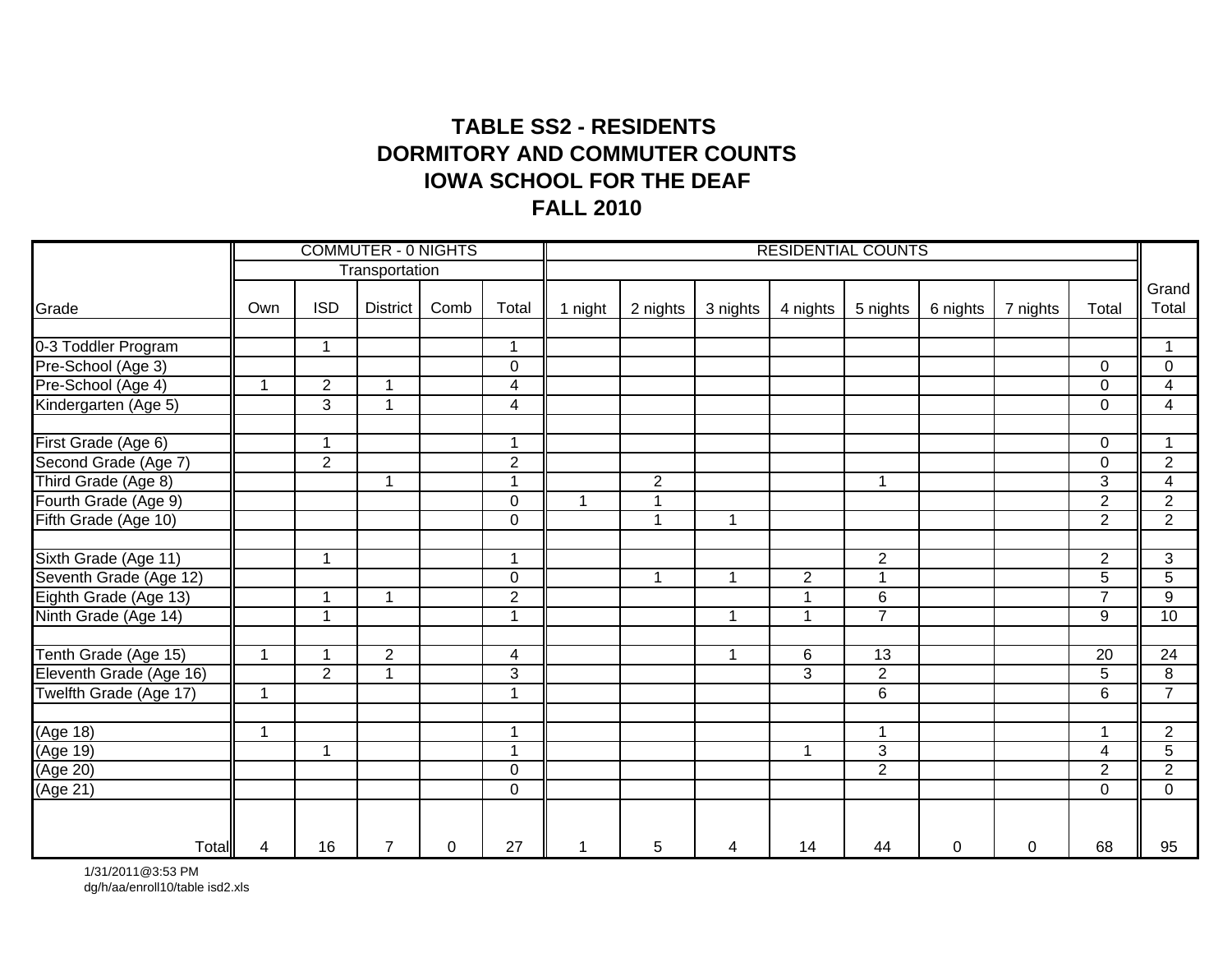## **TABLE SS2 - RESIDENTS DORMITORY AND COMMUTER COUNTSPRICE LAB SCHOOLFALL 2010**

|                               |                 | <b>COMMUTER - 0 NIGHTS</b>      |                 |                |                |                  |                | <b>RESIDENTIAL COUNTS</b> |                |                |                |
|-------------------------------|-----------------|---------------------------------|-----------------|----------------|----------------|------------------|----------------|---------------------------|----------------|----------------|----------------|
|                               | Own             | School                          |                 |                |                |                  |                |                           |                |                |                |
| Grade (Age at IBSSS)          |                 | Transportation   Transportation | Total           | 1 night        | 2 nights       | 3 nights         | 4 nights       | 5 nights                  | 6 nights       | 7 nights       | Total          |
|                               |                 |                                 |                 |                |                |                  |                |                           |                |                |                |
| Pre-School (Age 3)            |                 |                                 | $\Omega$        | $\mathbf{0}$   | 0              | $\mathbf 0$      | 0              | 0                         | 0              | 0              | 0              |
| Pre-School (Age 4)            | 19              |                                 | 19              | $\mathbf 0$    | $\mathsf 0$    | 0                | $\mathbf 0$    | $\mathbf 0$               | $\mathbf 0$    | 0              | $\mathsf 0$    |
| Kindergarten (Age 5)          | $\overline{19}$ |                                 | $\overline{19}$ | $\overline{0}$ | $\mathbf 0$    | $\overline{0}$   | $\mathbf 0$    | $\mathbf 0$               | $\mathbf 0$    | 0              | $\mathbf 0$    |
| First Grade (Age 6)           | 22              |                                 | $\overline{22}$ | $\Omega$       | $\mathbf 0$    | $\mathbf 0$      | $\Omega$       | 0                         | $\mathbf 0$    | $\Omega$       | 0              |
| Second Grade (Age 7)          | $\overline{22}$ |                                 | $\overline{22}$ | $\mathbf 0$    | $\pmb{0}$      | $\mathbf 0$      | $\mathbf 0$    | $\mathbf 0$               | $\mathbf 0$    | $\overline{0}$ | $\pmb{0}$      |
| Third Grade (Age 8)           | 24              |                                 | 24              | $\overline{0}$ | $\mathbf 0$    | 0                | $\mathbf 0$    | $\mathbf 0$               | $\mathbf 0$    | 0              | $\mathsf 0$    |
|                               | 16              |                                 | 16              | $\mathbf 0$    | $\mathsf 0$    | $\boldsymbol{0}$ | $\mathbf 0$    | 0                         | $\pmb{0}$      | 0              | $\mathsf 0$    |
| Fourth Grade (Age 9)          |                 |                                 | 30              |                | $\mathbf 0$    |                  |                |                           |                |                |                |
| Fifth Grade (Age 10)          | 30              |                                 |                 | $\mathbf 0$    |                | $\mathbf 0$      | $\overline{0}$ | $\overline{0}$            | $\mathbf 0$    | 0              | $\mathsf 0$    |
| Sixth Grade (Age 11)          | $\overline{13}$ |                                 | $\overline{13}$ | $\mathbf 0$    | $\mathbf 0$    | $\mathbf 0$      | $\mathbf 0$    | $\overline{0}$            | $\mathbf 0$    | $\overline{0}$ | 0              |
| Seventh Grade (Age 12)        | $\overline{41}$ |                                 | $\overline{41}$ | $\mathbf 0$    | $\overline{0}$ | $\mathbf 0$      | $\mathbf 0$    | $\overline{0}$            | $\mathbf 0$    | 0              | $\mathbf 0$    |
| Eighth Grade (Age 13)         | $\overline{30}$ |                                 | $\overline{30}$ | $\mathbf 0$    | $\mathbf 0$    | $\mathbf 0$      | $\overline{0}$ | 0                         | $\mathbf 0$    | $\mathbf 0$    | $\mathsf 0$    |
| Ninth Grade (Age 14)          | $\overline{36}$ |                                 | 36              | $\mathbf 0$    | $\overline{0}$ | $\overline{0}$   | $\mathbf 0$    | $\overline{0}$            | $\overline{0}$ | 0              | $\overline{0}$ |
|                               |                 |                                 |                 |                |                |                  |                |                           |                |                |                |
| Tenth Grade (Age 15)          | 33              |                                 | $\overline{33}$ | $\Omega$       | $\mathbf 0$    | $\mathbf 0$      | $\mathbf 0$    | $\overline{0}$            | $\mathbf 0$    | 0              | $\mathbf 0$    |
| Eleventh Grade (Age 16)       | 30              |                                 | 30              | $\Omega$       | $\mathbf 0$    | $\mathbf 0$      | $\Omega$       | 0                         | 0              | 0              | 0              |
| <b>Twelfth Grade (Age 17)</b> | 50              |                                 | 50              | $\mathbf 0$    | $\mathbf 0$    | $\mathbf 0$      | $\overline{0}$ | $\mathbf 0$               | $\mathbf 0$    | 0              | $\pmb{0}$      |
| (Age 18)                      |                 |                                 | $\mathbf 0$     | $\mathbf 0$    | $\mathbf 0$    | $\mathbf 0$      | $\mathbf 0$    | $\mathbf 0$               | $\mathbf 0$    | 0              | $\mathbf 0$    |
| (Age 19)                      |                 |                                 | $\mathbf 0$     | $\Omega$       | $\pmb{0}$      | 0                | $\Omega$       | $\mathbf 0$               | $\mathbf 0$    | 0              | $\pmb{0}$      |
| (Age 20)                      |                 |                                 | $\mathbf 0$     | $\mathbf 0$    | $\mathbf 0$    | 0                | $\mathbf 0$    | $\mathbf 0$               | $\mathbf 0$    | 0              | $\mathbf 0$    |
| (Age 21)                      |                 |                                 | $\mathbf 0$     | $\mathbf 0$    | $\pmb{0}$      | $\mathbf 0$      | $\mathbf 0$    | $\mathbf 0$               | $\mathbf 0$    | 0              | $\pmb{0}$      |
|                               |                 |                                 |                 |                |                |                  |                |                           |                |                |                |
| Total                         | 385             | 0                               | 385             | $\Omega$       | $\pmb{0}$      | 0                | 0              | 0                         | $\pmb{0}$      | 0              | 0              |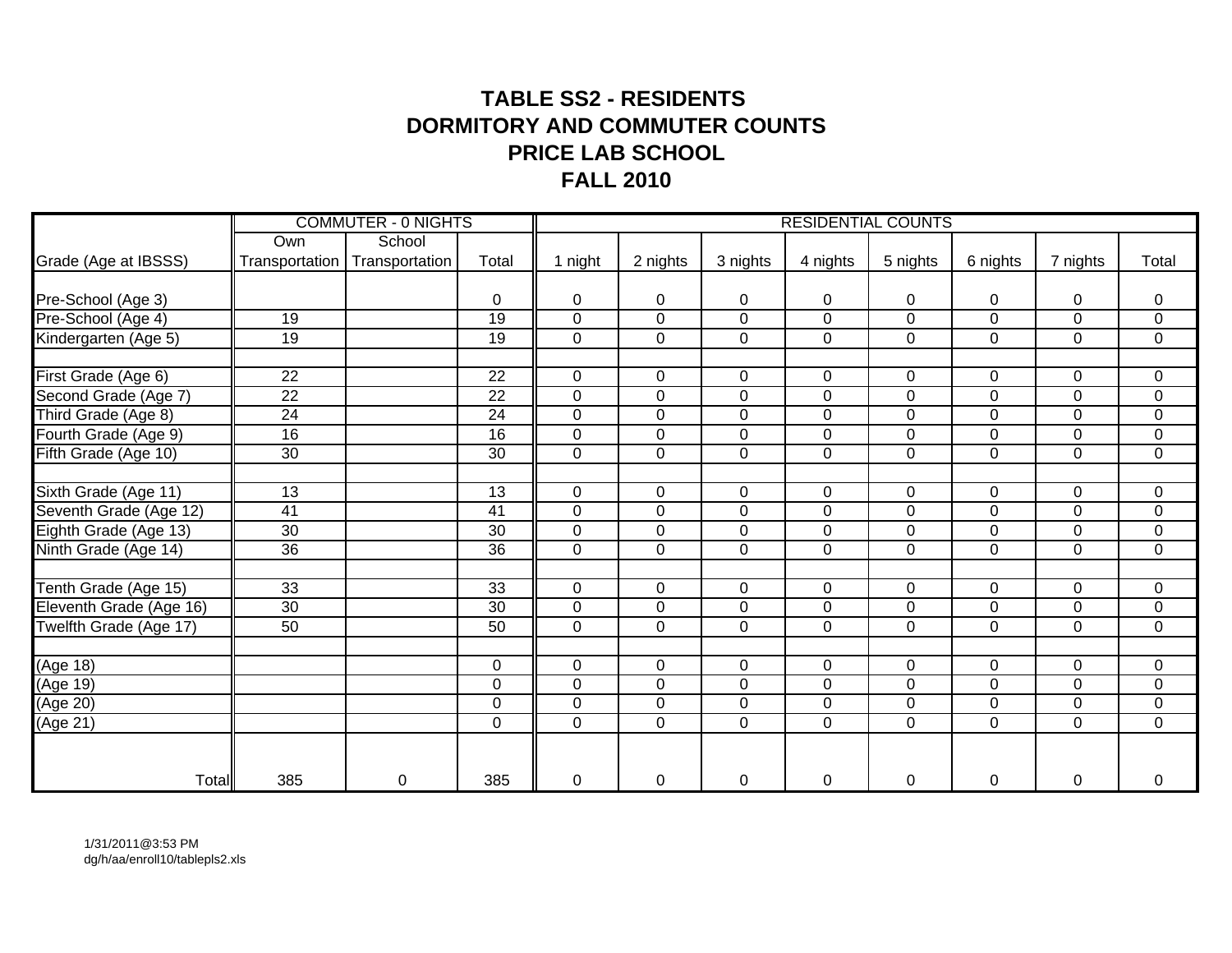## **TABLE SS2 - NONRESIDENTS IOWA SCHOOL FOR THE DEAFFALL 2010 DORMITORY AND COMMUTER COUNTS**

|                                           |             |            | <b>COMMUTER - 0 NIGHTS</b> |          |                |             |             |          | <b>RESIDENTIAL COUNTS</b> |                |             |          |                      |                     |
|-------------------------------------------|-------------|------------|----------------------------|----------|----------------|-------------|-------------|----------|---------------------------|----------------|-------------|----------|----------------------|---------------------|
|                                           |             |            | Transportation             |          |                |             |             |          |                           |                |             |          |                      |                     |
| Grade                                     | Own         | <b>ISD</b> | <b>District</b>            | Comb     | Total          | 1 night     | 2 nights    | 3 nights | 4 nights                  | 5 nights       | 6 nights    | 7 nights | Total                | Grand<br>Total      |
|                                           |             |            |                            |          | $\mathbf 0$    |             |             |          |                           |                |             |          |                      |                     |
| 0-3 Toddler Program<br>Pre-School (Age 3) |             |            |                            |          | $\overline{0}$ |             |             |          |                           |                |             |          | $\Omega$             | 0<br>$\overline{0}$ |
| Pre-School (Age 4)                        |             |            |                            |          | $\overline{0}$ |             |             |          |                           |                |             |          | $\Omega$             | $\mathbf 0$         |
| Kindergarten (Age 5)                      |             |            |                            |          | 0              |             |             |          |                           |                |             |          | 0                    | 0                   |
| First Grade (Age 6)                       |             |            | $\overline{\mathbf{A}}$    |          | $\mathbf{1}$   |             |             |          |                           |                |             |          | $\Omega$             | $\mathbf{1}$        |
| Second Grade (Age 7)                      |             |            |                            |          | 0              |             |             |          |                           |                |             |          | $\Omega$             | $\mathbf 0$         |
| Third Grade (Age 8)                       |             |            |                            |          | 0              |             |             |          |                           |                |             |          | $\Omega$             | $\mathbf 0$         |
| Fourth Grade (Age 9)                      |             |            |                            |          | 0              |             |             |          |                           | $\mathbf 1$    |             |          |                      | 1                   |
| Fifth Grade (Age 10)                      |             |            |                            |          | 0              |             |             |          |                           |                |             |          | 0                    | $\mathbf 0$         |
| Sixth Grade (Age 11)                      |             |            |                            |          | 0              |             |             | 1        |                           |                |             |          | $\blacktriangleleft$ | $\mathbf{1}$        |
| Seventh Grade (Age 12)                    |             |            |                            |          | $\overline{0}$ |             |             |          | 1                         |                |             |          | $\overline{1}$       | $\overline{1}$      |
| Eighth Grade (Age 13)                     |             |            |                            |          | 0              |             |             |          |                           |                |             |          | $\Omega$             | $\mathbf 0$         |
| Ninth Grade (Age 14)                      |             |            |                            |          | 0              |             |             |          | $\overline{2}$            | $\overline{2}$ |             |          | 4                    | $\overline{4}$      |
| Tenth Grade (Age 15)                      |             |            |                            |          | 0              |             |             |          |                           | $\mathbf 1$    |             |          | $\mathbf 1$          | $\mathbf{1}$        |
| Eleventh Grade (Age 16)                   |             |            |                            |          | 0              |             |             |          |                           |                |             |          | $\Omega$             | $\mathbf 0$         |
| Twelfth Grade (Age 17)                    |             |            |                            |          | 0              |             |             |          |                           | $\overline{4}$ |             |          | 4                    | 4                   |
| (Age 18)                                  |             |            |                            |          | 0              |             |             |          |                           |                |             |          | $\Omega$             | 0                   |
| (Age 19)                                  |             |            |                            |          | 0              |             |             |          |                           |                |             |          | $\Omega$             | 0                   |
| (Age 20)                                  |             |            | -1                         |          | $\mathbf{1}$   |             |             |          |                           |                |             |          | $\mathbf 0$          | $\mathbf{1}$        |
| (Age 21)                                  |             |            |                            |          | 0              |             |             |          |                           |                |             |          | $\Omega$             | 0                   |
| Total                                     | $\mathbf 0$ | 0          | $\overline{2}$             | $\Omega$ | $\overline{2}$ | $\mathbf 0$ | $\mathbf 0$ | 1        | 3                         | 8              | $\mathbf 0$ | 0        | 12                   | 14                  |

1/31/2011@3:53 PM dg/h/aa/enroll10/table isd2.xls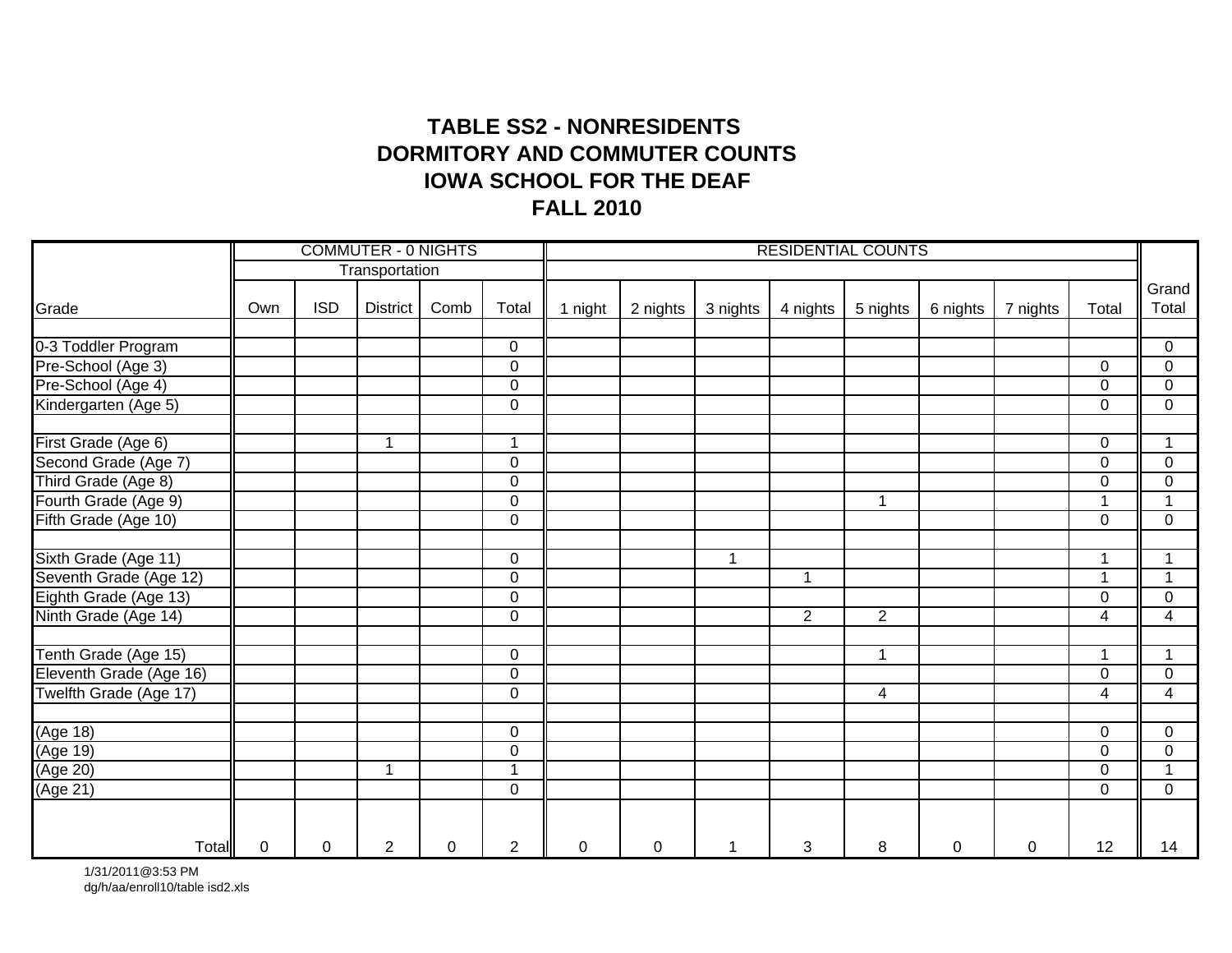### **TABLE SS3 - RESIDENTSMAINSTREAMING OF SPECIAL EDUCATION STUDENTSIOWA BRAILLE AND SIGHT SAVING SCHOOL FALL 2010**

|                         | <b>Special Education</b> |             |                        |                          | Mainstreaming |        |                        |        |                             | Reverse Mainstreaming Reverse Mainstreaming |          |
|-------------------------|--------------------------|-------------|------------------------|--------------------------|---------------|--------|------------------------|--------|-----------------------------|---------------------------------------------|----------|
| Grade (Age at IBSSS)    | Students*                | Number      | $\overline{\%}$ of Day | Number                   | % of Day      | Number | $\overline{\%}$ of Day | Number | $\sqrt{\frac{6}{9}}$ of Day | Number                                      | % of Day |
|                         |                          |             |                        |                          |               |        |                        |        |                             |                                             |          |
| Pre-School (Age 3)      |                          |             |                        |                          |               |        |                        |        |                             |                                             |          |
| Pre-School (Age 4)      |                          |             |                        |                          |               |        |                        |        |                             |                                             |          |
| Kindergarten (Age 5)    |                          |             |                        |                          |               |        |                        |        |                             |                                             |          |
| First Grade (Age 6)     |                          |             |                        |                          |               |        |                        |        |                             |                                             |          |
| Second Grade (Age 7)    |                          |             |                        |                          |               |        |                        |        |                             |                                             |          |
| Third Grade (Age 8)     |                          |             |                        |                          |               |        |                        |        |                             |                                             |          |
| Fourth Grade (Age 9)    |                          |             |                        |                          |               |        |                        |        |                             |                                             |          |
| Fifth Grade (Age 10)    |                          | 1           | 100%                   |                          |               |        |                        |        |                             |                                             |          |
|                         |                          |             |                        |                          |               |        |                        |        |                             |                                             |          |
| Sixth Grade (Age 11)    |                          | 1           | 100%                   |                          |               |        |                        |        |                             |                                             |          |
| Seventh Grade (Age 12)  |                          |             |                        |                          |               |        |                        |        |                             |                                             |          |
| Eighth Grade (Age 13)   |                          |             |                        |                          |               |        |                        |        |                             |                                             |          |
| Eighth Grade (Age 13)   |                          |             |                        |                          |               |        |                        |        |                             |                                             |          |
| Ninth Grade (Age 14)    |                          |             |                        |                          |               |        |                        |        |                             |                                             |          |
|                         |                          |             |                        |                          |               |        |                        |        |                             |                                             |          |
| Tenth Grade (Age 15)    |                          | $\mathbf 1$ | 100%                   | $\overline{\mathbf{1}}$  | 100%          |        |                        |        |                             |                                             |          |
| Eleventh Grade (Age 16) |                          |             |                        |                          |               |        |                        |        |                             |                                             |          |
| Twelfth Grade (Age 17)  |                          |             |                        |                          |               |        |                        |        |                             |                                             |          |
|                         |                          |             |                        |                          |               |        |                        |        |                             |                                             |          |
| (Age 18)                |                          | 1           | 50%                    |                          |               |        |                        |        |                             |                                             |          |
| $\overline{(Age 19)}$   |                          | 1           | 50%                    |                          |               |        |                        |        |                             |                                             |          |
| (Age 20)                |                          |             |                        |                          |               |        |                        |        |                             |                                             |          |
| (Age 21)                |                          |             |                        |                          |               |        |                        |        |                             |                                             |          |
|                         |                          |             |                        |                          |               |        |                        |        |                             |                                             |          |
| Total                   | $\mathbf 0$              | 5           |                        | $\overline{\phantom{a}}$ |               | 0      |                        | 0      |                             | $\pmb{0}$                                   |          |

1/31/2011@3:53 PMdg/h/aa/enroll10/ss3.xls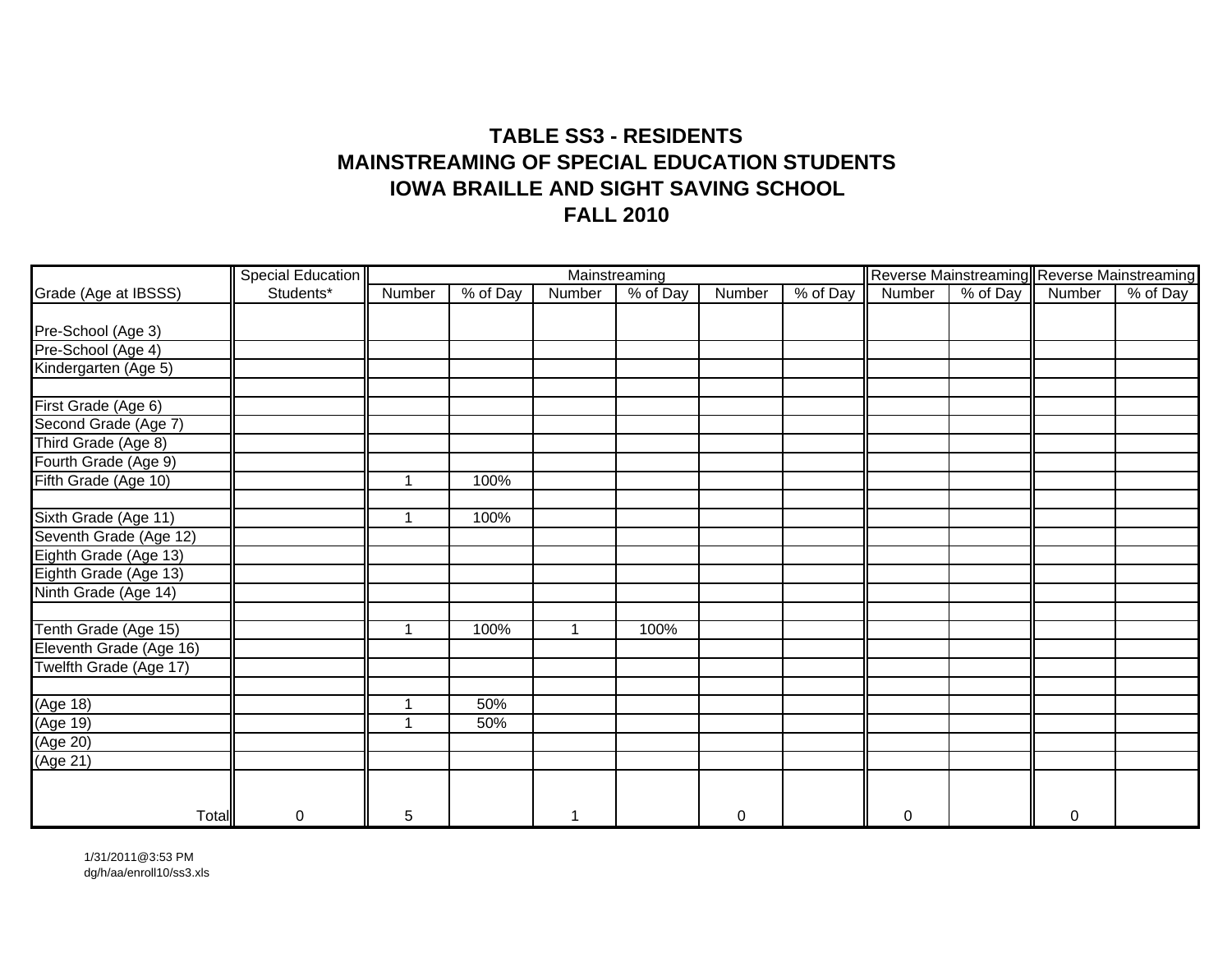#### **TABLE SS3 - RESIDENTSMAINSTREAMING OF SPECIAL EDUCATION STUDENTSIOWA SCHOOL FOR THE DEAFFALL 2010**

|                         | Special Education |                |          |                | Mainstreaming |                 |          |                | <b>Reverse Mainstreaming</b> |
|-------------------------|-------------------|----------------|----------|----------------|---------------|-----------------|----------|----------------|------------------------------|
| Grade (Age at IBSSS)    | Students*         | Number         | % of Day | Number         | % of Day      | Number          | % of Day | Number**       | % of Day                     |
|                         |                   |                |          |                |               |                 |          |                |                              |
| <b>Toddler Program</b>  |                   |                |          |                |               |                 |          |                |                              |
| Pre-School (Age 3)      |                   |                |          |                |               |                 |          |                |                              |
| Pre-School (Age 4)      |                   |                |          |                |               |                 |          |                |                              |
| Kindergarten (Age 5)    |                   |                |          |                |               |                 |          |                |                              |
|                         |                   |                |          |                |               |                 |          |                |                              |
| First Grade (Age 6)     |                   |                |          |                |               |                 |          |                |                              |
| Second Grade (Age 7)    |                   |                |          |                |               |                 |          |                |                              |
| Third Grade (Age 8)     |                   |                |          |                |               |                 |          |                |                              |
| Fourth Grade (Age 9)    |                   |                |          |                |               |                 |          |                |                              |
| Fifth Grade (Age 10)    |                   |                |          |                |               |                 |          |                |                              |
|                         |                   |                |          |                |               |                 |          |                |                              |
| Sixth Grade (Age 11)    |                   |                |          |                |               |                 |          |                |                              |
| Seventh Grade (Age 12)  |                   |                |          |                |               |                 |          |                |                              |
| Eighth Grade (Age 13)   |                   |                |          |                |               |                 |          |                |                              |
| Ninth Grade (Age 14)    | 10                |                |          |                |               | 4               | 5%       |                |                              |
|                         |                   |                |          |                |               |                 |          |                |                              |
| Tenth Grade (Age 15)    | 24                | 1              | 22%      | $\mathbf 1$    | 16%           | $\overline{2}$  | 11%      | $\overline{2}$ | 11%                          |
| Eleventh Grade (Age 16) | $\bf 8$           | 1              | 5%       |                |               |                 |          | 1              | 5%                           |
| Twelfth Grade (Age 17)  | $\overline{7}$    | 1              | 33%      |                |               |                 |          | $\overline{3}$ | 11%                          |
|                         |                   |                |          |                |               |                 |          |                |                              |
| (Age 18)                | $\mathbf{2}$      | $\overline{2}$ | 50%      |                |               |                 |          |                |                              |
| (Age 19)                | 5                 | 1              | 50%      | $\mathbf 1$    | 33%           |                 |          |                |                              |
| (Age 20)                | $\overline{2}$    | 1              | 33%      |                |               |                 |          |                |                              |
| (Age 21)                |                   |                |          |                |               |                 |          |                |                              |
| Total                   | 58                | 7              |          | $\overline{2}$ |               | $6\phantom{1}6$ |          | 6              |                              |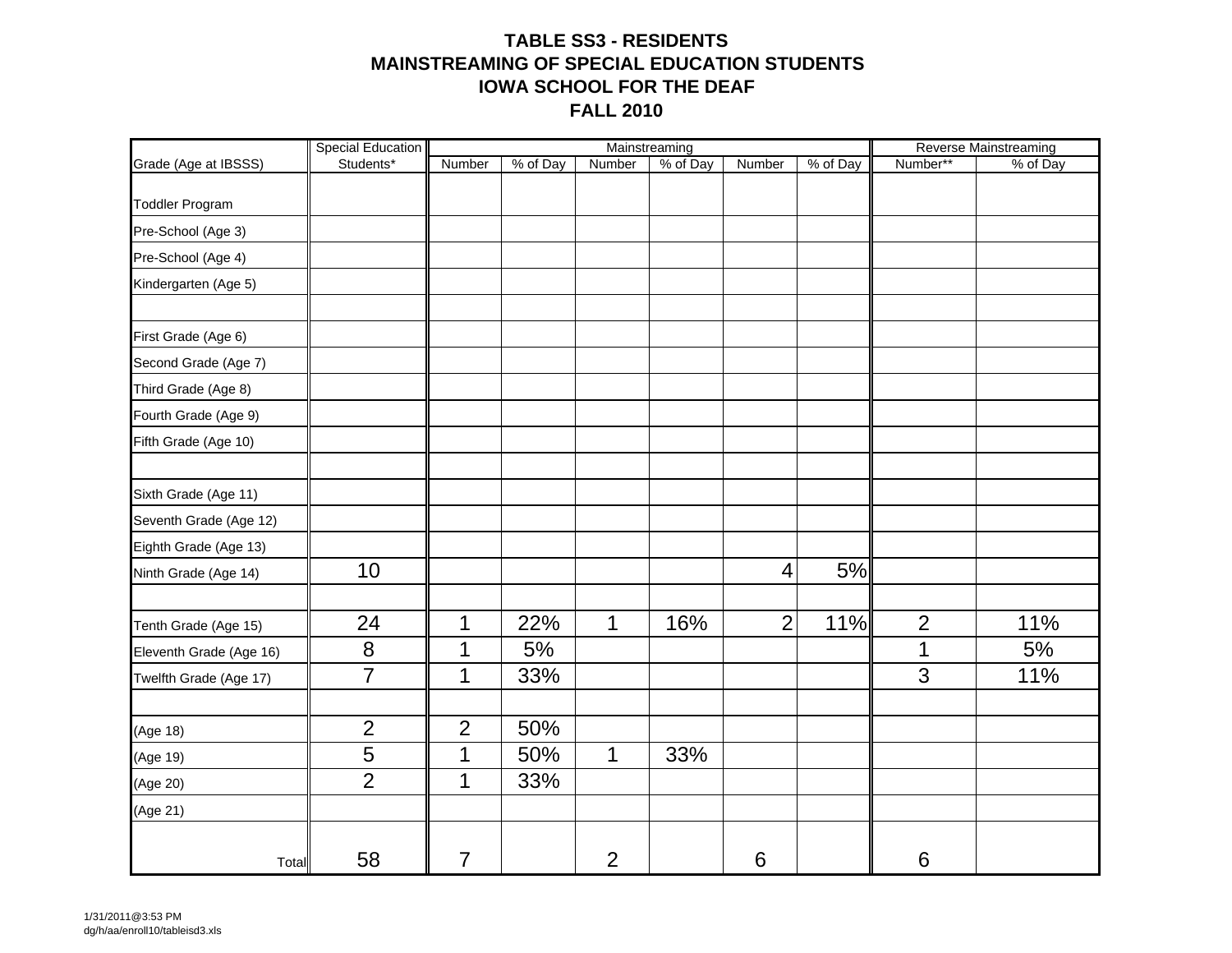#### **TABLE SS3 - RESIDENTSMAINSTREAMING OF SPECIAL EDUCATION STUDENTSPRICE LAB SCHOOL FALL 2010**

|                         | <b>Special Education</b> |        |          |             |                   | Mainstreaming  |               |                |               |                | ***           |             | $***$    |
|-------------------------|--------------------------|--------|----------|-------------|-------------------|----------------|---------------|----------------|---------------|----------------|---------------|-------------|----------|
| Grade (Age at IBSSS)    | Students*                | Number | % of Day | Number      | $\sqrt{8}$ of Day | Number         | % of Day      | Number**       | % of Day      | Number         | % of Day      | Number      | % of Day |
|                         |                          |        |          |             |                   |                |               |                |               |                |               |             |          |
| Pre-School (Age 3)      |                          |        |          |             |                   |                |               |                |               |                |               |             |          |
| Pre-School (Age 4)      |                          |        |          |             |                   |                |               |                |               |                |               |             |          |
| Kindergarten (Age 5)    |                          |        |          |             |                   |                |               |                |               |                |               |             |          |
| First Grade (Age 6)     | $\overline{\mathcal{A}}$ | 1      | 100%     |             |                   | 3              | 92%, 92%, 96% |                |               |                |               |             |          |
| Second Grade (Age 7)    |                          | 1      | 100%     |             |                   |                |               |                |               |                |               |             |          |
| Third Grade (Age 8)     | $\overline{2}$           |        |          |             |                   |                |               |                |               |                |               |             |          |
| Fourth Grade (Age 9)    | $\overline{2}$           |        |          |             |                   | 1              | 92%           | 1              | 88%           | 1              | 85%           |             |          |
| Fifth Grade (Age 10)    | $\overline{2}$           |        |          |             |                   |                |               | 1              | 91%           |                |               |             |          |
|                         |                          |        |          |             |                   |                |               | $\mathbf 1$    | 88%           | 1              | 85%           |             |          |
| Sixth Grade (Age 11)    | $\overline{2}$           | 1      | 100%     |             |                   | 1              | 92%           |                |               |                |               |             |          |
| Seventh Grade (Age 12)  | $\overline{2}$           |        |          |             |                   | $\overline{2}$ | 92%           |                |               |                |               |             |          |
| Eighth Grade (Age 13)   |                          |        |          |             |                   |                |               |                |               |                |               |             |          |
| Ninth Grade (Age 14)    | 6                        | 1      | 100%     |             |                   |                |               | $\mathfrak{S}$ | 89%, 89%, 91% | $\overline{2}$ | 89%, 89%, 91% |             |          |
| Tenth Grade (Age 15)    | 5                        |        |          |             |                   | 3              | 92%, 96%, 96% | 1              | 90%           | 1              | 87%           |             |          |
| Eleventh Grade (Age 16) | $\overline{2}$           |        |          |             |                   | 1              | 92%           | $\mathbf{1}$   | 90%           |                |               |             |          |
| Twelfth Grade (Age 17)  | 3                        |        |          |             |                   | 1              | 96%           |                |               | $\overline{2}$ | 85%, 87%      |             |          |
| (Age 18)                |                          |        |          |             |                   |                |               |                |               |                |               |             |          |
| (Age 19)                |                          |        |          |             |                   |                |               |                |               |                |               |             |          |
| (Age 20)                |                          |        |          |             |                   |                |               |                |               |                |               |             |          |
| (Age 21)                |                          |        |          |             |                   |                |               |                |               |                |               |             |          |
|                         |                          |        |          |             |                   |                |               |                |               |                |               |             |          |
| Total                   | 31                       | 4      | 100%     | $\mathbf 0$ | 97-99%            | 12             | 92-96%        | 8              | $88-91%$      | $\overline{7}$ | 85-87%        | $\mathbf 0$ |          |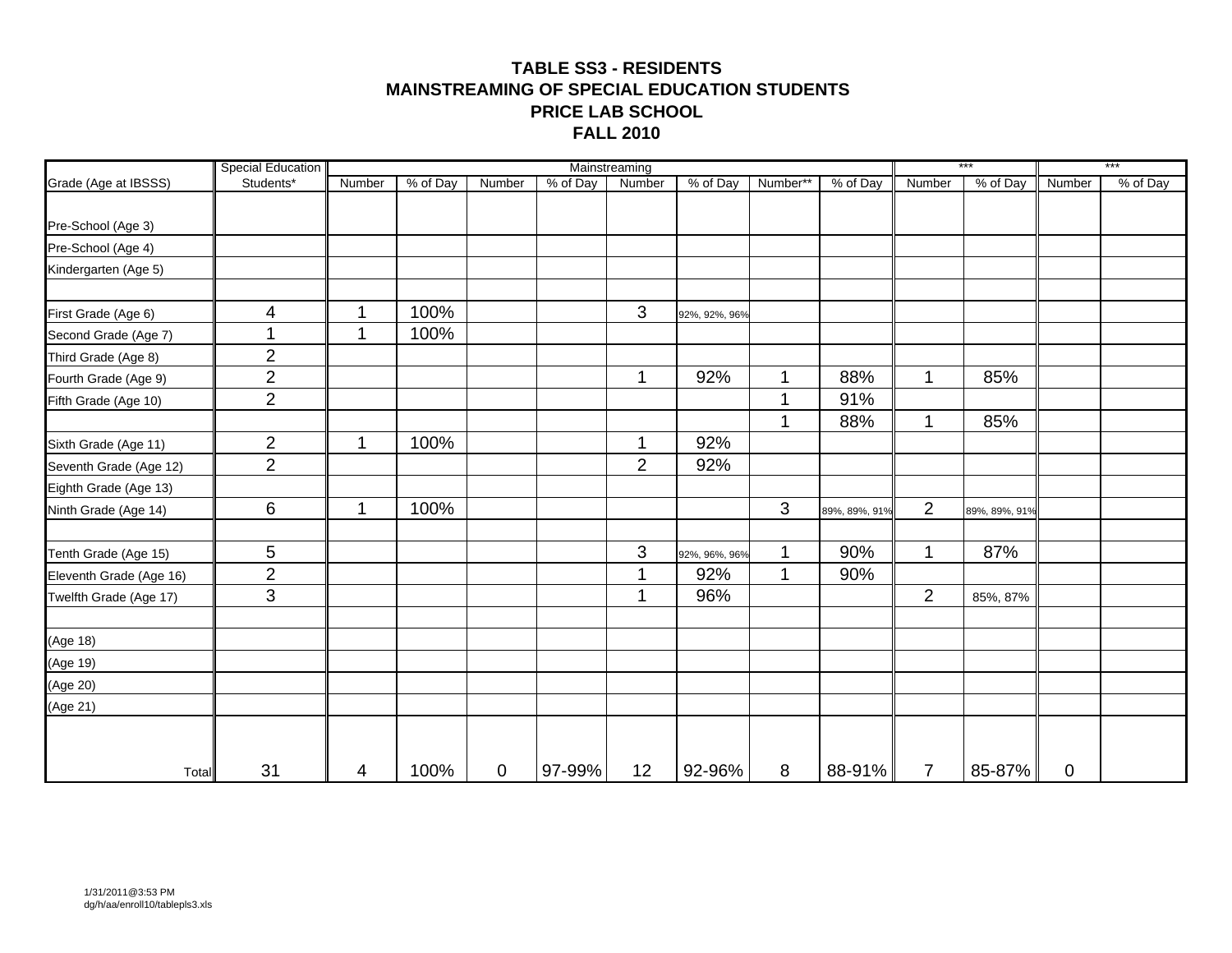#### **TABLE SS3 - NONRESIDENTS MAINSTREAMING OF SPECIAL EDUCATION STUDENTS FALL 2010IOWA SCHOOL FOR THE DEAF**

|                         | <b>Special Education</b> |        |          |        | Mainstreaming |                  |          |        | Reverse Mainstreaming (ISD)** |
|-------------------------|--------------------------|--------|----------|--------|---------------|------------------|----------|--------|-------------------------------|
| Grade (Age at IBSSS)    | Students*                | Number | % of Day | Number | % of Day      | Number           | % of Day | Number | % of Day                      |
| 0-3 Toddler             |                          |        |          |        |               |                  |          |        |                               |
| Pre-School (Age 3)      |                          |        |          |        |               |                  |          |        |                               |
| Pre-School (Age 4)      |                          |        |          |        |               |                  |          |        |                               |
| Kindergarten (Age 5)    |                          |        |          |        |               |                  |          |        |                               |
|                         |                          |        |          |        |               |                  |          |        |                               |
| First Grade (Age 6)     |                          |        |          |        |               |                  |          |        |                               |
| Second Grade (Age 7)    |                          |        |          |        |               |                  |          |        |                               |
| Third Grade (Age 8)     |                          |        |          |        |               |                  |          |        |                               |
| Fourth Grade (Age 9)    |                          |        |          |        |               |                  |          |        |                               |
| Fifth Grade (Age 10)    |                          |        |          |        |               |                  |          |        |                               |
|                         |                          |        |          |        |               |                  |          |        |                               |
| Sixth Grade (Age 11)    |                          |        |          |        |               |                  |          |        |                               |
| Seventh Grade (Age 12)  |                          |        |          |        |               |                  |          |        |                               |
| Eighth Grade (Age 13)   |                          |        |          |        |               |                  |          |        |                               |
| Ninth Grade (Age 14)    | 4                        |        |          |        |               |                  |          |        |                               |
| Tenth Grade (Age 15)    | $\mathbf{1}$             |        |          |        |               |                  |          |        |                               |
| Eleventh Grade (Age 16) |                          |        |          |        |               |                  |          |        |                               |
| Twelfth Grade (Age 17)  | $\overline{4}$           | 1      | 16%      |        |               |                  |          |        |                               |
|                         |                          |        |          |        |               |                  |          |        |                               |
| (Age 18)                |                          |        |          |        |               |                  |          |        |                               |
| (Age 19)                |                          |        |          |        |               |                  |          |        |                               |
| (Age 20)                | 1                        |        |          |        |               |                  |          |        |                               |
| (Age 21)                |                          |        |          |        |               |                  |          |        |                               |
|                         |                          |        |          |        |               |                  |          |        |                               |
| Total                   | 10                       | 1      |          | 0      |               | $\boldsymbol{0}$ |          |        |                               |

<sub>1/31/2</sub>Mqtോழீ3 pM prissident elementary students are mainstreamed for the 2009-2010 school year.

dg/h/aa/enroll10/tableisd3nr.xls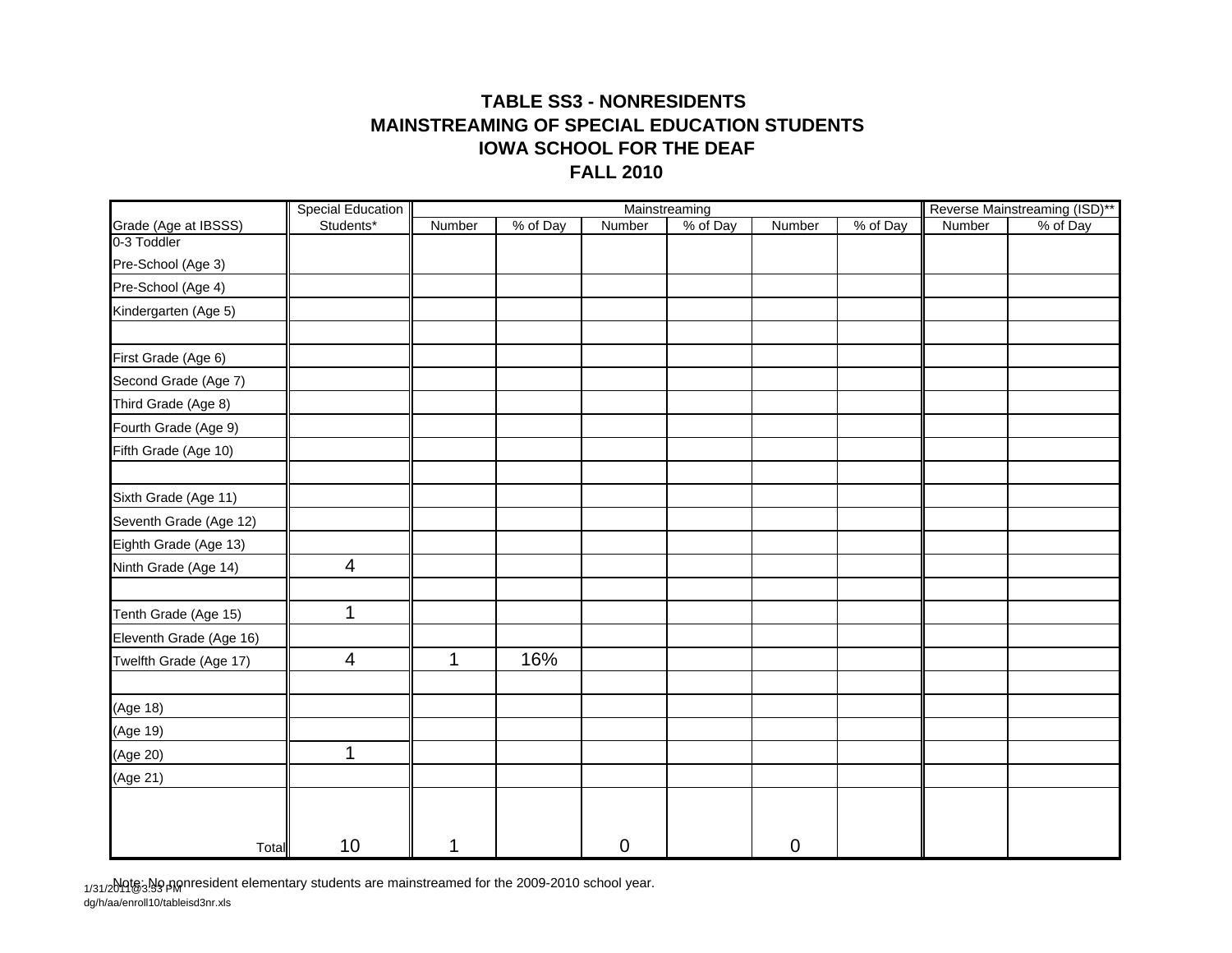#### **TABLE SS4 - RESIDENTSDIRECT SERVICES TO STUDENTS OFF-CAMPUSIOWA BRAILLE AND SIGHT SAVING SCHOOLFALL 2010**

|              |                           | Only TVI                    | <b>Mobility Direct</b> | Only Orientation and Only Orientation and<br><b>Mobility Consultant</b> | <b>Only Deaf Blind</b> | <b>Only Low Vision</b> | <b>Total Unduplicated</b><br><b>Student Count</b> |
|--------------|---------------------------|-----------------------------|------------------------|-------------------------------------------------------------------------|------------------------|------------------------|---------------------------------------------------|
| <b>AEA</b>   | <b>TVI Direct Service</b> | <b>Consultation Service</b> | <b>Service</b>         | <b>Service</b>                                                          | <b>Services</b>        | <b>Clinic Services</b> | <b>Served in AEA</b>                              |
| 1            | 13                        | 23                          | $\mathbf{3}$           | $\overline{2}$                                                          | 5                      | $\mathbf 0$            | 46                                                |
| 267          | 24                        | 27                          | $\mathbf 0$            | 1                                                                       | 4                      | 0                      | 56                                                |
| 8            | 14                        | 10 <sup>°</sup>             |                        | $\mathbf 0$                                                             | $\overline{0}$         | $\mathbf 0$            | 25                                                |
| 9            | 12                        | 21                          |                        | 4                                                                       | $\overline{7}$         | 5                      | 47                                                |
| 10           | 23                        | 28                          | $\pmb{0}$              |                                                                         | 8                      | 8                      | 68                                                |
| 11           | 69                        | 61                          | 2                      | 5                                                                       | 9                      | $\overline{2}$         | 148                                               |
| 12           | 8                         | 18                          | 2                      | $\mathbf 0$                                                             | $\overline{2}$         | 1                      | 31                                                |
| 13           | 23                        | 23                          | $\mathbf{3}$           | $\mathbf 0$                                                             | 4                      |                        | 54                                                |
| 15           | 9                         | 43                          |                        | $\mathbf{3}$                                                            | $\mathbf 0$            | 3                      | 59                                                |
|              |                           |                             |                        |                                                                         |                        |                        |                                                   |
|              |                           |                             |                        |                                                                         |                        |                        |                                                   |
|              |                           |                             |                        |                                                                         |                        |                        |                                                   |
|              |                           |                             |                        |                                                                         |                        |                        |                                                   |
| <b>TOTAL</b> | 195                       | 254                         | 13                     | 13                                                                      | 39                     | 20                     | 534                                               |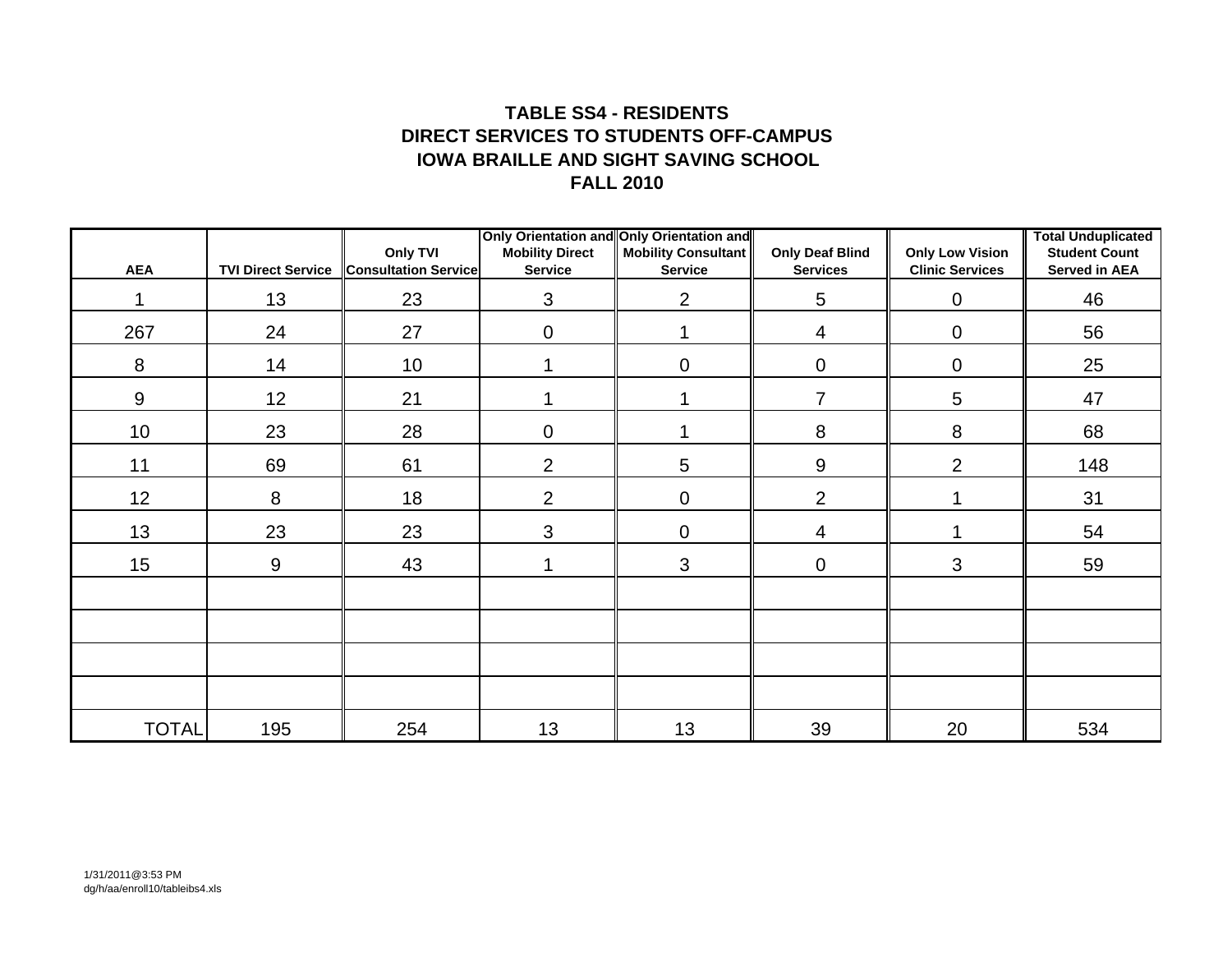#### **TABLE SS4 - RESIDENTS DIRECT SERVICES TO STUDENTS OFF-CAMPUSFALL 2010 IOWA SCHOOL FOR THE DEAF**

| Satellite | #        | % Staff<br>Member's |                       | #        | % Staff<br>Member's |                       | $\#$         | % Staff<br>Member's |                       | $\#$        | % Staff<br>Member's |
|-----------|----------|---------------------|-----------------------|----------|---------------------|-----------------------|--------------|---------------------|-----------------------|-------------|---------------------|
| Site      | Students | Time                | <b>Itinerant Site</b> | Students | Time                | <b>Itinerant Site</b> | Students     | Time                | <b>Itinerant Site</b> | Students    | Time                |
|           |          |                     | Itinerant #1          |          |                     | Itinerant #2          |              |                     | Itinerant #3          |             |                     |
|           |          |                     | Council Bluffs        | 13       | 77.0% Atlantic      |                       | 3            | 38.0%               |                       |             |                     |
|           |          |                     | Glenwood              | 5        | 21.0% Anita         |                       | $\mathbf{1}$ | 4.0%                |                       |             |                     |
|           |          |                     | <b>IWCC Blast</b>     | 3        | 2.0%                | Elkhorn Kimballton    | $\mathbf{1}$ | 9.0%                |                       |             |                     |
|           |          |                     |                       |          |                     | IKM/Manning           | $\mathbf{1}$ | 13.0%               |                       |             |                     |
|           |          |                     |                       |          |                     | Clarinda              | $\mathbf{3}$ | 34.0%               |                       |             |                     |
|           |          |                     |                       |          |                     | South Page            |              | 2%                  |                       |             |                     |
|           |          |                     |                       |          |                     |                       |              |                     |                       |             |                     |
|           |          |                     |                       |          |                     |                       |              |                     |                       |             |                     |
|           |          |                     |                       |          |                     |                       |              |                     |                       |             |                     |
|           |          |                     |                       |          |                     |                       |              |                     |                       |             |                     |
|           |          |                     |                       |          |                     |                       |              |                     |                       |             |                     |
|           |          |                     |                       |          |                     |                       |              |                     |                       |             |                     |
|           |          |                     |                       |          |                     |                       |              |                     |                       |             |                     |
|           |          |                     | Column Total          | 21       |                     | 100.0% Column Total   | 10           |                     | 100.0% Column Total   | $\mathbf 0$ |                     |
|           |          |                     |                       |          |                     |                       |              |                     | <b>GRAND TOTAL</b>    | 31          |                     |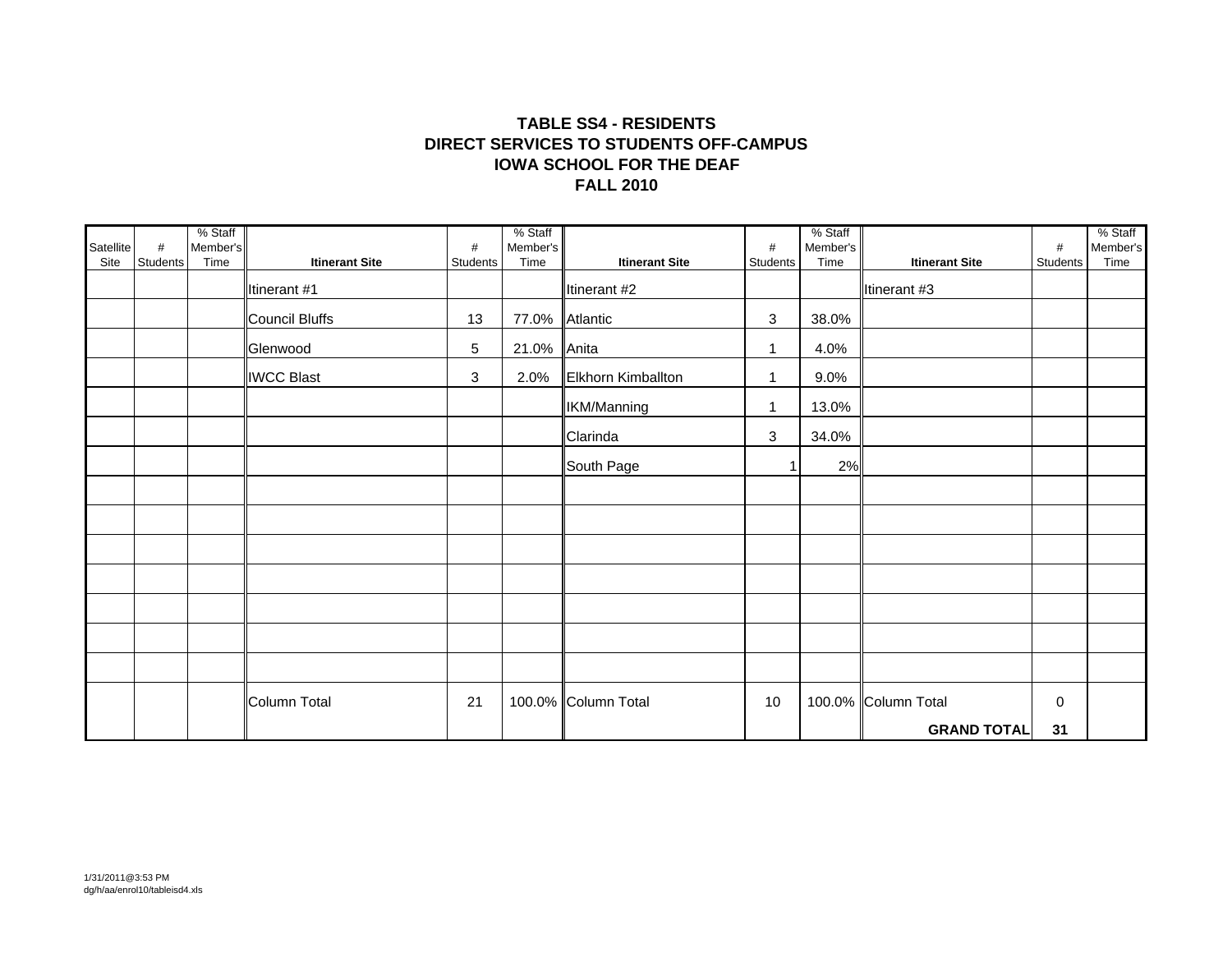### **TABLE SS5 - RESIDENTS TEN-YEAR ENROLLMENT PROJECTIONS ON CAMPUSREGENT SPECIAL SCHOOLS AND PRICE LAB SCHOOL FALL 2010 - FALL 2020**

|                        | Actual |      |      |      |      |      |      |      |      |      |      |
|------------------------|--------|------|------|------|------|------|------|------|------|------|------|
| <b>Student Level</b>   | 2010   | 2011 | 2012 | 2013 | 2014 | 2015 | 2016 | 2017 | 2018 | 2019 | 2020 |
| <b>Toddler Program</b> |        |      |      |      |      |      | 1    |      |      |      |      |
| Preschool              | 23     | 26   | 28   | 32   | 32   | 32   | 32   | 32   | 32   | 32   | 32   |
| Kindergarten           | 23     | 26   | 28   | 32   | 32   | 32   | 32   | 32   | 32   | 32   | 32   |
| <b>First Year</b>      | 23     | 29   | 34   | 44   | 44   | 44   | 44   | 44   | 44   | 44   | 44   |
| <b>Second Year</b>     | 24     | 28   | 34   | 44   | 44   | 44   | 44   | 44   | 44   | 44   | 44   |
| Third Year (age 8)     | 28     | 28   | 34   | 44   | 44   | 44   | 44   | 44   | 44   | 44   | 44   |
| Fourth Year (age 9)    | 18     | 30   | 34   | 44   | 44   | 44   | 44   | 44   | 44   | 44   | 44   |
| Fifth Year (age 10)    | 33     | 28   | 41   | 45   | 45   | 45   | 45   | 45   | 45   | 45   | 45   |
| Sixth Year (age 11)    | 16     | 28   | 40   | 44   | 44   | 44   | 44   | 44   | 44   | 44   | 44   |
| Seventh Year (age 12)  | 47     | 27   | 53   | 53   | 54   | 54   | 54   | 54   | 54   | 54   | 54   |
| Eighth Year (age 13)   | 39     | 53   | 56   | 56   | 56   | 56   | 56   | 56   | 56   | 56   | 56   |
| Freshman (age 14)      | 46     | 50   | 60   | 60   | 60   | 60   | 60   | 60   | 60   | 60   | 60   |
| Sophomore (age 15)     | 59     | 60   | 62   | 62   | 62   | 62   | 62   | 62   | 62   | 62   | 62   |
| Junior (age 16)        | 38     | 67   | 60   | 60   | 60   | 60   | 60   | 60   | 60   | 60   | 60   |
| Senior (age 17)        | 59     | 46   | 80   | 66   | 66   | 66   | 66   | 66   | 66   | 66   | 66   |
| <b>Older Students</b>  | 9      | 6    | 6    | 12   | 8    | 8    | 8    | 8    | 8    | 8    | 8    |
| Total                  | 486    | 533  | 651  | 699  | 696  | 696  | 696  | 696  | 696  | 696  | 696  |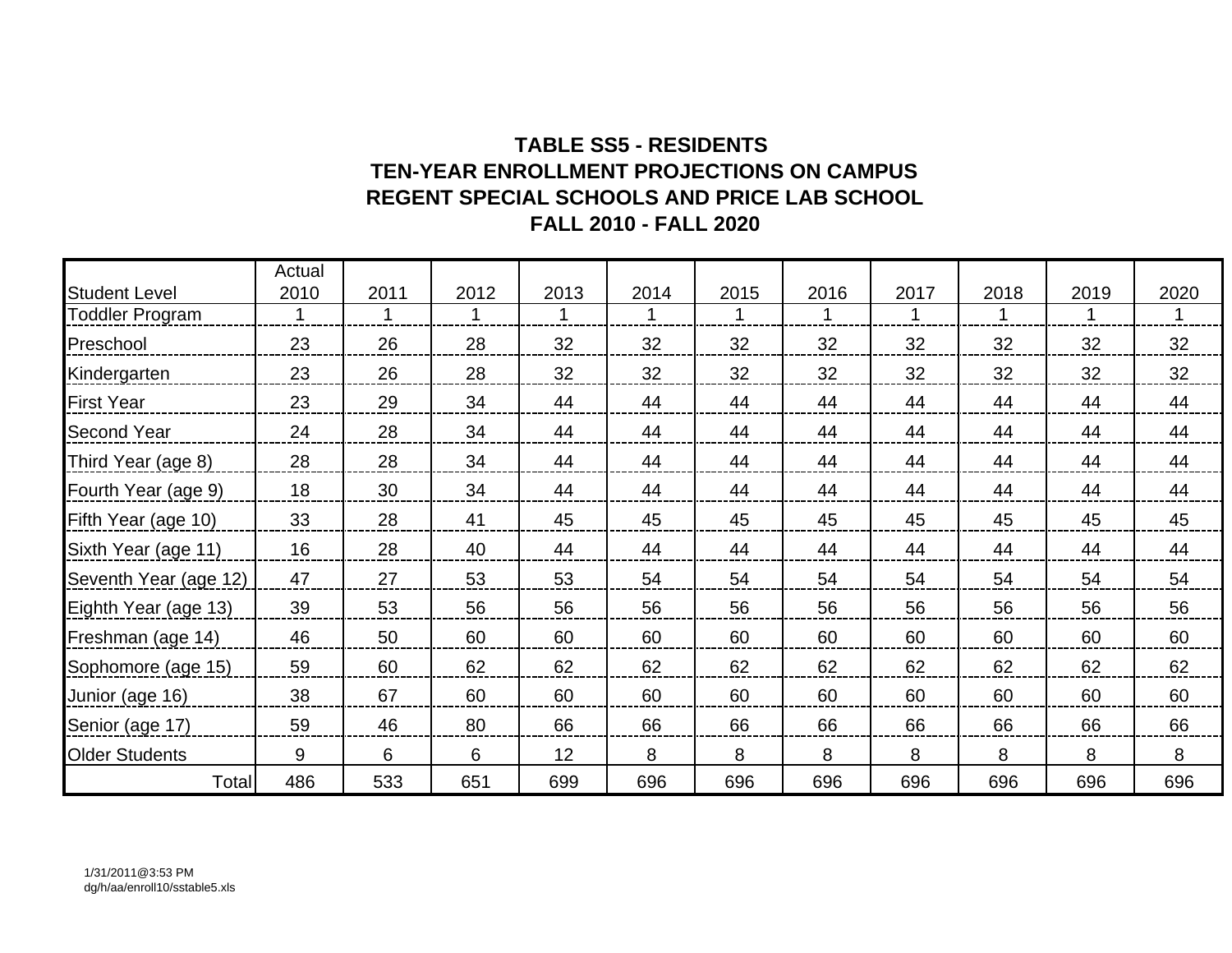### **TABLE SS5 - RESIDENTS TEN-YEAR ENROLLMENT PROJECTIONS ON CAMPUSIOWA BRAILLE AND SIGHT SAVING SCHOOL FALL 2010 - FALL 2020**

|                       | Actual       |                |                |      |      |                |      |      |                |      |                |
|-----------------------|--------------|----------------|----------------|------|------|----------------|------|------|----------------|------|----------------|
| <b>Student Level</b>  | 2010         | 2011           | 2012           | 2013 | 2014 | 2015           | 2016 | 2017 | 2018           | 2019 | 2020           |
|                       |              |                |                |      |      |                |      |      |                |      |                |
| Preschool             |              |                |                |      |      |                |      |      |                |      |                |
| Kindergarten          |              |                |                |      |      |                |      |      |                |      |                |
| <b>First Year</b>     |              |                |                |      |      |                |      |      |                |      |                |
| <b>Second Year</b>    |              |                |                |      |      |                |      |      |                |      |                |
| Third Year (age 8)    |              |                |                |      |      |                |      |      |                |      |                |
| Fourth Year (age 9)   |              |                |                |      |      |                |      |      |                |      |                |
| Fifth Year (age 10)   | 1            |                | -1             | 1    | 1    | -1             | 1    | 1    |                | 1    |                |
| Sixth Year (age 11)   |              |                |                |      |      |                |      |      |                |      |                |
| Seventh Year (age 12) | $\mathbf{1}$ |                |                | 1    |      |                | 1    | 1    |                | 1    |                |
| Eighth Year (age 13)  |              |                |                |      |      |                |      |      |                |      |                |
| Freshman (age 14)     |              |                |                |      |      |                |      |      |                |      |                |
| Sophomore (age 15)    | 2            | $\overline{2}$ | 2              | 2    | 2    | $\overline{2}$ | 2    | 2    | 2              | 2    | $\overline{2}$ |
| Junior (age 16)       |              |                |                |      |      |                |      |      |                |      |                |
| Senior (age 17)       | 2            | $\overline{2}$ | $\overline{2}$ | 2    | 2    | $\overline{2}$ | 2    | 2    | $\overline{2}$ | 2    | 2              |
| <b>Older Students</b> |              |                |                |      |      |                |      |      |                |      |                |
| Total                 | 6            | 6              | 6              | 6    | 6    | 6              | 6    | 6    | 6              | 6    | 6              |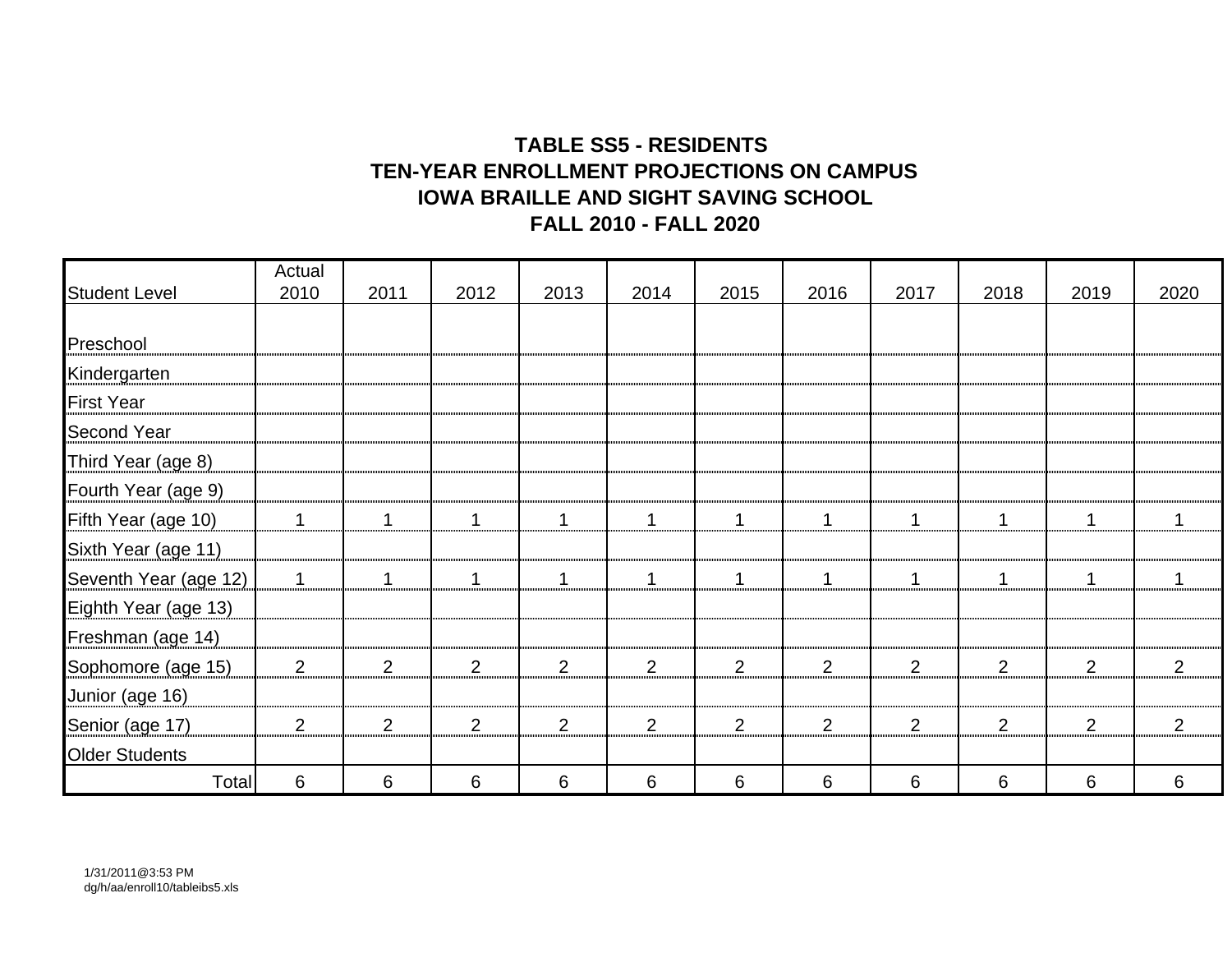#### **TABLE SS5 - RESIDENTS TEN-YEAR ENROLLMENT PROJECTIONS ON CAMPUS IOWA SCHOOL FOR THE DEAF FALL 2010 - FALL 2020**

|                       | Actual         |      |                |                |      |                |                |      |                |                |                 |
|-----------------------|----------------|------|----------------|----------------|------|----------------|----------------|------|----------------|----------------|-----------------|
| <b>Student Level</b>  | 2010           | 2011 | 2012           | 2013           | 2014 | 2015           | 2016           | 2017 | 2018           | 2019           | 2020            |
| Toddler Program       | 1              |      | 1              | 1              |      | 1              | 1              |      | 1              | 1              |                 |
| Preschool             | 4              | 4    | $\overline{4}$ | $\overline{4}$ | 4    | $\overline{4}$ | 4              | 4    | $\overline{4}$ | $\overline{4}$ | $\overline{4}$  |
| Kindergarten          | 4              | 4    | 4              | 4              | 4    | 4              | 4              | 4    | 4              | 4              | 4               |
| <b>First Year</b>     |                | 4    | 4              | 4              | 4    | 4              | 4              | 4    | 4              | 4              | 4               |
| <b>Second Year</b>    | 2              | 4    | $\overline{4}$ | 4              | 4    | 4              | 4              | 4    | 4              | $\overline{4}$ | 4               |
| Third Year (age 8)    | 4              | 4    | 4              | 4              | 4    | 4              | 4              | 4    | 4              | 4              | 4               |
| Fourth Year (age 9)   | $\overline{2}$ | 4    | 4              | 4              | 4    | 4              | $\overline{4}$ | 4    | 4              | 4              | 4               |
| Fifth Year (age 10)   | $\overline{2}$ | 4    | 4              | 4              | 4    | 4              | $\overline{4}$ | 4    | 4              | 4              | 4               |
| Sixth Year (age 11)   | 3              | 4    | 4              | 4              | 4    | 4              | 4              | 4    | 4              | 4              | 4               |
| Seventh Year (age 12) | 5              | 4    | 4              | 4              | 5    | 5              | 5              | 5    | 5              | 5              | $5\phantom{.0}$ |
| Eighth Year (age 13)  | 9              | 8    | 8              | 8              | 8    | 8              | 8              | 8    | 8              | 8              | 8               |
| Freshman (age 14)     | 10             | 10   | 10             | 10             | 10   | 10             | 10             | 10   | 10             | 10             | 10              |
| Sophomore (age 15)    | 24             | 10   | 10             | 10             | 10   | 10             | 10             | 10   | 10             | 10             | 10              |
| Junior (age 16)       | 8              | 24   | 10             | 10             | 10   | 10             | 10             | 10   | 10             | 10             | 10              |
| Senior (age 17)       |                | 8    | 24             | 10             | 10   | 10             | 10             | 10   | 10             | 10             | 10              |
| <b>Older Students</b> | 9              | 6    | 6              | 12             | 8    | 8              | 8              | 8    | 8              | 8              | 8               |
| Total                 | 95             | 103  | 105            | 97             | 94   | 94             | 94             | 94   | 94             | 94             | 94              |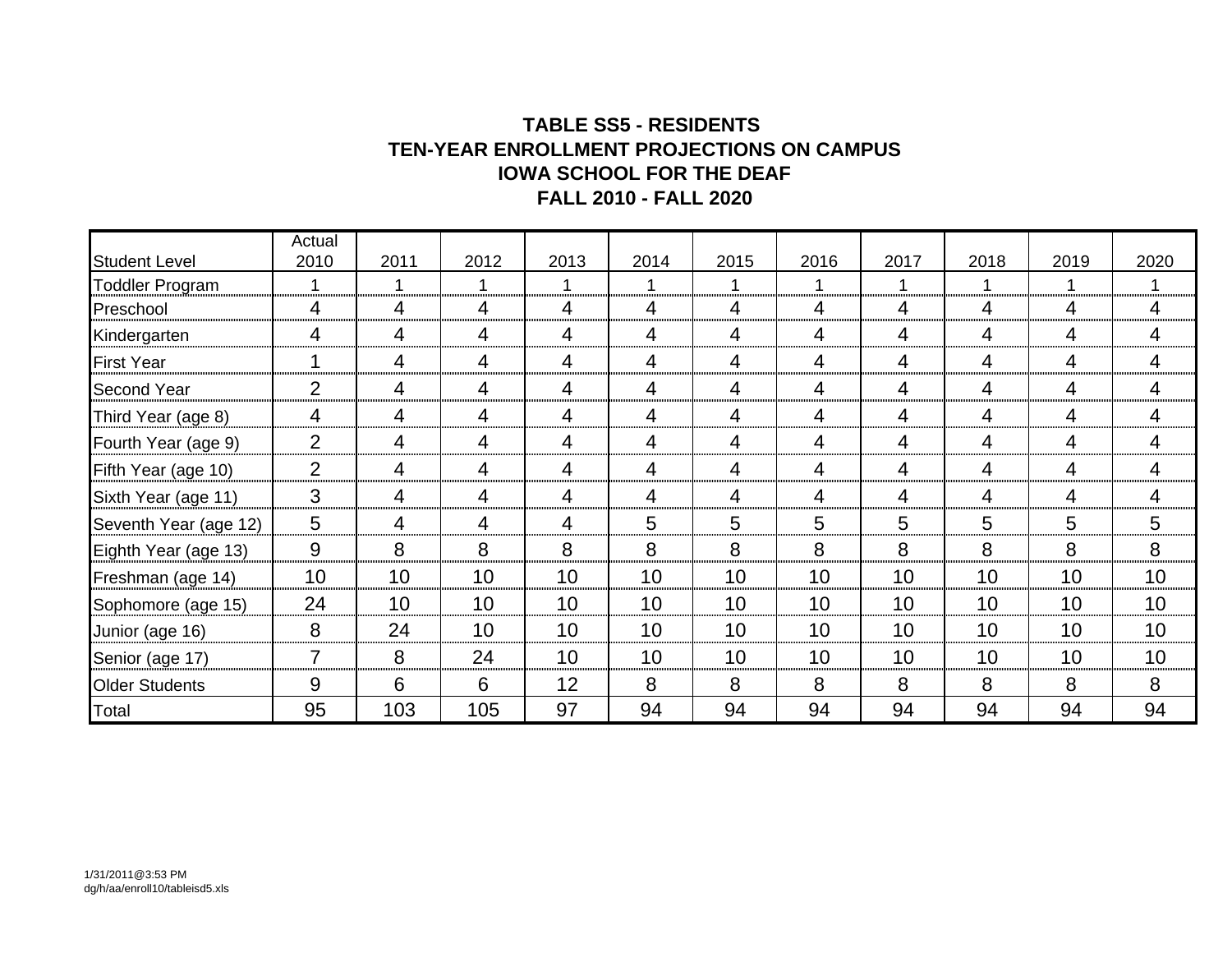### **TABLE SS5 - RESIDENTS TEN-YEAR ENROLLMENT PROJECTIONS ON CAMPUS\*\* PRICE LAB SCHOOLFALL 2010 - FALL 2020**

| <b>Student Level</b>  | Actual<br>2010 | 2011 | 2012 | 2013 | 2014 | 2015 | 2016 | 2017 | 2018 | 2019 | 2020 |
|-----------------------|----------------|------|------|------|------|------|------|------|------|------|------|
|                       |                |      |      |      |      |      |      |      |      |      |      |
| Preschool             | 19             | 22   | 24   | 28   | 28   | 28   | 28   | 28   | 28   | 28   | 28   |
| Kindergarten          | 19             | 22   | 24   | 28   | 28   | 28   | 28   | 28   | 28   | 28   | 28   |
| <b>First Year</b>     | 22             | 25   | 30   | 40   | 40   | 40   | 40   | 40   | 40   | 40   | 40   |
| <b>Second Year</b>    | 22             | 24   | 30   | 40   | 40   | 40   | 40   | 40   | 40   | 40   | 40   |
| Third Year (age 8)    | 24             | 24   | 30   | 40   | 40   | 40   | 40   | 40   | 40   | 40   | 40   |
| Fourth Year (age 9)   | 16             | 26   | 30   | 40   | 40   | 40   | 40   | 40   | 40   | 40   | 40   |
| Fifth Year (age 10)   | 30             | 23   | 36   | 40   | 40   | 40   | 40   | 40   | 40   | 40   | 40   |
| Sixth Year (age 11)   | 13             | 24   | 36   | 40   | 40   | 40   | 40   | 40   | 40   | 40   | 40   |
| Seventh Year (age 12) | 41             | 22   | 48   | 48   | 48   | 48   | 48   | 48   | 48   | 48   | 48   |
| Eighth Year (age 13)  | 30             | 45   | 48   | 48   | 48   | 48   | 48   | 48   | 48   | 48   | 48   |
| Freshman (age 14)     | 36             | 40   | 50   | 50   | 50   | 50   | 50   | 50   | 50   | 50   | 50   |
| Sophomore (age 15)    | 33             | 48   | 50   | 50   | 50   | 50   | 50   | 50   | 50   | 50   | 50   |
| Junior (age 16)       | 30             | 43   | 50   | 50   | 50   | 50   | 50   | 50   | 50   | 50   | 50   |
| Senior (age 17)       | 50             | 36   | 54   | 54   | 54   | 54   | 54   | 54   | 54   | 54   | 54   |
| <b>Older Students</b> |                |      |      |      |      |      |      |      |      |      |      |
| <b>Total</b>          | 385            | 424  | 540  | 596  | 596  | 596  | 596  | 596  | 596  | 596  | 596  |

\*\*The projections assume no program change; this assumption is currently under discussion.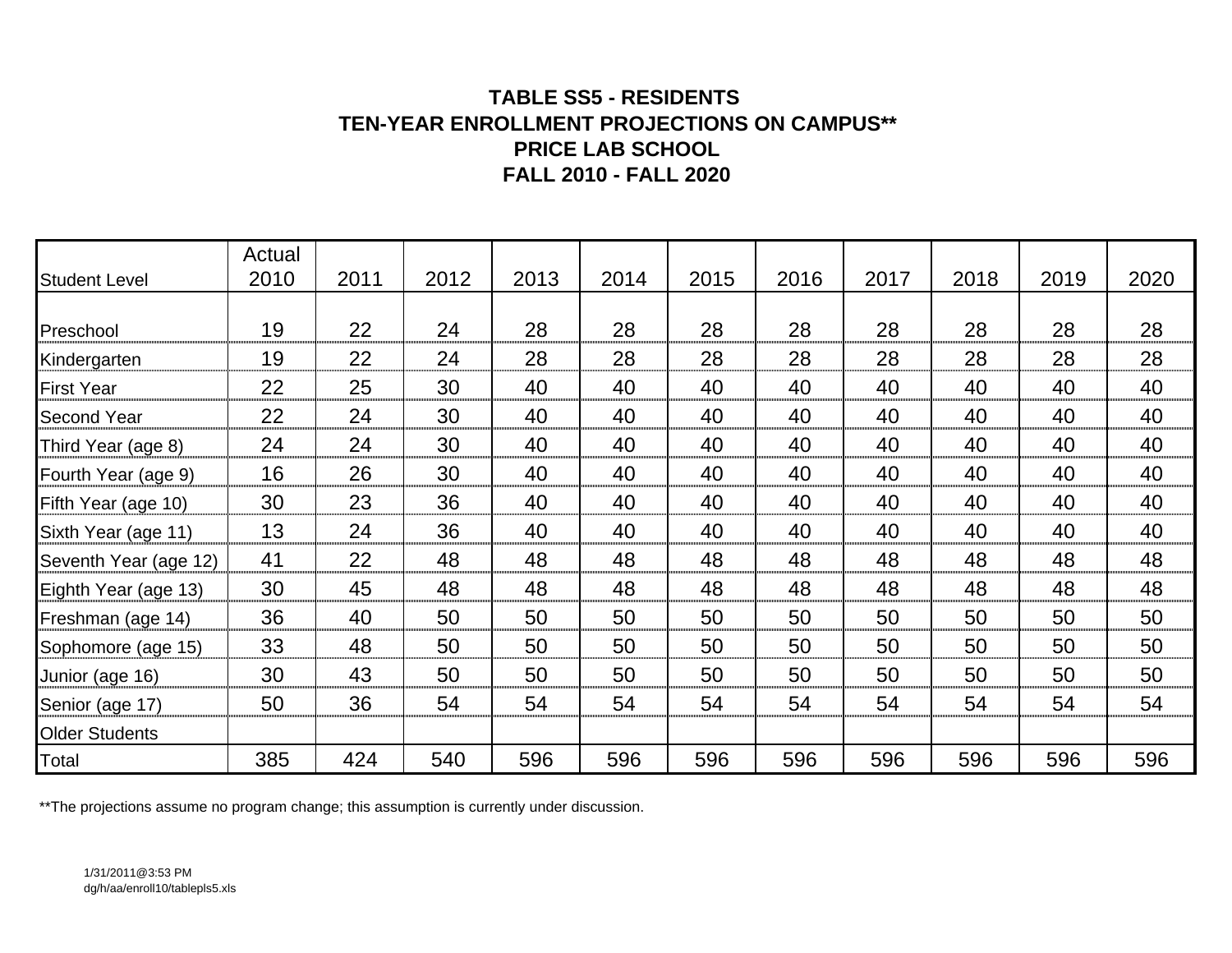# **TABLE SS5 - NONRESIDENTSTEN-YEAR ENROLLMENT PROJECTIONS ON CAMPUSIOWA SCHOOL FOR THE DEAFFALL 2010 - FALL 2020**

|                       | Actual         |      |      |      |      |                |                |                |                |                |                |
|-----------------------|----------------|------|------|------|------|----------------|----------------|----------------|----------------|----------------|----------------|
| <b>Student Level</b>  | 2010           | 2011 | 2012 | 2013 | 2014 | 2015           | 2016           | 2017           | 2018           | 2019           | 2020           |
| 0-3 (Toddler)         |                |      |      |      |      |                |                |                |                |                |                |
| Preschool             |                |      |      |      |      |                |                |                |                |                |                |
| Kindergarten          |                |      |      |      |      |                |                |                |                |                |                |
| <b>First Year</b>     | 1              |      |      |      |      |                |                |                |                |                |                |
| <b>Second Year</b>    |                |      |      |      |      |                |                |                |                |                |                |
| <b>Third Year</b>     |                |      |      |      | 1    |                |                |                |                |                |                |
| <b>Fourth Year</b>    | 1              |      |      | 1    |      |                |                |                |                |                |                |
| <b>Fifth Year</b>     |                |      |      |      | 1    |                |                |                |                |                |                |
| <b>Sixth Year</b>     | 1              |      | 1    |      | 1    |                | 1              |                | 1              |                | 1              |
| <b>Seventh Year</b>   | 1              |      |      |      | 1    |                | 1              |                | $\mathbf 1$    |                | 1              |
| <b>Eighth Year</b>    |                |      | 1    |      | 1    |                | 1              |                | 1              |                | 1              |
| Freshman              | $\overline{4}$ |      | 1    |      | 1    |                | 1              |                | 1              |                | 1              |
| Sophomore             | 1              | 4    |      |      | 1    |                | 1              |                | 1              |                |                |
| Junior                |                |      | 4    |      | 1    |                | 1              |                | 1              |                | 1              |
| Senior                | 4              |      | 1    | 4    | 1    | 1              | 1              | 1              | 1              |                | 1              |
| <b>Older Students</b> |                |      |      |      |      |                |                |                |                |                |                |
| Total                 | 14             | 9    | 11   | 11   | 9    | $\overline{7}$ | $\overline{7}$ | $\overline{7}$ | $\overline{7}$ | $\overline{7}$ | $\overline{7}$ |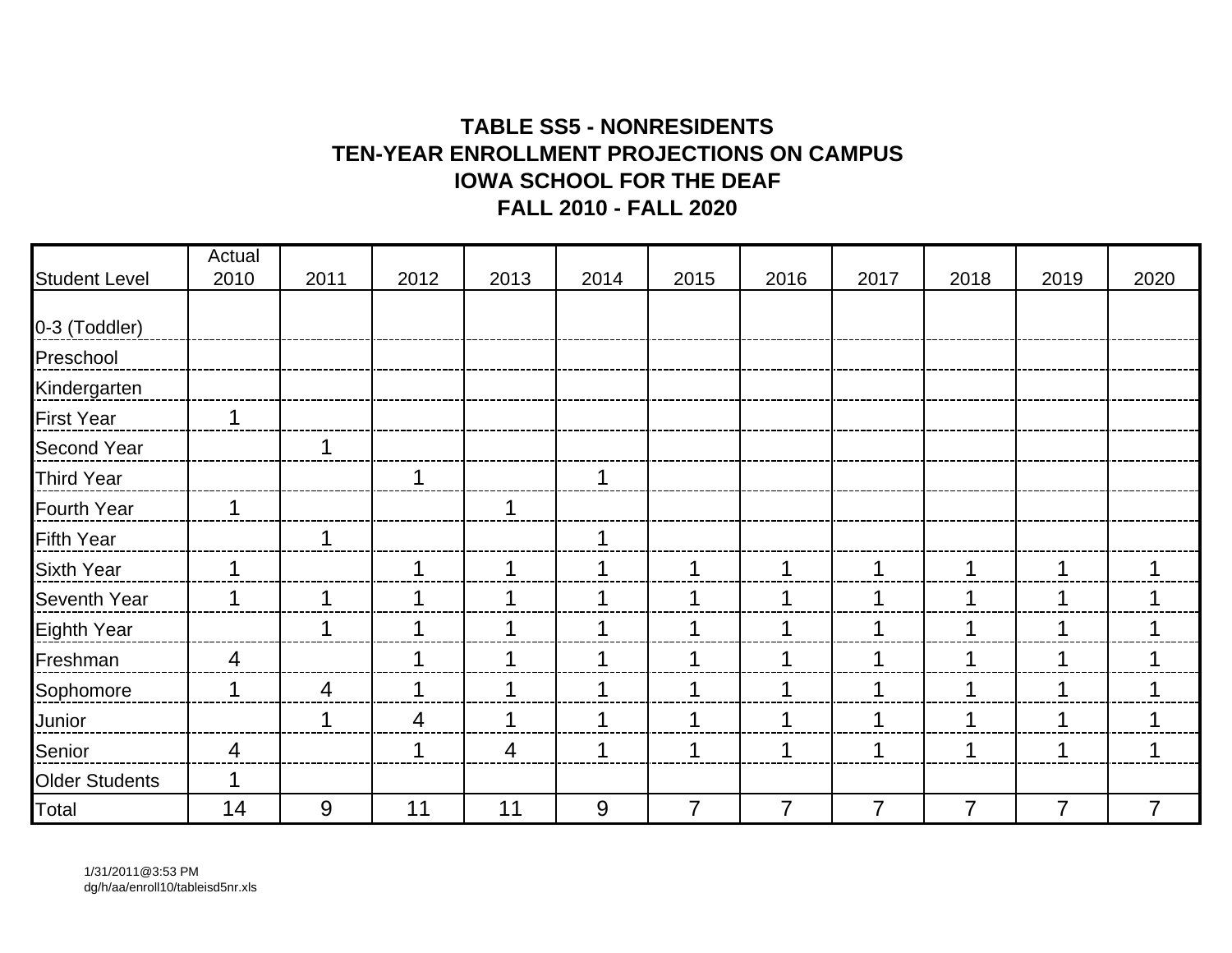#### **TABLE SS6 - RESIDENTS REGENT SPECIAL SCHOOLS AND PRICE LAB SCHOOLTEN-YEAR PROJECTIONS FOR OFF-CAMPUS PROGRAMS\*FALL 2010 - FALL 2020**

| <b>Student Level</b>  | Actual<br>2010 | 2011 | 2012 | 2013        | 2014        | 2015        | 2016 | 2017 | 2018        | 2019           | 2020        |
|-----------------------|----------------|------|------|-------------|-------------|-------------|------|------|-------------|----------------|-------------|
|                       |                |      |      |             |             |             |      |      |             |                |             |
| 0-3 & Preschool       | 104            | 101  | 101  | 101         | 101         | 101         | 101  | 101  | 101         | 101            | 101         |
| Kindergarten          | 27             | 26   | 26   | 26          | 26          | 26          | 26   | 26   | 26          | 26             | 26          |
| <b>First Year</b>     | 38             | 39   | 39   | 39          | 39          | 39          | 39   | 39   | 39          | 39             | 39          |
| <b>Second Year</b>    | 36             | 34   | 35   | 35          | 35          | 35          | 35   | 35   | 35          | 35             | 35          |
| <b>Third Year</b>     | 34             | 34   | 32   | 33          | 33          | 33          | 33   | 33   | 33          | 33             | 33          |
| <b>Fourth Year</b>    | 31             | 31   | 31   | 29          | 30          | 30          | 30   | 30   | 30          | 30             | 30          |
| <b>Fifth Year</b>     | 33             | 33   | 33   | 33          | 31          | 32          | 32   | 32   | 32          | 32             | 32          |
| <b>Sixth Year</b>     | 35             | 36   | 36   | 36          | 36          | 34          | 35   | 35   | 35          | 35             | 35          |
| <b>Seventh Year</b>   | 29             | 27   | 28   | 28          | 28          | 28          | 26   | 27   | 27          | 27             | 27          |
| Eighth Year           | 32             | 35   | 33   | 34          | 34          | 34          | 34   | 32   | 33          | 33             | 33          |
| Freshman              | 22             | 23   | 26   | 24          | 25          | 25          | 25   | 25   | 23          | 25             | 25          |
| Sophomore             | 19             | 19   | 20   | 23          | 21          | 22          | 22   | 22   | 22          | 20             | 22          |
| Junior                | 34             | 33   | 33   | 34          | 37          | 35          | 36   | 36   | 36          | 36             | 34          |
| Senior                | 35             | 36   | 35   | 35          | 36          | 39          | 37   | 38   | 38          | 38             | 38          |
| <b>Older Students</b> | 3              |      |      | $\mathbf 0$ | $\mathbf 0$ | $\mathbf 0$ | 0    | 0    | $\mathbf 0$ | $\overline{0}$ | $\mathbf 0$ |
| NonGrade Listed       | 53             | 53   | 53   | 53          | 53          | 53          | 53   | 53   | 53          | 53             | 53          |
| Total                 | 565            | 561  | 562  | 563         | 565         | 566         | 564  | 564  | 563         | 563            | 563         |

\* Type of services include:

1. Direct instructional services to students.

2. Direct instructional services to parents.

3. Consultation services to mainstream classroom teachers.

4. Interpreter/tutor services to students.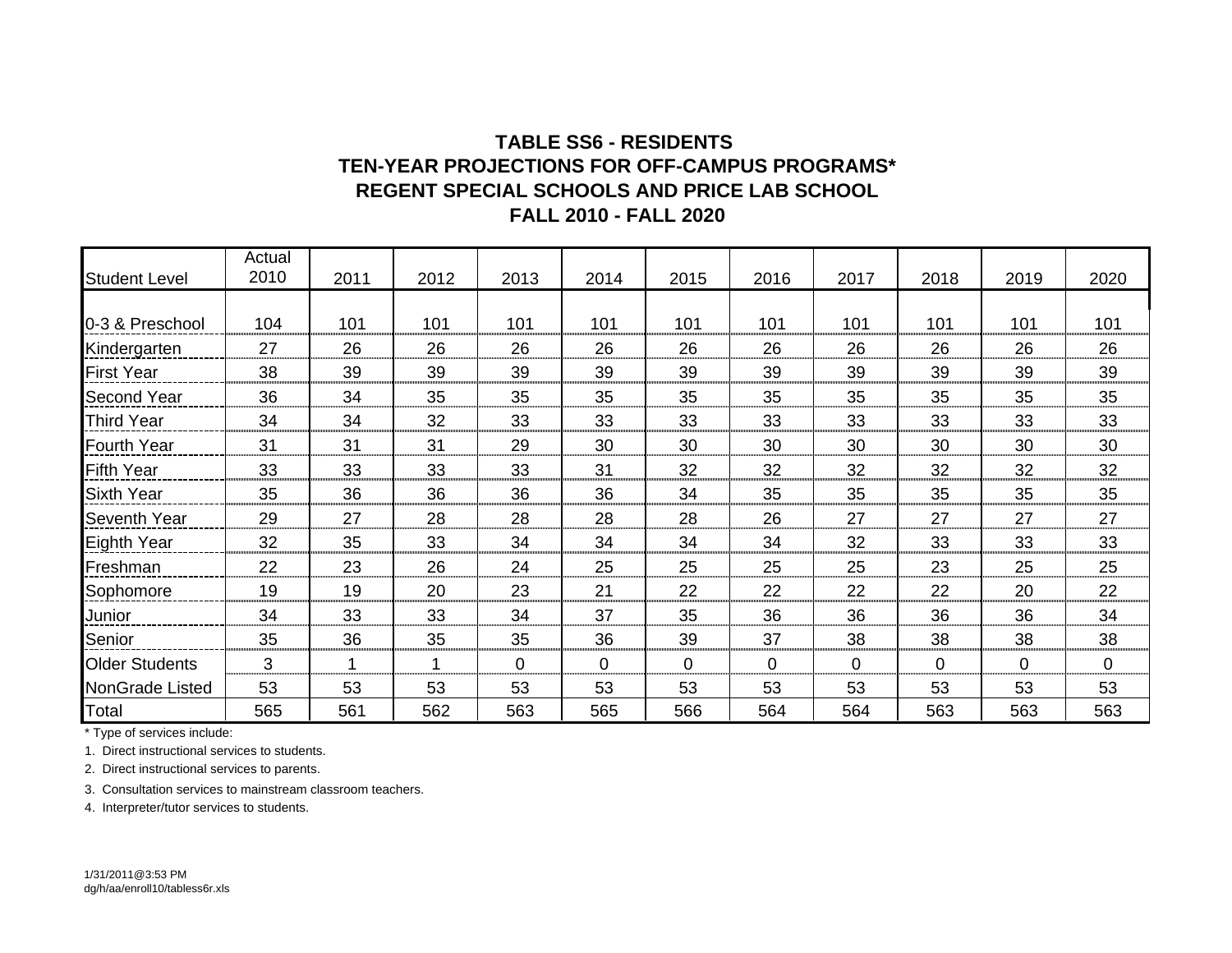#### **TABLE SS6 - RESIDENTS TEN-YEAR PROJECTIONS FOR OFF-CAMPUS PROGRAMS\*IOWA BRAILLE AND SIGHT SAVING SCHOOLFALL 2010 - FALL 2020**

| <b>Student Level</b>  | Actual<br>2010 | 2011 | 2012 | 2013 | 2014 | 2015 | 2016 | 2017 | 2018 | 2019 | 2020 |
|-----------------------|----------------|------|------|------|------|------|------|------|------|------|------|
|                       |                |      |      |      |      |      |      |      |      |      |      |
| 0-3 & Preschool       | 100            | 100  | 100  | 100  | 100  | 100  | 100  | 100  | 100  | 100  | 100  |
| Kindergarten          | 24             | 24   | 24   | 24   | 24   | 24   | 24   | 24   | 24   | 24   | 24   |
| <b>First Year</b>     | 37             | 37   | 37   | 37   | 37   | 37   | 37   | 37   | 37   | 37   | 37   |
| <b>Second Year</b>    | 33             | 33   | 33   | 33   | 33   | 33   | 33   | 33   | 33   | 33   | 33   |
| <b>Third Year</b>     | 31             | 31   | 31   | 31   | 31   | 31   | 31   | 31   | 31   | 31   | 31   |
| <b>Fourth Year</b>    | 28             | 28   | 28   | 28   | 28   | 28   | 28   | 28   | 28   | 28   | 28   |
| <b>Fifth Year</b>     | 30             | 30   | 30   | 30   | 30   | 30   | 30   | 30   | 30   | 30   | 30   |
| <b>Sixth Year</b>     | 33             | 33   | 33   | 33   | 33   | 33   | 33   | 33   | 33   | 33   | 33   |
| Seventh Year          | 25             | 25   | 25   | 25   | 25   | 25   | 25   | 25   | 25   | 25   | 25   |
| Eighth Year           | 31             | 31   | 31   | 31   | 31   | 31   | 31   | 31   | 31   | 31   | 31   |
| Freshman              | 22             | 22   | 22   | 22   | 22   | 22   | 22   | 22   | 22   | 22   | 22   |
| Sophomore             | 19             | 19   | 19   | 19   | 19   | 19   | 19   | 19   | 19   | 19   | 19   |
| Junior                | 33             | 33   | 33   | 33   | 33   | 33   | 33   | 33   | 33   | 33   | 33   |
| Senior                | 35             | 35   | 35   | 35   | 35   | 35   | 35   | 35   | 35   | 35   | 35   |
| <b>Older Students</b> |                |      |      |      |      |      |      |      |      |      |      |
| Non Grade Listed      | 53             | 53   | 53   | 53   | 53   | 53   | 53   | 53   | 53   | 53   | 53   |
| Total                 | 534            | 534  | 534  | 534  | 534  | 534  | 534  | 534  | 534  | 534  | 534  |

\* Type of services include:

1. Direct instructional services to students.

2. Direct instructional services to parents.

3. Consultation services to mainstream classroom teachers.

4. Interpreter/tutor services to students.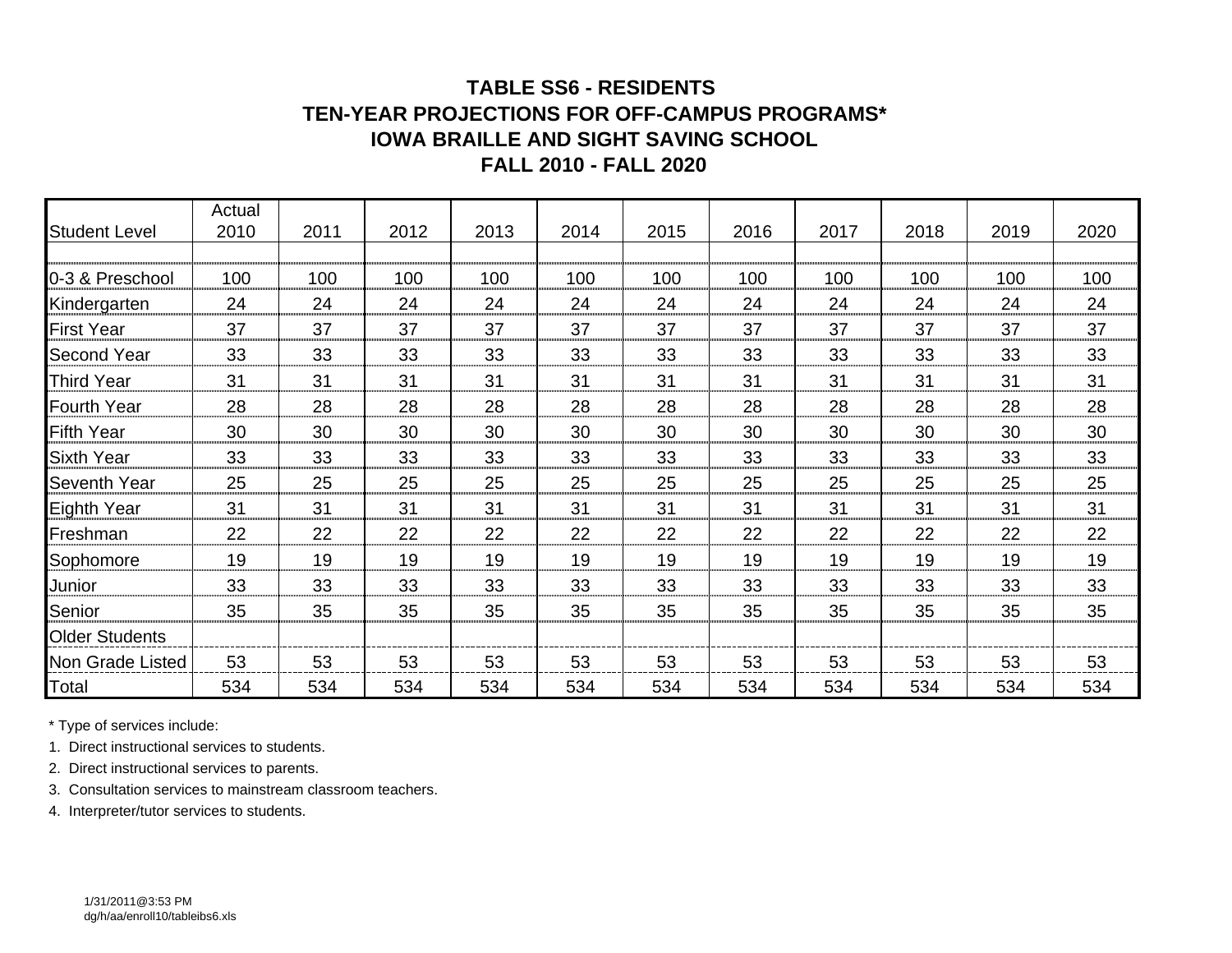# **TABLE SS6 - RESIDENTS TEN-YEAR PROJECTIONS FOR OFF-CAMPUS PROGRAMS\*IOWA SCHOOL FOR THE DEAFFALL 2010 - FALL 2020**

|                       | Actual         |                |                |                |                 |                 |                 |                 |                |                |                |
|-----------------------|----------------|----------------|----------------|----------------|-----------------|-----------------|-----------------|-----------------|----------------|----------------|----------------|
| <b>Student Level</b>  | 2010           | 2011           | 2012           | 2013           | 2014            | 2015            | 2016            | 2017            | 2018           | 2019           | 2020           |
|                       |                |                |                |                |                 |                 |                 |                 |                |                |                |
| 0-3 & Preschool       | 4              |                |                |                |                 | 1               |                 |                 |                | 1              |                |
| Kindergarten          | 3              | $\overline{2}$ | $\overline{2}$ | 2              | $\overline{2}$  | $\overline{2}$  | $\overline{2}$  | $\overline{2}$  | $\overline{2}$ | $\overline{2}$ | $\overline{2}$ |
| <b>First Year</b>     |                | $\overline{2}$ | $\overline{2}$ | $\overline{2}$ | $\overline{2}$  | $\overline{2}$  | $\overline{2}$  | $\overline{2}$  | $\overline{2}$ | $\overline{2}$ | $\overline{2}$ |
| <b>Second Year</b>    | 3              |                | $\overline{2}$ | $\overline{2}$ | $\overline{2}$  | $\overline{2}$  | $\overline{2}$  | $\overline{2}$  | 2              | $\overline{2}$ | $\overline{2}$ |
| <b>Third Year</b>     | 3              | 3              |                | 2              | $\overline{2}$  | $\overline{2}$  | $\overline{2}$  | $\overline{2}$  | $\overline{2}$ | $\overline{2}$ | $\overline{2}$ |
| <b>Fourth Year</b>    | 3              | 3              | 3              |                | $\overline{2}$  | $\overline{2}$  | $\overline{2}$  | $\overline{2}$  | $\overline{2}$ | $\overline{2}$ | $\overline{2}$ |
| <b>Fifth Year</b>     | 3              | 3              | 3              | 3              |                 | $\overline{2}$  | $\overline{2}$  | $\overline{2}$  | $\overline{2}$ | $\overline{2}$ | 2              |
| <b>Sixth Year</b>     | $\overline{2}$ | 3              | 3              | 3              | 3               | ◢               | $\overline{2}$  | $\overline{2}$  | $\overline{2}$ | $\overline{2}$ | $\overline{2}$ |
| <b>Seventh Year</b>   | 4              | $\overline{2}$ | 3              | 3              | 3               | 3               |                 | $\overline{2}$  | $\overline{2}$ | $\overline{2}$ | $\overline{2}$ |
| Eighth Year           |                | 4              | 2              | 3              | 3               | 3               | 3               |                 | $\overline{2}$ | $\overline{2}$ | $\overline{2}$ |
| Freshman              |                |                | 4              | $\mathcal{P}$  | 3               | 3               | 3               | 3               |                | 3              | 3              |
| Sophomore             |                |                |                | 4              | $\overline{2}$  | 3               | 3               | 3               | 3              |                | 3              |
| Junior                |                |                |                |                | 4               | $\overline{2}$  | 3               | 3               | 3              | 3              |                |
| Senior                |                |                |                |                |                 | 4               | $\overline{2}$  | 3               | 3              | 3              | 3              |
| <b>Older Students</b> | 3              |                |                |                |                 |                 |                 |                 |                |                |                |
| Total                 | 31             | 27             | 28             | 29             | $\overline{31}$ | $\overline{32}$ | $\overline{30}$ | $\overline{30}$ | 29             | 29             | 29             |

\* Type of services include:

1. Direct instructional services to students.

2. Direct instructional services to parents.

3. Consultation services to mainstream classroom teachers.

4. Interpreter/tutor services to students.

Note: Estimates beyond five years are only approximations due to unclear impact of cochlear implants, other trends on the service provision needs.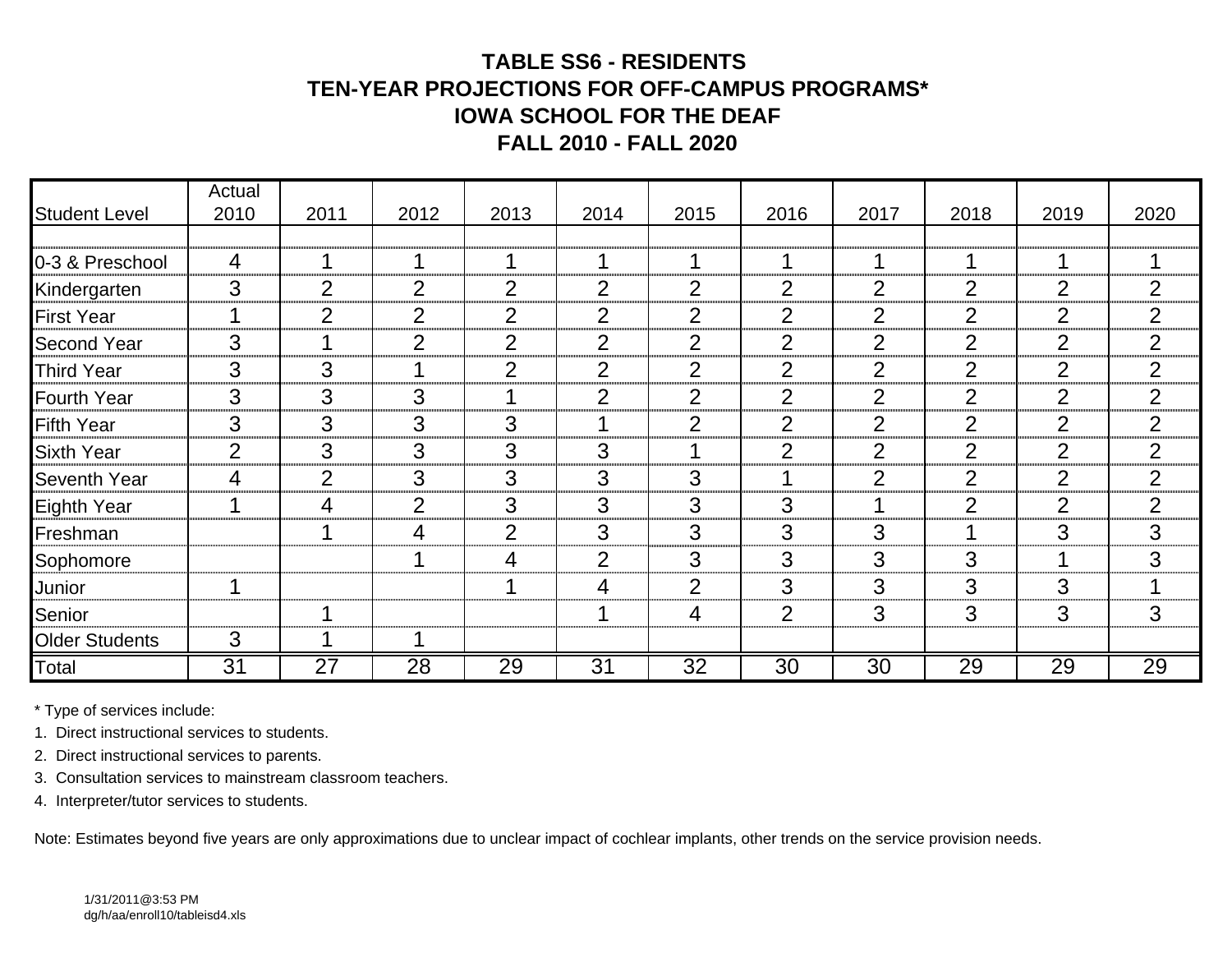## **TABLE SS7 - RESIDENTSFIVE-YEAR ENROLLMENT PROJECTIONS: 2010 - 2015 WEIGHTED HEADCOUNTIOWA BRAILLE AND SIGHT SAVING SCHOOL FALL 2010**

|                                  | Actual         | <b>FALL</b>    | <b>FALL</b> | <b>FALL</b>    | <b>FALL</b> | <b>FALL</b> |
|----------------------------------|----------------|----------------|-------------|----------------|-------------|-------------|
|                                  | 2010           | 2011           | 2012        | 2013           | 2014        | 2015        |
|                                  |                |                |             |                |             |             |
| <b>Class 1 Enrollment</b>        |                |                |             |                |             |             |
| Weight = $1.68$ x enrollment     | $\overline{0}$ | $\overline{0}$ | $\Omega$    | $\overline{0}$ | $\Omega$    | $\Omega$    |
|                                  |                |                |             |                |             |             |
| <b>Class 2 Enrollment</b>        |                |                |             |                |             |             |
| Weight = $2.35$ x enrollment     | $\overline{0}$ | $\overline{0}$ | $\Omega$    | $\Omega$       | $\Omega$    | $\Omega$    |
|                                  |                |                |             |                |             |             |
| <b>Class 3 Enrollment</b>        | 6              | 6              | 6           | 6              | 6           | 6           |
| Weight = $3.74$ x enrollment     | 22.44          | 22.44          | 22.44       | 22.44          | 22.44       | 22.44       |
|                                  |                |                |             |                |             |             |
| <b>TOTAL ENROLLMENT</b>          | 6              | 6              | 6           | 6              | 6           | 6           |
| <b>TOTAL WEIGHTED ENROLLMENT</b> | 22.44          | 22.44          | 22.44       | 22.44          | 22.44       | 22.44       |

Notes: This table will vary based on enrollment on December 1, 2010, which is the day of the special education count. Special School placement, by definition, implies a weighting factor that is not reflected in the general Iowa weighting system. Special School special education services are significantly more intensive than regular school special education services.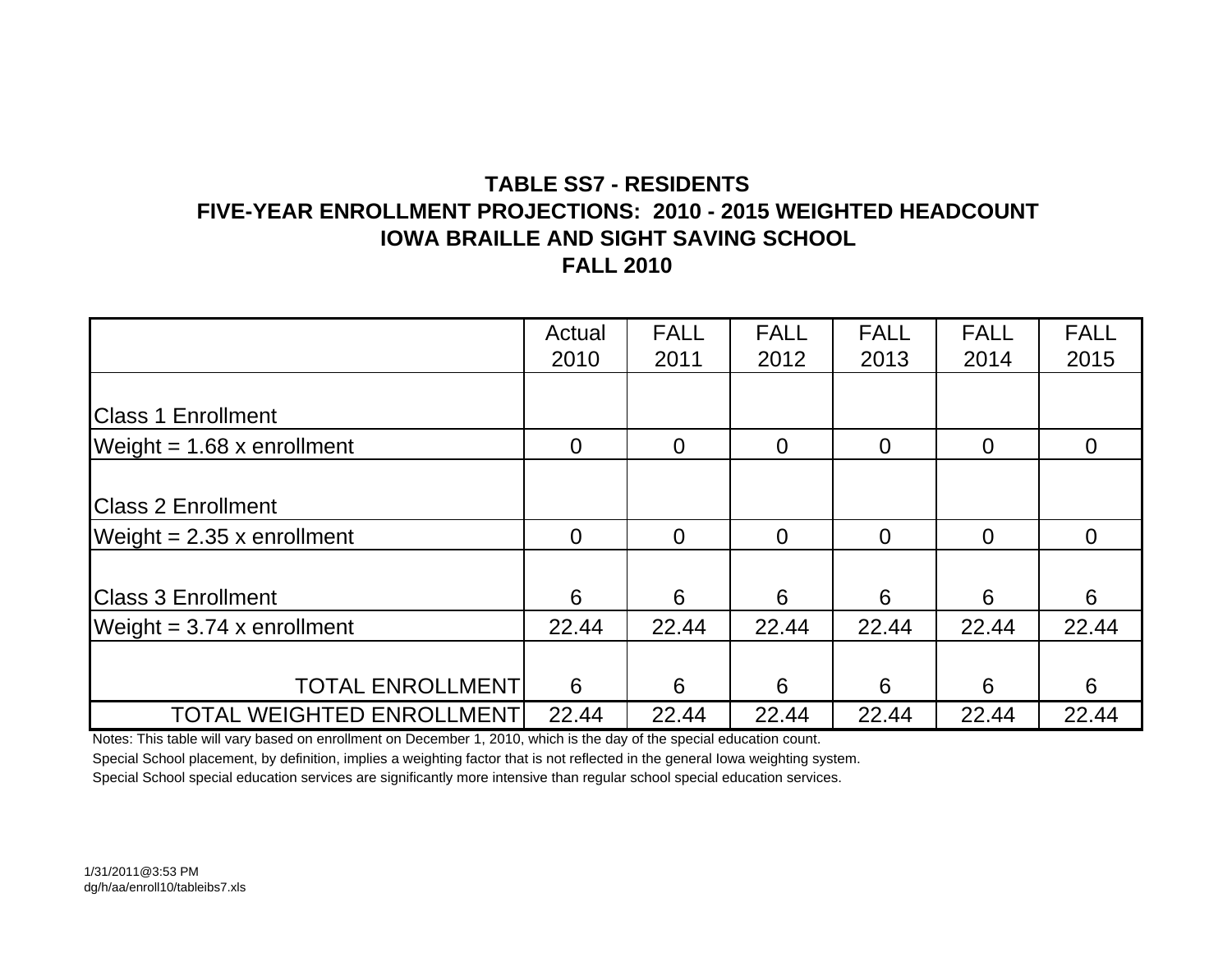# **TABLE SS7 - RESIDENTSFIVE-YEAR ENROLLMENT PROJECTIONS: 2010 - 2015 WEIGHTED HEADCOUNTIOWA SCHOOL FOR THE DEAFFALL 2010**

|                                  | Actual   | <b>FALL</b>    | <b>FALL</b> | <b>FALL</b>    | <b>FALL</b>    | <b>FALL</b>    |
|----------------------------------|----------|----------------|-------------|----------------|----------------|----------------|
|                                  | 2010     | 2011           | 2012        | 2013           | 2014           | 2015           |
|                                  |          |                |             |                |                |                |
| <b>Class 1 Enrollment</b>        |          |                |             |                |                |                |
| Weight = $1.68$ x enrollment     | $\Omega$ | $\overline{0}$ | $\Omega$    | $\overline{0}$ | $\overline{0}$ | $\overline{0}$ |
|                                  |          |                |             |                |                |                |
| <b>Class 2 Enrollment</b>        |          |                |             |                |                |                |
| Weight = $2.35$ x enrollment     | $\Omega$ | $\overline{0}$ | $\Omega$    | $\overline{0}$ | $\overline{0}$ | $\overline{0}$ |
|                                  |          |                |             |                |                |                |
| <b>Class 3 Enrollment</b>        | 95       | 103            | 105         | 97             | 94             | 94             |
| Weight = $3.74$ x enrollment     | 355.3    | 385.22         | 392.7       | 362.78         | 351.56         | 351.56         |
|                                  |          |                |             |                |                |                |
| <b>TOTAL ENROLLMENT</b>          | 95       | 103            | 105         | 97             | 94             | 94             |
| <b>TOTAL WEIGHTED ENROLLMENT</b> | 355.3    | 385.22         | 392.7       | 362.78         | 351.56         | 351.56         |

Notes: This table will vary based on enrollment on December 1, 2010, which is the day of the special education count.

Special School placement, by definition, implies a weighting factor that is not reflected in the general Iowa weighting system.

Special School special education services are significantly more intensive than regular school special education services.

All of ISD's students have special school placement as primary for service provision.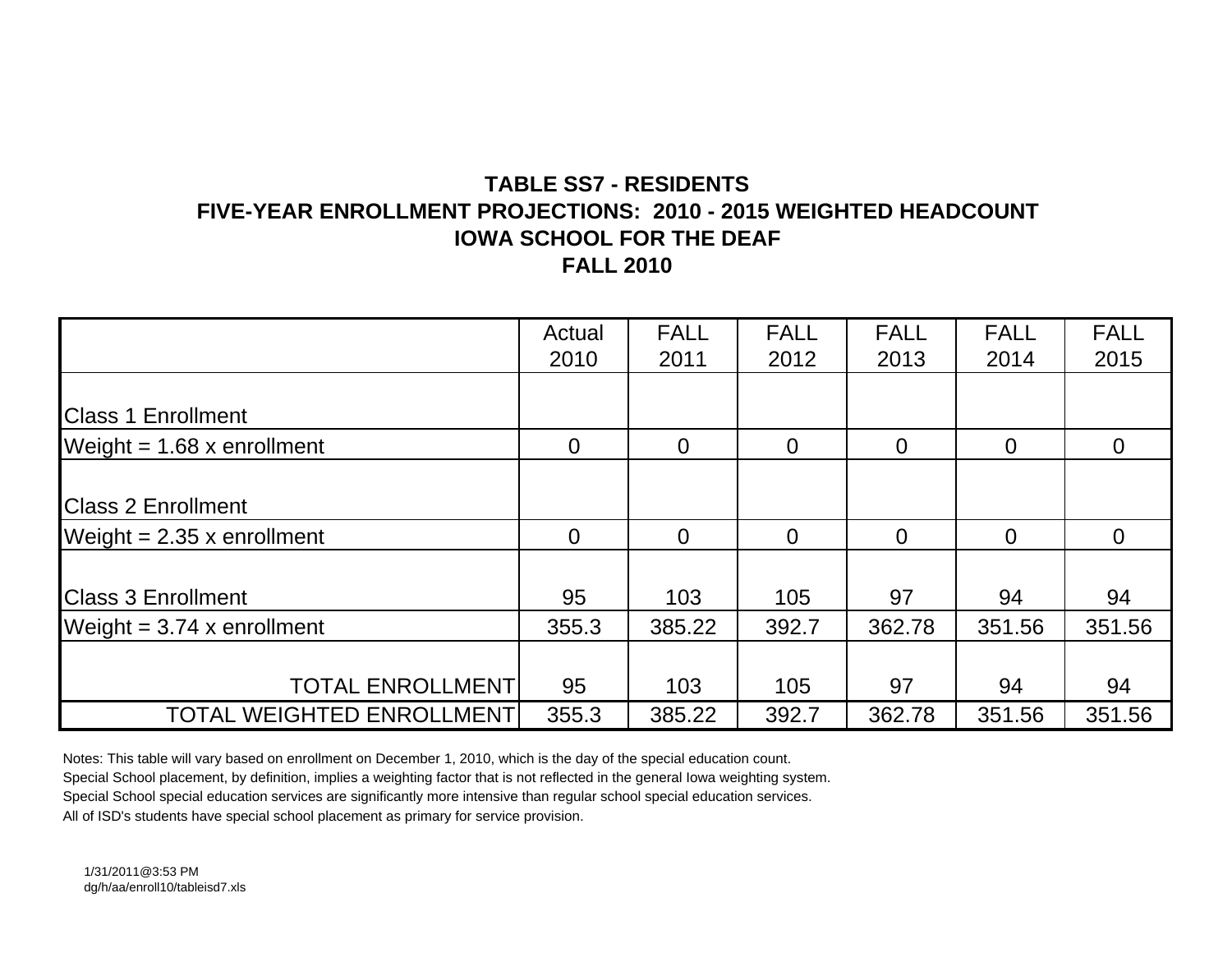# **TABLE SS7 - RESIDENTSFIVE-YEAR ENROLLMENT PROJECTIONS: 2010 - 2015 WEIGHTED HEADCOUNTPRICE LAB SCHOOLFALL 2010**

|                                  | Actual         | <b>FALL</b>    | <b>FALL</b> | <b>FALL</b>    | <b>FALL</b>    | <b>FALL</b> |
|----------------------------------|----------------|----------------|-------------|----------------|----------------|-------------|
|                                  | 2010           | 2011           | 2012        | 2013           | 2014           | 2015        |
|                                  |                |                |             |                |                |             |
| <b>Class 1 Enrollment</b>        | 28             | 35             | 39          | 38             | 37             | 37          |
| Weight = $1.68$ x enrollment     | 47.04          | 58.80          | 65.52       | 63.84          | 62.16          | 62.16       |
|                                  |                |                |             |                |                |             |
| <b>Class 2 Enrollment</b>        |                | $\overline{2}$ | 3           | $\overline{4}$ | 5              | 5           |
| Weight = $2.35$ x enrollment     | $\overline{0}$ | 4.7            | 7.05        | 9.4            | 11.75          | 11.75       |
|                                  |                |                |             |                |                |             |
| <b>Class 3 Enrollment</b>        |                |                |             |                |                |             |
| Weight = $3.74$ x enrollment     | $\Omega$       | $\Omega$       | $\Omega$    | $\Omega$       | $\overline{0}$ | $\Omega$    |
|                                  |                |                |             |                |                |             |
| <b>TOTAL ENROLLMENT</b>          | 28             | 37             | 42          | 42             | 42             | 42          |
| <b>TOTAL WEIGHTED ENROLLMENT</b> | 47.04          | 63.5           | 72.57       | 73.24          | 73.91          | 73.91       |

Note: This table will vary based on enrollment on December 1, 2010, which is the day of the special education count. Special School placement, by definition, implies a weighting factor that is not reflected in the general Iowa weighting system. Special School special education services are significantly more intensive than regular school special education services.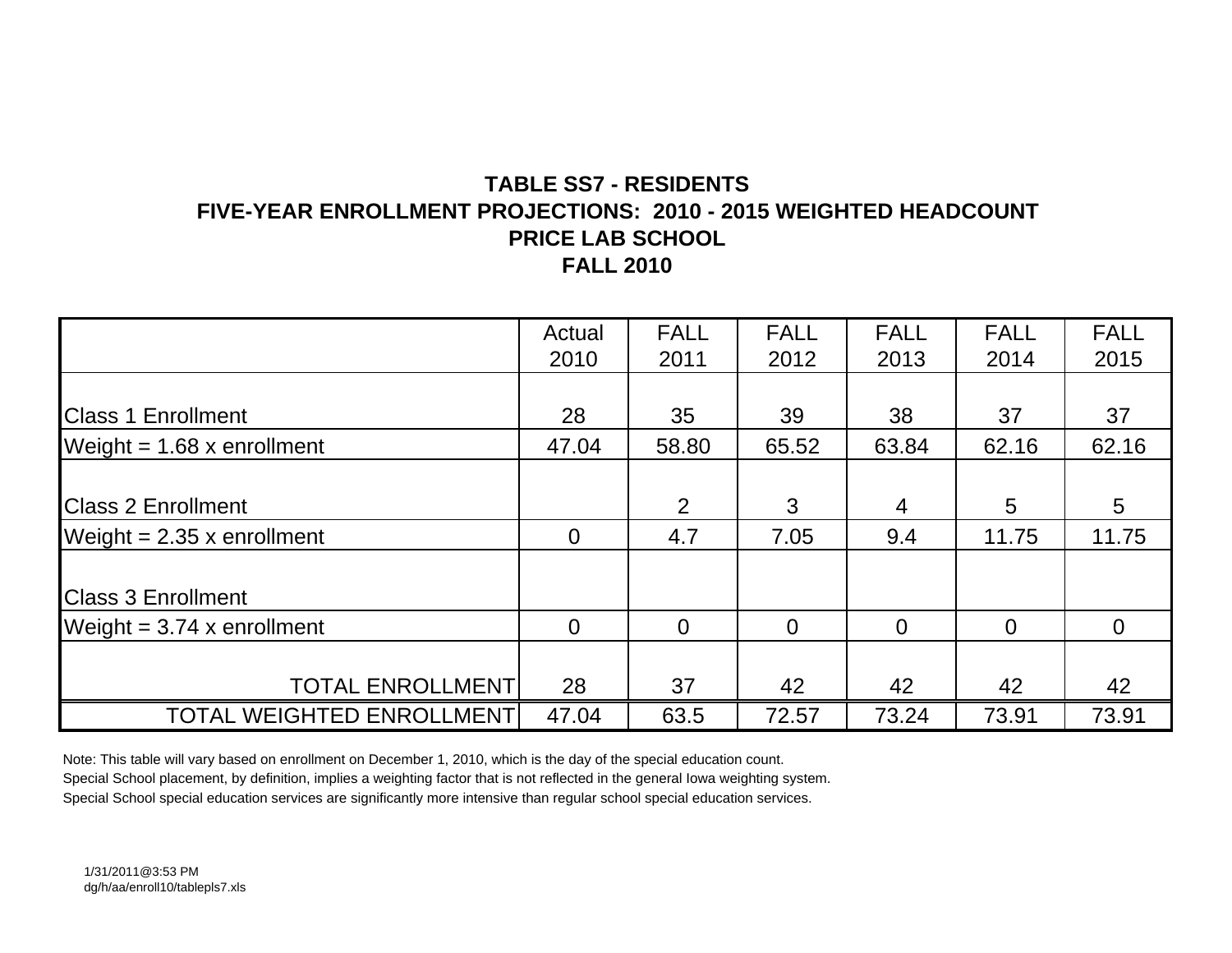## **TABLE SS7 - NONRESIDENTS FIVE-YEAR ENROLLMENT PROJECTIONS: 2010 - 2015 WEIGHTED HEADCOUNTIOWA SCHOOL FOR THE DEAFFALL 2010**

|                                  | Actual         | <b>FALL</b> | <b>FALL</b>    | <b>FALL</b>    | <b>FALL</b>    | <b>FALL</b>    |
|----------------------------------|----------------|-------------|----------------|----------------|----------------|----------------|
|                                  | 2010           | 2011        | 2012           | 2013           | 2014           | 2015           |
|                                  |                |             |                |                |                |                |
| <b>Class 1 Enrollment</b>        |                |             |                |                |                |                |
| Weight = $1.68$ x enrollment     | $\overline{0}$ | $\Omega$    | $\overline{0}$ | $\overline{0}$ | $\overline{0}$ | $\overline{0}$ |
|                                  |                |             |                |                |                |                |
| <b>Class 2 Enrollment</b>        |                |             |                |                |                |                |
| Weight = $2.35$ x enrollment     | $\Omega$       | $\Omega$    | $\Omega$       | $\Omega$       | $\overline{0}$ | 0              |
|                                  |                |             |                |                |                |                |
| <b>Class 3 Enrollment</b>        | 14             | 9           | 11             | 11             | 9              | 7              |
| Weight = $3.74$ x enrollment     | 52.36          | 33.66       | 41.14          | 41.14          | 33.66          | 26.18          |
|                                  |                |             |                |                |                |                |
| <b>TOTAL ENROLLMENT</b>          | 14             | 9           | 11             | 11             | 9              | 7              |
| <b>TOTAL WEIGHTED ENROLLMENT</b> | 52.36          | 33.66       | 41.14          | 41.14          | 33.66          | 26.18          |

Notes: This table will vary based on enrollment on December 1, 2010, which is the day of the special education count.

Special School placement, by definition, implies a weighting factor that is not reflected in the general Iowa weighting system.

Special School special education services are significantly more intensive than regular school special education services.

Nebraska tuition students are not weighted in the Iowa formula when mainstreaming occurs because their program funding source is different.

All os ISD's students have special school placement as primary for service provision.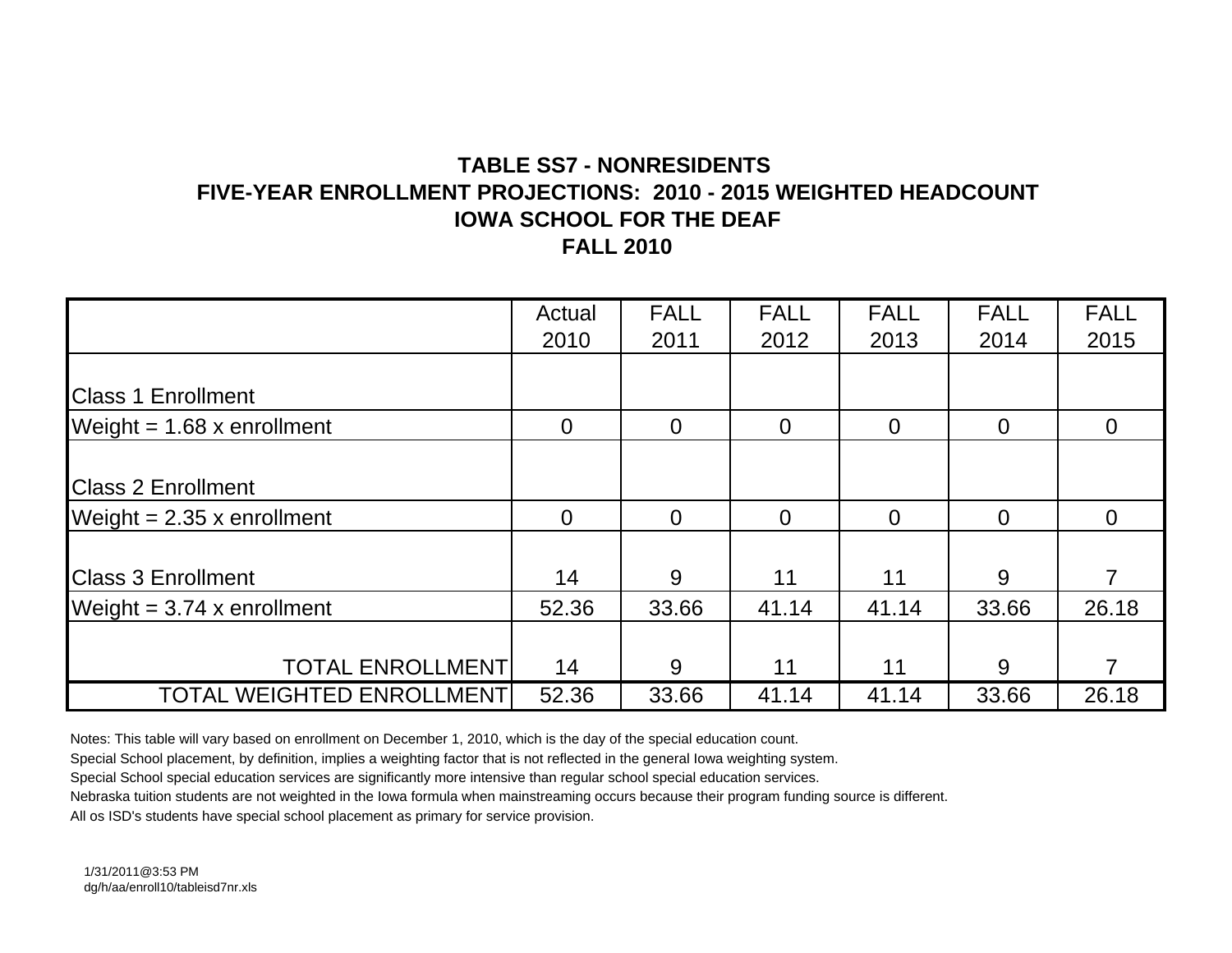# **TABLE SS8 - RESIDENTS SEVERITY RATINGS AT REGENT SPECIAL SCHOOLS IOWA BRAILLE AND SIGHT SAVING SCHOOL FALL 2010**

|                                       |                 | Percentage               |
|---------------------------------------|-----------------|--------------------------|
|                                       |                 | <b>Enrollment of</b>     |
|                                       |                 | Categories (of           |
|                                       | Number of       | <b>Special Education</b> |
| Categories                            | <b>Students</b> | Students)                |
| Hearing<br>Α.                         |                 | 17%                      |
| B.<br>Communications                  | $\overline{2}$  | 33%                      |
| $\overline{C}$ .<br>Intelligence      | 6               | 100%                     |
| Achievement<br>ID.                    | 6               | 100%                     |
| <b>Test Results</b>                   |                 |                          |
| Classroom                             |                 |                          |
| E.<br><b>Motor Skills</b>             | $\overline{2}$  | 33%                      |
| Gross                                 |                 |                          |
| Fine                                  |                 |                          |
| F. Chronically Disruptive Behavior or |                 |                          |
| <b>Emotional Behavioral Problems</b>  | $\overline{2}$  | 33%                      |
| G. Vision                             | 6               | 100%                     |
| H.<br>Medical                         |                 |                          |
| Τ.<br><b>Mobility</b>                 | 6               | 100%                     |
| <b>TOTALS</b>                         | 31              |                          |
| <b>Number of Students</b>             | 6               |                          |
| <b>Severity Ratings</b>               | 22.44           |                          |
| <b>Average Severity Rating</b>        | 3.74            |                          |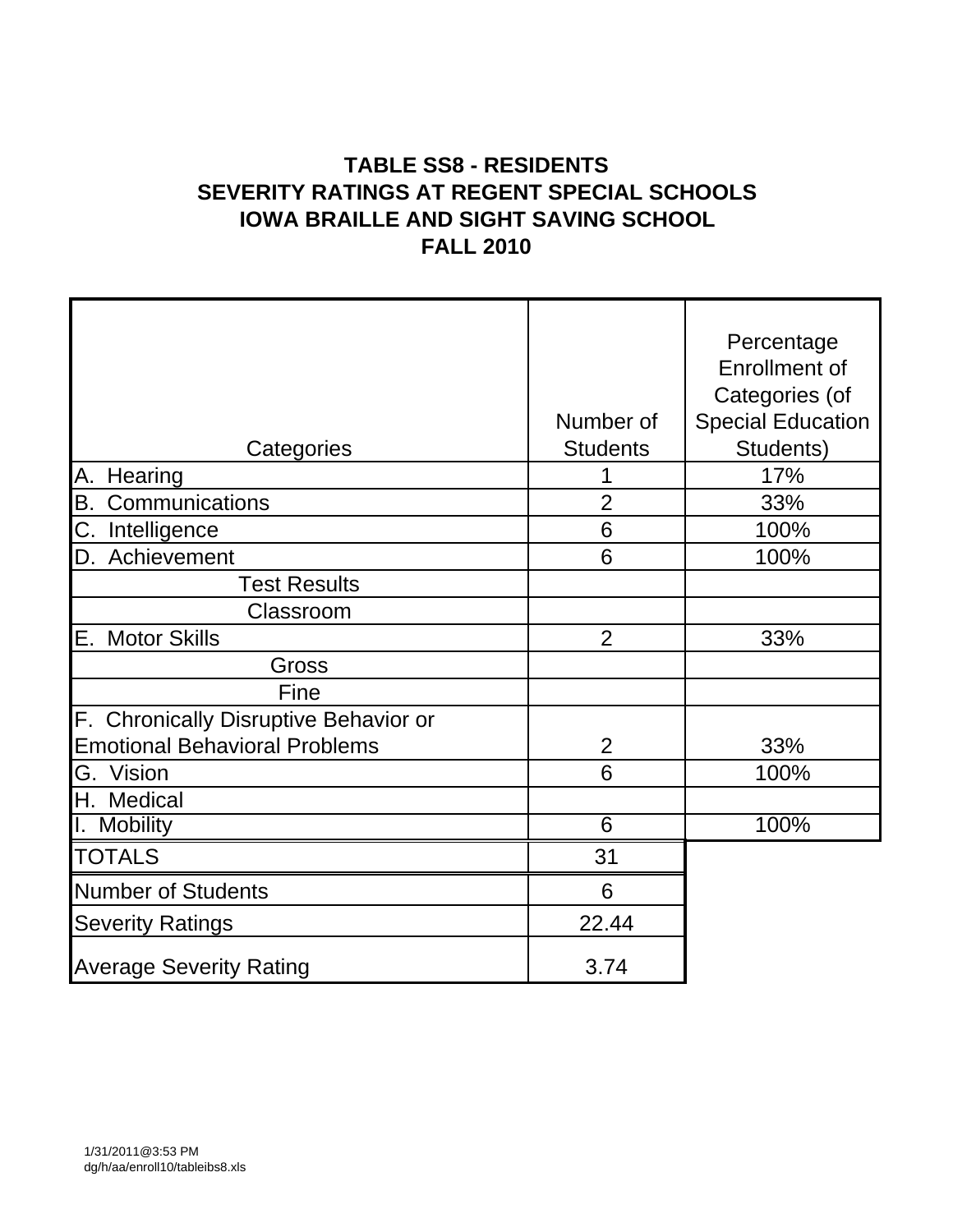# **TABLE SS8 - RESIDENTS SEVERITY RATINGS AT REGENT SPECIAL SCHOOLS IOWA SCHOOL FOR THE DEAF FALL 2010**

| Categories                                                                    | Number of<br><b>Students</b> | Percentage<br><b>Enrollment of</b><br>Categories (of<br><b>Special Education</b><br>Students) |
|-------------------------------------------------------------------------------|------------------------------|-----------------------------------------------------------------------------------------------|
| А.<br>Hearing                                                                 | 92                           | 97%                                                                                           |
| В.<br>Communications                                                          |                              |                                                                                               |
| C. Intelligence                                                               |                              |                                                                                               |
| D. Achievement                                                                |                              |                                                                                               |
| <b>Test Results</b>                                                           |                              |                                                                                               |
| Classroom                                                                     |                              |                                                                                               |
| Е.<br><b>Motor Skills</b>                                                     |                              |                                                                                               |
| Gross                                                                         |                              |                                                                                               |
| Fine                                                                          |                              |                                                                                               |
| F. Chronically Disruptive Behavior or<br><b>Emotional Behavioral Problems</b> |                              |                                                                                               |
| G. Vision                                                                     | 3                            | 3%                                                                                            |
| H. Medical                                                                    |                              |                                                                                               |
| I. Mobility                                                                   |                              |                                                                                               |
| <b>TOTALS</b>                                                                 | 95                           |                                                                                               |
| <b>Number of Students</b>                                                     | 95                           |                                                                                               |
| <b>Severity Ratings</b>                                                       | 355.3                        |                                                                                               |
| <b>Average Severity Rating</b>                                                | 3.74                         |                                                                                               |

Note: About 25% of ISD students have additional disabilities; however, they are identified as "deaf or hard-of-hearing" for primary disability status, with the exception of students who are identified as deafblind.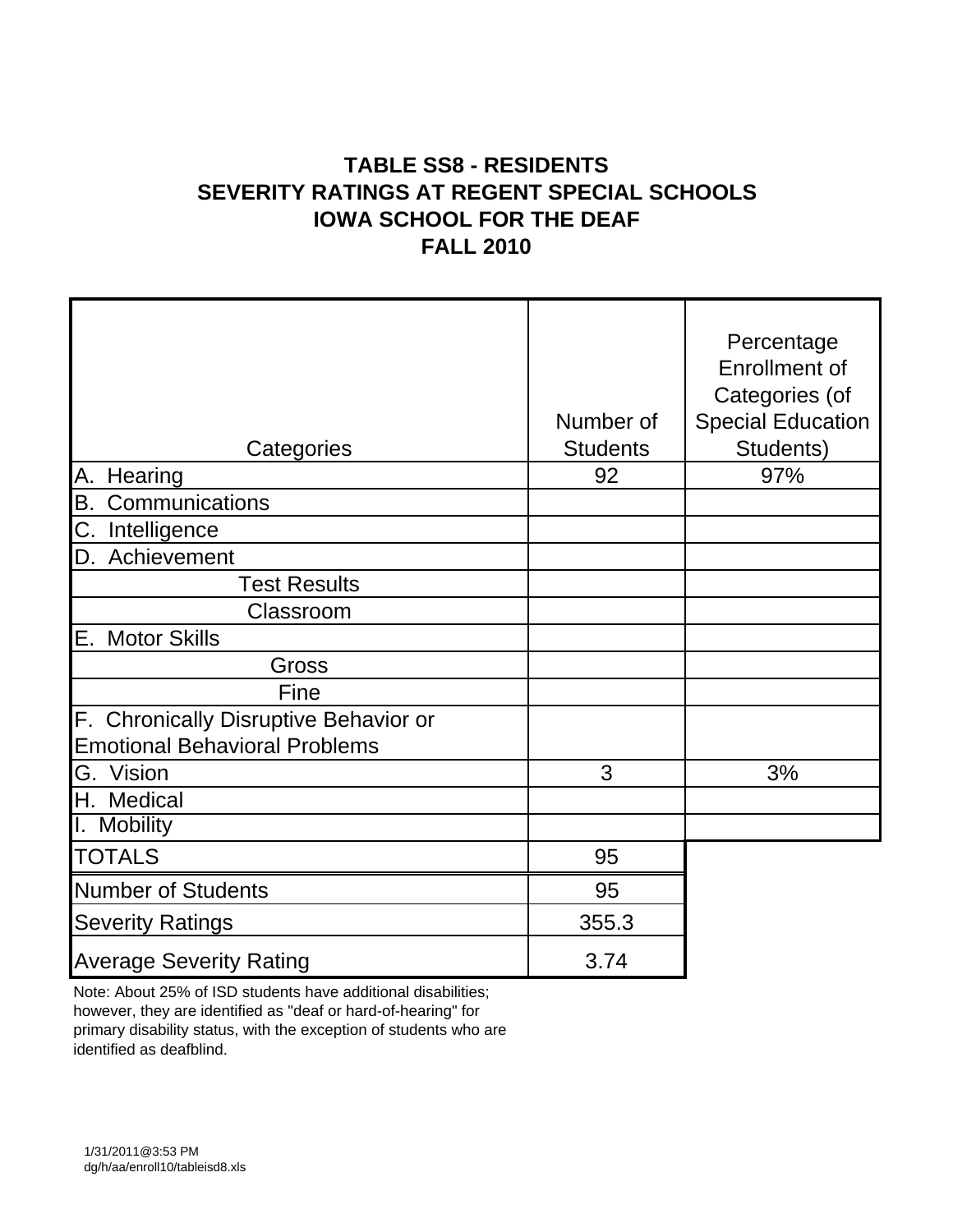# **TABLE SS8 - RESIDENTS SEVERITY RATINGS AT REGENT SPECIAL SCHOOLS PRICE LAB SCHOOL FALL 2010**

| Categories                                                                    | Number of<br><b>Students</b> | Percentage<br><b>Enrollment of</b><br>Categories (of<br><b>Special Education</b><br>Students) |
|-------------------------------------------------------------------------------|------------------------------|-----------------------------------------------------------------------------------------------|
| A.<br>Hearing                                                                 |                              |                                                                                               |
| B.<br>Communications                                                          | 3                            | 10%                                                                                           |
| C.<br>Intelligence                                                            |                              |                                                                                               |
| Achievement<br>D.                                                             |                              |                                                                                               |
| <b>Test Results</b>                                                           |                              |                                                                                               |
| Classroom                                                                     | 28                           | 90%                                                                                           |
| E.<br><b>Motor Skills</b>                                                     |                              |                                                                                               |
| Gross                                                                         |                              |                                                                                               |
| Fine                                                                          |                              |                                                                                               |
| F. Chronically Disruptive Behavior or<br><b>Emotional Behavioral Problems</b> |                              |                                                                                               |
| Vision<br>G.                                                                  |                              |                                                                                               |
| H. Medical                                                                    |                              |                                                                                               |
| I. Mobility                                                                   |                              |                                                                                               |
| <b>TOTALS</b>                                                                 | 31                           |                                                                                               |
| <b>Number of Students</b>                                                     | 31                           |                                                                                               |
| <b>Severity Ratings</b>                                                       | 47.04                        |                                                                                               |
| <b>Average Severity Rating</b>                                                | 1.52                         |                                                                                               |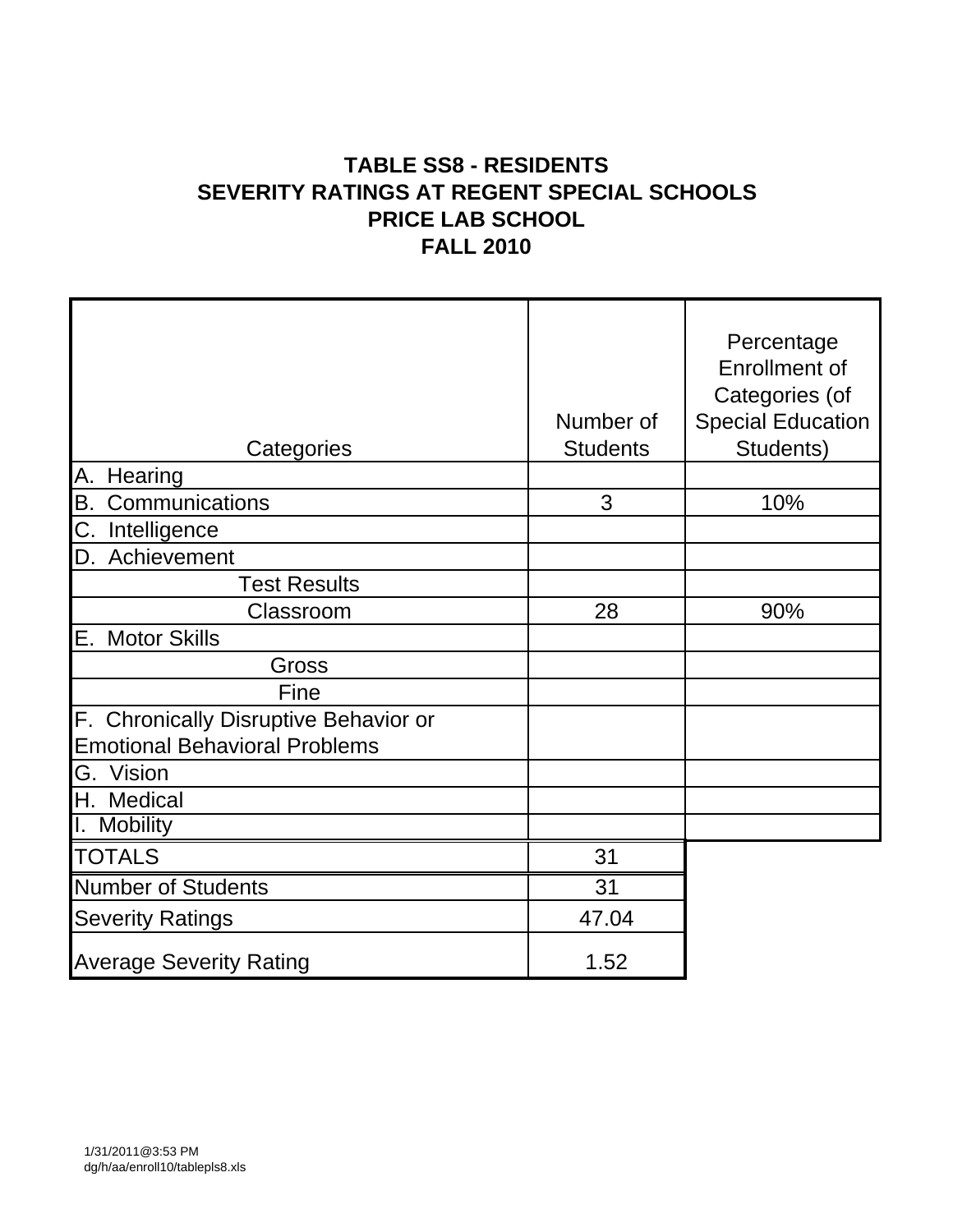# **TABLE SS8 - NONRESIDENTS SEVERITY RATINGS AT REGENT SPECIAL SCHOOLS IOWA SCHOOL FOR THE DEAF FALL 2010**

|                                                                               |                 | Percentage<br>Enrollment of<br>Categories (of |
|-------------------------------------------------------------------------------|-----------------|-----------------------------------------------|
|                                                                               | Number of       | <b>Special Education</b>                      |
| Categories                                                                    | <b>Students</b> | Students)                                     |
| А.<br>Hearing                                                                 | 13              | 86%                                           |
| $\overline{B}$ .<br>Communications                                            |                 |                                               |
| C.<br>Intelligence                                                            |                 |                                               |
| Achievement<br>D.                                                             |                 |                                               |
| <b>Test Results</b>                                                           |                 |                                               |
| Classroom                                                                     |                 |                                               |
| Е.<br><b>Motor Skills</b>                                                     |                 |                                               |
| Gross                                                                         |                 |                                               |
| Fine                                                                          |                 |                                               |
| F. Chronically Disruptive Behavior or<br><b>Emotional Behavioral Problems</b> |                 |                                               |
| G. Vision                                                                     | 1               | 14%                                           |
| H. Medical                                                                    |                 |                                               |
| <b>Mobility</b><br>Ι.                                                         |                 |                                               |
| <b>TOTALS</b>                                                                 | 14              |                                               |
| <b>Number of Students</b>                                                     | 14              |                                               |
| <b>Severity Ratings</b>                                                       | 52.36           |                                               |
| <b>Average Severity Rating</b>                                                | 3.74            |                                               |

Note: About 25% of ISD students have additional disabilities; however, they are identified as "deaf or hard-ofhearing" for primary disability status, with the exception of

students who are identified as deafblind.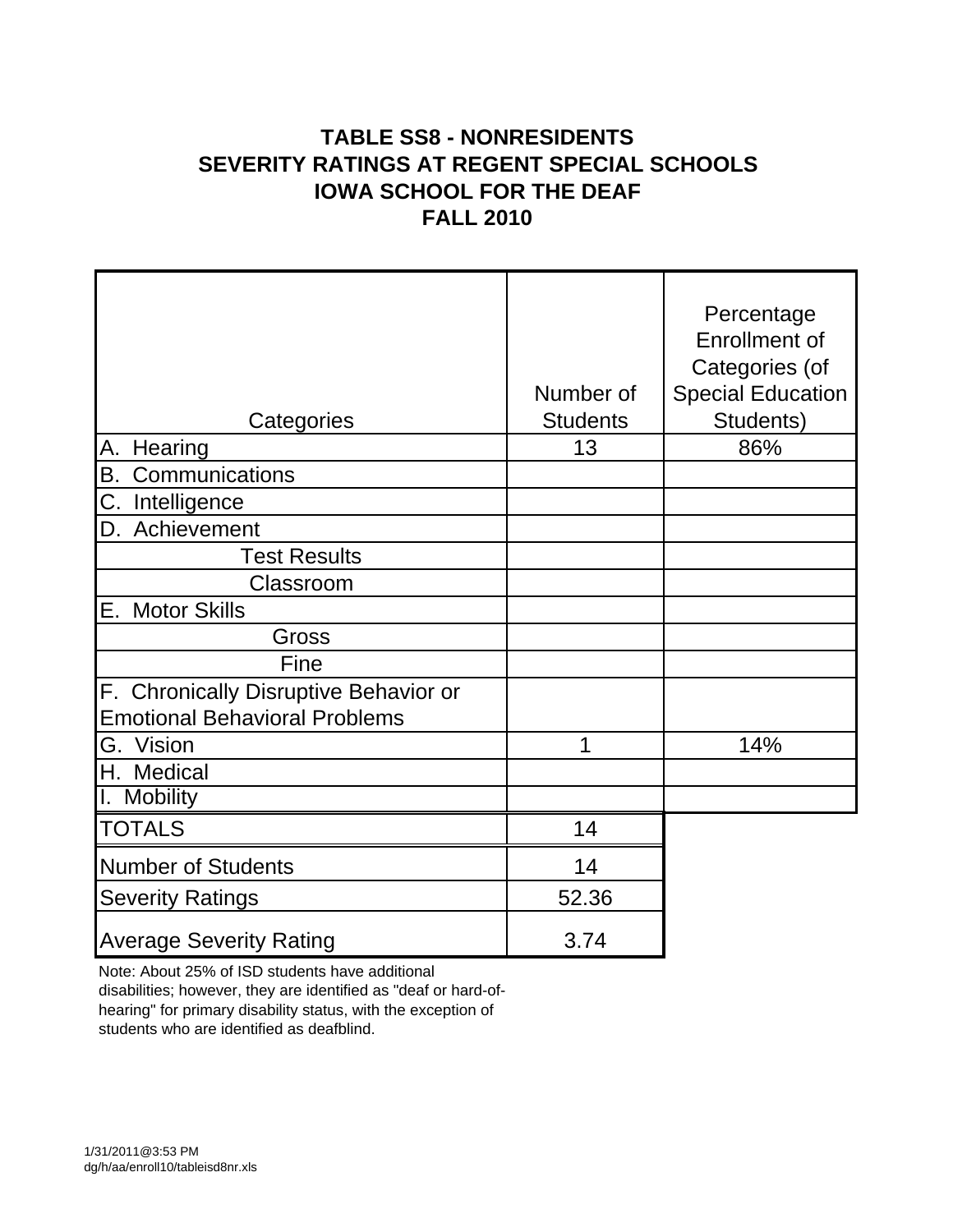#### **TABLE SS9 - RESIDENTSHEADCOUNT ENROLLMENT BY PHYSICAL IMPAIRMENT CATEGORIESIOWA BRAILLE AND SIGHT SAVING SCHOOLFALL 1994 - FALL 2010**

|                                                     | 1994 | 1995           | 1996 | 1997           | 1998 | 1999 | 2000           | 2001           | 2002            | 2003        | 2004     | 2005 | 2006           | 2007 | 2008           | 2009           | 2010 |
|-----------------------------------------------------|------|----------------|------|----------------|------|------|----------------|----------------|-----------------|-------------|----------|------|----------------|------|----------------|----------------|------|
| PERMANENTLY MOBILITY IMPAIRED<br>STUDENTS (1)       |      |                |      |                |      |      |                |                |                 |             |          |      |                |      |                |                |      |
| <b>Assistive Device</b>                             |      |                |      |                |      |      |                |                |                 |             |          |      |                |      |                |                |      |
| Wheelchair                                          | 11   | 10             | 12   | 10             | 9    | 9    | $\overline{7}$ | 8              | 9               | 10          | 8        | 5    | 4              | 2    |                |                | 0    |
| <b>Other Assistive Devices</b><br>12.               | 42   | $\overline{2}$ | 2    | $\overline{2}$ |      |      | 0              | 0              | 0               | $\mathbf 0$ | 0        | 0    | 0              |      |                |                | 0    |
| ΙЗ.<br>No assistive Device                          | 0    | 42             | 41   | 33             | 28   | 26   | 26             | 26             | 30              | 21          | 25       | 29   | 25             | 13   | 10             | 0              | 0    |
| <b>Total</b>                                        | 53   | 54             | 55   | 45             | 38   | 36   | 33             | 34             | 39              | 31          | 33       | 34   | 29             | 16   | 12             | 2              | 0    |
| VISUALLY IMPAIRED STUDENTS (2)                      |      |                |      |                |      |      |                |                |                 |             |          |      |                |      |                |                |      |
|                                                     |      |                |      |                |      |      |                |                |                 |             |          |      |                |      |                |                |      |
| Condition                                           |      |                |      |                |      |      |                |                |                 |             |          |      |                |      |                |                |      |
| 1. Totally blind                                    | 26   | 27             | 22   | 22             | 20   | 17   | 15             | 19             | 17              | 10          | 12       | 13   | 9              | 6    | 6              | 3              | 2    |
| 2. Not totally blind, but visually impaired         | 27   | 27             | 23   | 23             | 18   | 19   | 18             | 19             | 22              | 21          | 21       | 21   | 20             | 10   | 6              | 6              | 4    |
| <b>Total</b>                                        | 53   | 54             | 45   | 45             | 38   | 36   | 33             | 38             | 39              | 31          | 33       | 34   | 29             | 16   | 12             | 9              | 6    |
| ACOUSTICALLY IMPAIRED STUDENTS (3)                  |      |                |      |                |      |      |                |                |                 |             |          |      |                |      |                |                |      |
|                                                     |      |                |      |                |      |      |                |                |                 |             |          |      |                |      |                |                |      |
| Condition                                           |      |                |      |                |      |      |                |                |                 |             |          |      |                |      |                |                |      |
| 1. Totally deaf                                     | 0    | 3              | 0    |                | -1   | 2    | 3              | $\overline{2}$ | $\overline{2}$  | $\mathbf 0$ | $\Omega$ | 0    | 0              | 0    | $\mathbf 0$    | 0              | 0    |
| Not totally deaf, but accoustically impaired<br>12. | 8    | 14             | 18   | 12             | 8    | 9    | 8              | 12             | 10              | 15          | 13       | 8    | $\overline{7}$ | 3    | $\overline{2}$ | $\overline{2}$ |      |
| Total                                               | 8    | 17             | 18   | 13             | 9    | 11   | 11             | 14             | 12 <sup>2</sup> | 15          | 13       | 8    | $\overline{7}$ | 3    | $\overline{2}$ | $\overline{2}$ |      |

(1) This includes three types of students - those confined to wheelchairs; those using other assistive devices such as crutches and braces; and those not using assistive devices, but whose movement from place to place is significantly impeded. Temporary mobility impairments (for example, sprained ankle) should not be considered in determining mobility impaired enrollments.

(2) This includes all persons who, even with corrective lenses, have vision which is sufficiently poor to require assistance (such as use of readers or enlargers) to function as students.

(3) This includes all persons who are totally deaf or who, even with corrective devices, are sufficiently hard of hearing to require assistance in order to function in educational programs.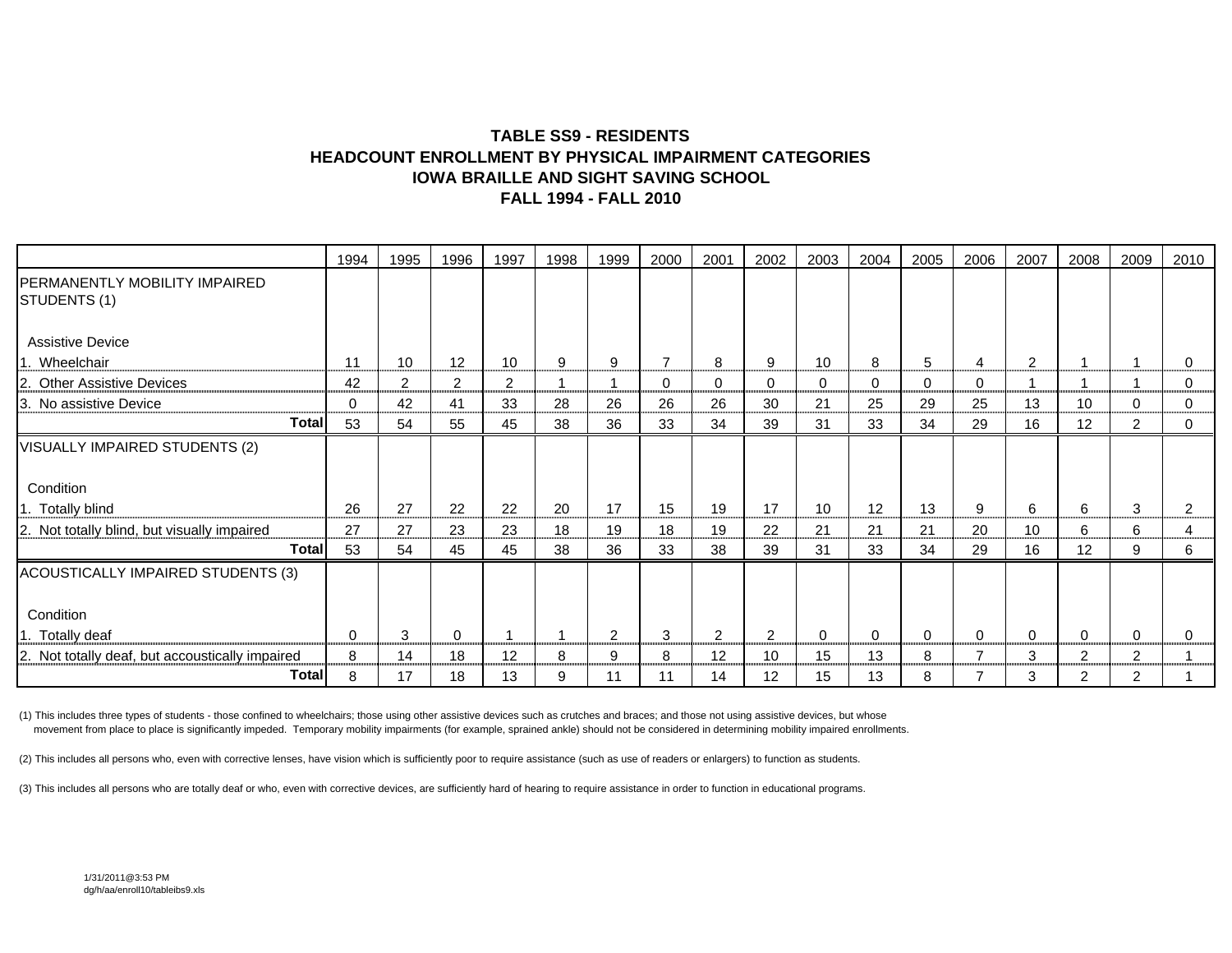#### **TABLE SS9 - RESIDENTSHEADCOUNT ENROLLMENT BY PHYSICAL IMPAIRMENT CATEGORIESIOWA SCHOOL FOR THE DEAFFALL 1994 - FALL 2010**

|                                                    | 1994 | 1995 | 1996           | 1997 | 1998 | 1999 | 2000 | 2001           | 2002           | 2003 | 2004 | 2005 | 2006 | 2007 | 2008 | 2009 | 2010           |
|----------------------------------------------------|------|------|----------------|------|------|------|------|----------------|----------------|------|------|------|------|------|------|------|----------------|
| PERMANENTLY MOBILITY IMPAIRED STUDENTS             |      |      |                |      |      |      |      |                |                |      |      |      |      |      |      |      |                |
| (1)                                                |      |      |                |      |      |      |      |                |                |      |      |      |      |      |      |      |                |
|                                                    |      |      |                |      |      |      |      |                |                |      |      |      |      |      |      |      |                |
| <b>Assistive Device</b>                            |      |      |                |      |      |      |      |                |                |      |      |      |      |      |      |      |                |
| Wheelchair                                         | ٠    |      |                |      |      |      |      |                |                |      |      |      |      |      |      |      |                |
| <b>Other Assistive Devices</b>                     | 2    | 2    |                |      | 2    |      |      |                |                |      |      |      |      |      |      |      |                |
| 3. No assistive Device                             |      |      |                |      |      |      |      |                |                |      |      |      |      |      |      |      |                |
| Total                                              | 3    | 3    | $\overline{2}$ | 0    | 2    | 0    | 0    | $\Omega$       | 0              | 0    | 0    | 0    | 0    |      | 0    | 0    | 0              |
| VISUALLY IMPAIRED STUDENTS (2)                     |      |      |                |      |      |      |      |                |                |      |      |      |      |      |      |      |                |
|                                                    |      |      |                |      |      |      |      |                |                |      |      |      |      |      |      |      |                |
| Condition                                          |      |      |                |      |      |      |      |                |                |      |      |      |      |      |      |      |                |
| 1. Totally blind                                   |      |      |                |      |      |      | 2    | $\overline{2}$ |                |      |      |      |      |      |      |      |                |
| 2. Not totally blind, but visually impaired        | 5    | 2    | $\overline{2}$ |      | 3    |      | 2    | $\overline{2}$ | 2              |      |      |      |      |      |      | 3    | 2              |
| Total                                              | 5    | 2    | $\overline{2}$ |      | 3    | 0    |      |                | $\overline{2}$ | 0    |      |      | 0    |      |      | 3    | $\overline{2}$ |
|                                                    |      |      |                |      |      |      | 4    | 4              |                |      |      |      |      |      |      |      |                |
| ACOUSTICALLY IMPAIRED STUDENTS (3)                 |      |      |                |      |      |      |      |                |                |      |      |      |      |      |      |      |                |
|                                                    |      |      |                |      |      |      |      |                |                |      |      |      |      |      |      |      |                |
| Condition                                          |      |      |                |      |      |      |      |                |                |      |      |      |      |      |      |      |                |
| 1. Totally deaf                                    | 73   | 74   | 61             | 34   | 119  | 129  | 121  |                | 111            | 88   | 37   | 45   | 55   | 97   | 79   | 86   | 57             |
| 2. Not totally deaf, but acoustically impaired (4) | 40   | 48   | 140            | 154  | 102  | 109  | 104  | 115            | 96             | 99   | 137  | 94   | 81   | 46   | 68   | 29   | 67             |
| Total                                              | 113  | 122  | 201            | 188  | 221  | 238  | 225  | 115            | 207            | 187  | 174  | 139  | 136  | 143  | 147  | 115  | 124            |

(1) This includes three types of students - those confined to wheelchairs; those using other assistive devices such as crutches and braces; and those not using assistive devices, but whose movement from place to place is significantly impeded. Temporary mobility impairments (for example, sprained ankle) should not be considered in determining mobility impaired enrollments.

(2) This includes all persons who, even with corrective lenses, have vision which is sufficiently poor to require assistance (such as use of readers or enlargers) to function as students.

(3) This includes all persons who are totally deaf or who, even with corrective devices, are sufficiently hard of hearing to require assistance in order to function in educational programs.

(4) Includes itinerant caseloads served by ISD teachers.

NOTE: All ISD students are deaf or hard-of-hearing as a primary disability. The disabilities listed above are in addition to hearing impairment. Some students will therefore be counted twice.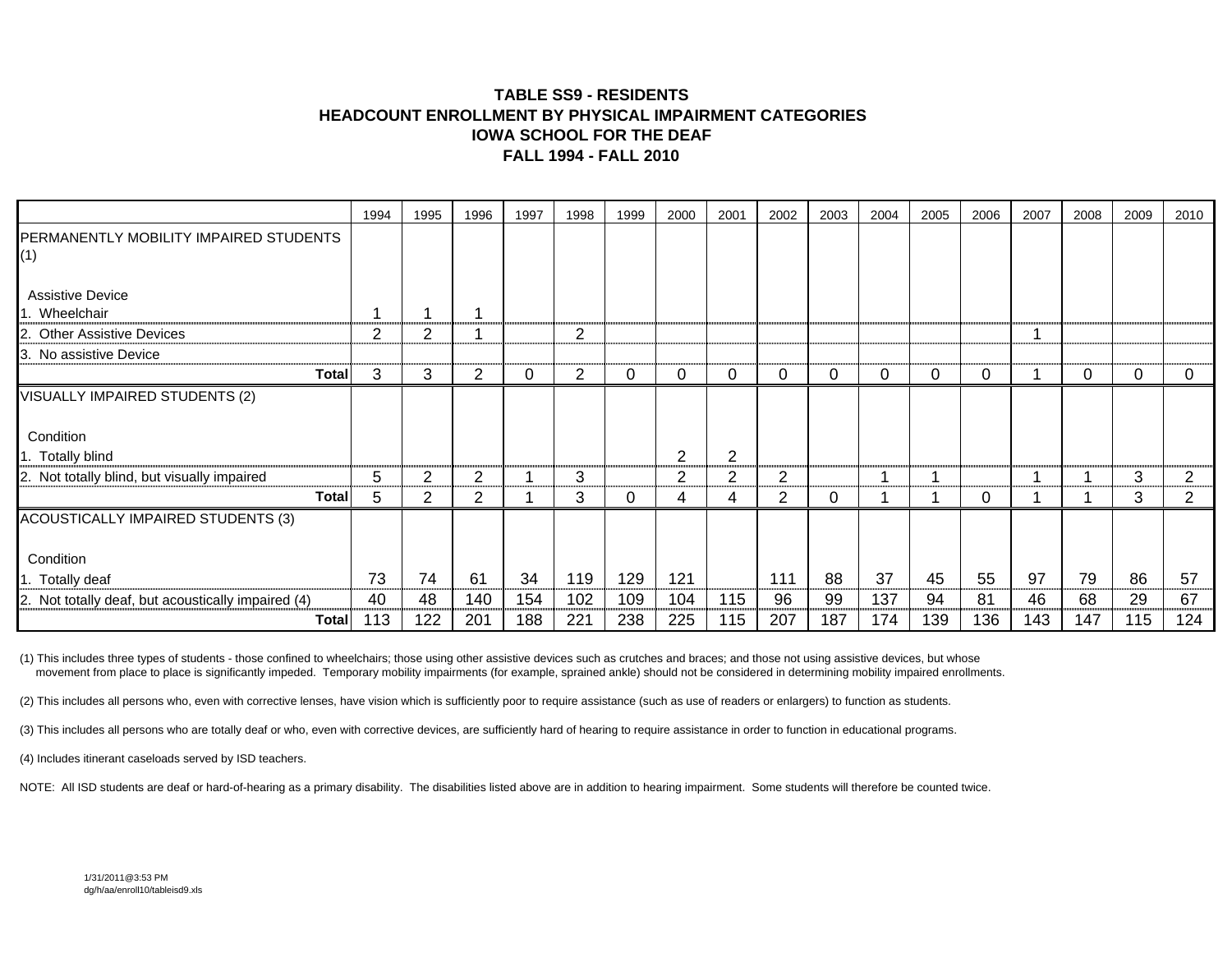#### **TABLE SS9 - RESIDENTSHEADCOUNT ENROLLMENT BY PHYSICAL IMPAIRMENT CATEGORIESPRICE LAB SCHOOL FALL 1994 - FALL 2010**

| 1994 | 1995                                  | 1996 | 1997        | 1998 | 1999 | 2000 | 2001 | 2002 | 2003 | 2004 | 2005 | 2006        | 2007 | 2008     | 2009 | 2010        |
|------|---------------------------------------|------|-------------|------|------|------|------|------|------|------|------|-------------|------|----------|------|-------------|
|      |                                       |      |             |      |      |      |      |      |      |      |      |             |      |          |      |             |
|      |                                       |      |             |      |      |      |      |      |      |      |      |             |      |          |      |             |
|      |                                       |      |             | 1    |      |      | 0    | 0    | 0    | 0    | 0    | 0           | 0    | $\Omega$ | 0    | 0           |
|      |                                       |      |             |      |      |      |      |      |      |      |      |             |      |          |      |             |
| 0    | 0                                     | 0    | 0           | и    |      |      | 0    | 0    | 0    | 0    | 0    | 0           | 0    | 0        | 0    | 0           |
|      |                                       |      |             |      |      |      |      |      |      |      |      |             |      |          |      |             |
|      |                                       |      |             |      |      |      |      |      |      |      |      |             |      |          |      |             |
|      |                                       |      |             |      |      |      |      |      |      |      |      |             |      |          |      |             |
|      |                                       |      |             |      |      |      | 0    | 0    | 0    | 0    | 0    | 0           | 0    | $\Omega$ | 0    | $\Omega$    |
| 0    | 0                                     | 0    | $\mathbf 0$ | 0    |      |      | 0    | 0    | 0    | 0    | 0    | $\mathbf 0$ | 0    | 0        | 0    | $\mathbf 0$ |
|      |                                       |      |             |      |      |      |      |      |      |      |      |             |      |          |      |             |
|      |                                       |      |             |      |      |      |      |      |      |      |      |             |      |          |      |             |
|      |                                       |      |             | и    |      |      | 0    | 0    | 0    | 0    | 0    | 0           | 0    | 0        | 0    | 0           |
|      |                                       |      |             |      |      |      |      |      |      |      |      |             |      |          |      |             |
| 0    | 0                                     | 0    |             |      |      |      | 0    | 0    | 0    | 0    |      | 0           | 0    |          | 0    |             |
|      | <b>Total</b><br><b>Total</b><br>Total |      |             |      |      |      |      |      |      |      |      |             |      |          |      |             |

(1) This includes three types of students - those confined to wheelchairs; those using other assistive devices such as crutches and braces; and those not using assistive devices, but whose movement from place to place is significantly impeded. Temporary mobility impairments (for example, sprained ankle) should not be considered in determining mobility impaired enrollments.

(2) This includes all persons who, even with corrective lenses, have vision which is sufficiently poor to require assistance (such as use of readers or enlargers) to function as students.

(3) This includes all persons who are totally deaf or who, even with corrective devices, are sufficiently hard of hearing to require assistance in order to function in educational programs.